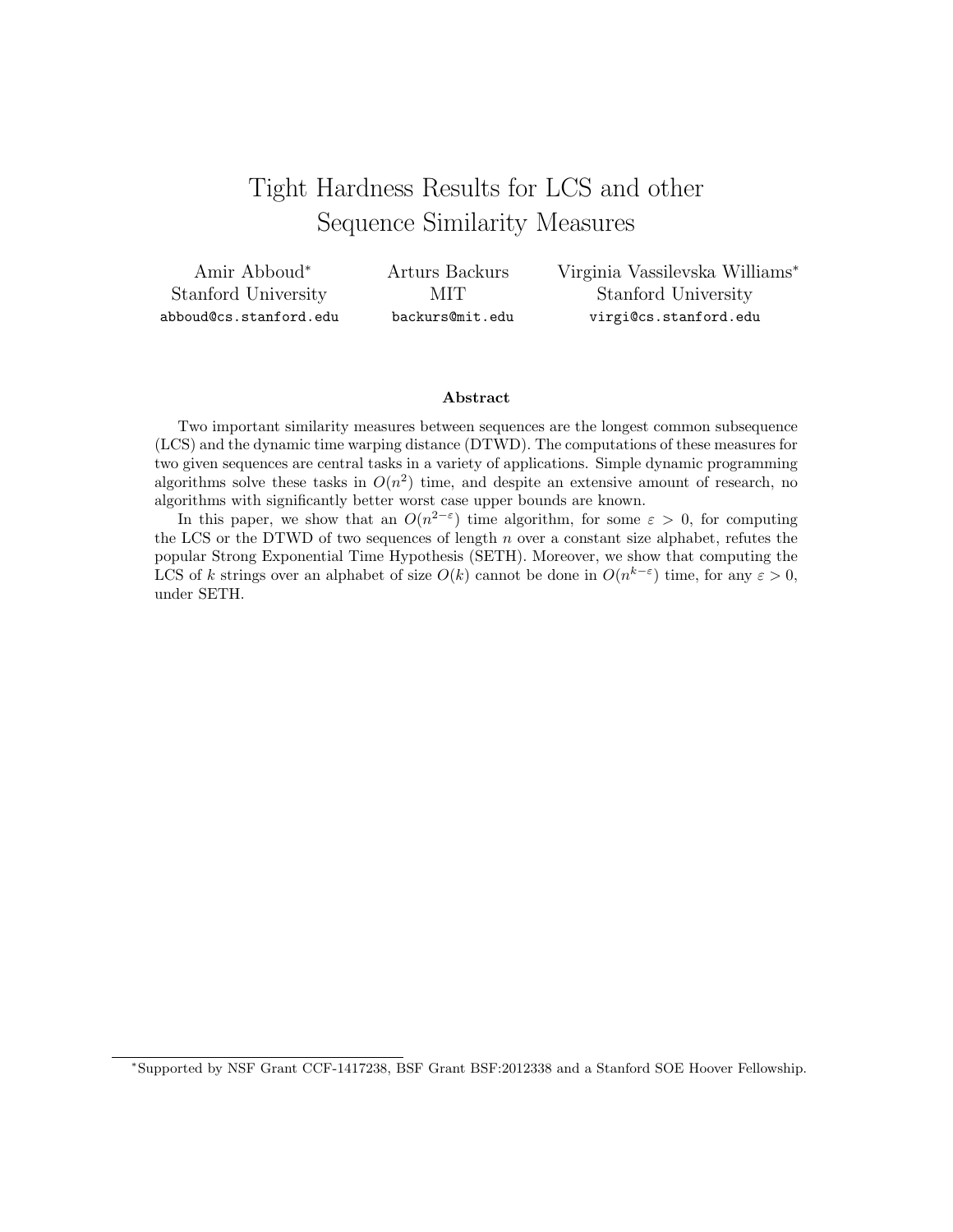# 1 Introduction

Many applications require comparing long strings. For instance, in biology, DNA or protein sequences are frequently compared using sequence alignment tools to identify regions of similarity that may be due to functional, structural, or evolutionary relationships. In speech recognition, sequences may represent time-series of sounds. Sequences could also be English text, computer viruses, points in the plane, and so on. Because of the large variety of applications, there are many notions of sequence similarity. Some of the most important and widely used notions are the Longest Common Subsequence (LCS), the Edit-Distance (also called Levenshtein distance), the Dynamic Time Warping Distance (DTWD) and the Frechet distance measures.

LCS and Edit-Distance are defined in terms of the minimum number of changes that can be performed to obtain the second string from the first. LCS allows symbol insertions and deletions, whereas Edit-Distance also allows symbol substitutions. DTWD and Frechet distance assume a distance measure between any two symbols and are defined in terms of a "best" joint traversal of the sequences. The traversal places a marker at the beginning of each sequence and during each step one or both markers are moved forward one symbol, until the end of both sequences is reached. Each step aligns two symbols, one from each sequence. Frechet defines the quality of the traversal to be the maximum distance between aligned symbols, whereas DTWD defines it to be the sum of distances.

For each of these similarity measures on two sequences of length  $n$  there is a classical, folklore  $O(n^2)$  time algorithm (see e.g. [CLRS09]). This  $O(n^2)$  time algorithm for LCS is typically taught as a first example of Dynamic Programming in introductory computer science courses and often makes the students wonder "Can LCS be solved in subquadratic time?" As it is hard to think of a simpler problem on two sequences than LCS for which a near-linear time algorithm is not known, this question seems as fundamental as any. Needless to say, researchers have wondered about the possibility of a subquadratic algorithm for decades, and in the early 1970s Knuth ([CKK], Problem 35) posed this as an important problem in combinatorics. Besides the obvious theoretical motivation, the question is of ever increasing relevance in practice, as quadratic time is prohibitive for many important applications. For instance, the sequences in biological applications have length in the order of millions and billions.

Unfortunately, despite substantial research, the current best algorithms for all four problems are only mildly subquadratic– one can shave small polylogarithmic factors, but there is no known truly subquadratic,  $O(n^{2-\epsilon})$  time algorithm, for  $\varepsilon > 0$ . Due to the general lack of unconditional time lower bounds, a popular approach is to prove, via reductions, lower bounds based on famous conjectures. In 1995, Gajentaan and Overmars [GO12] showed that the lack of progress on many  $O(n^2)$  time problems in computational geometry can be explained by the lack of progress on a simple problem called 3SUM. 3SUM has since become a landmark problem to give reductions from to show conditional quadratic time hardness: it has enjoyed tremendous success within computational geometry (e.g. [GO12, MSO02, Eri99, AHP05, CEHP04, BHP99]), graph algorithms (e.g. [P $10$ , AV14]) and recently also for some sequence similarity problems [ACLL14, AVW14]. Nevertheless, the 3SUM hardness approach has so far failed for problems such as LCS, Edit-Distance, Frechet distance and DTWD.

Besides 3SUM, a different conjecture, the Strong Exponential Time Hypothesis (SETH), has recently become popular for proving conditional lower bounds for quadratic time problems (e.g. [RV13, AGV15, AV14.]. It asserts that for all  $\varepsilon > 0$ , there is some k such that k-SAT on n variables requires essentially  $2^{(1-\varepsilon)n}$  time. Two recent papers [Bri14, BI15] explained the quadratic bottleneck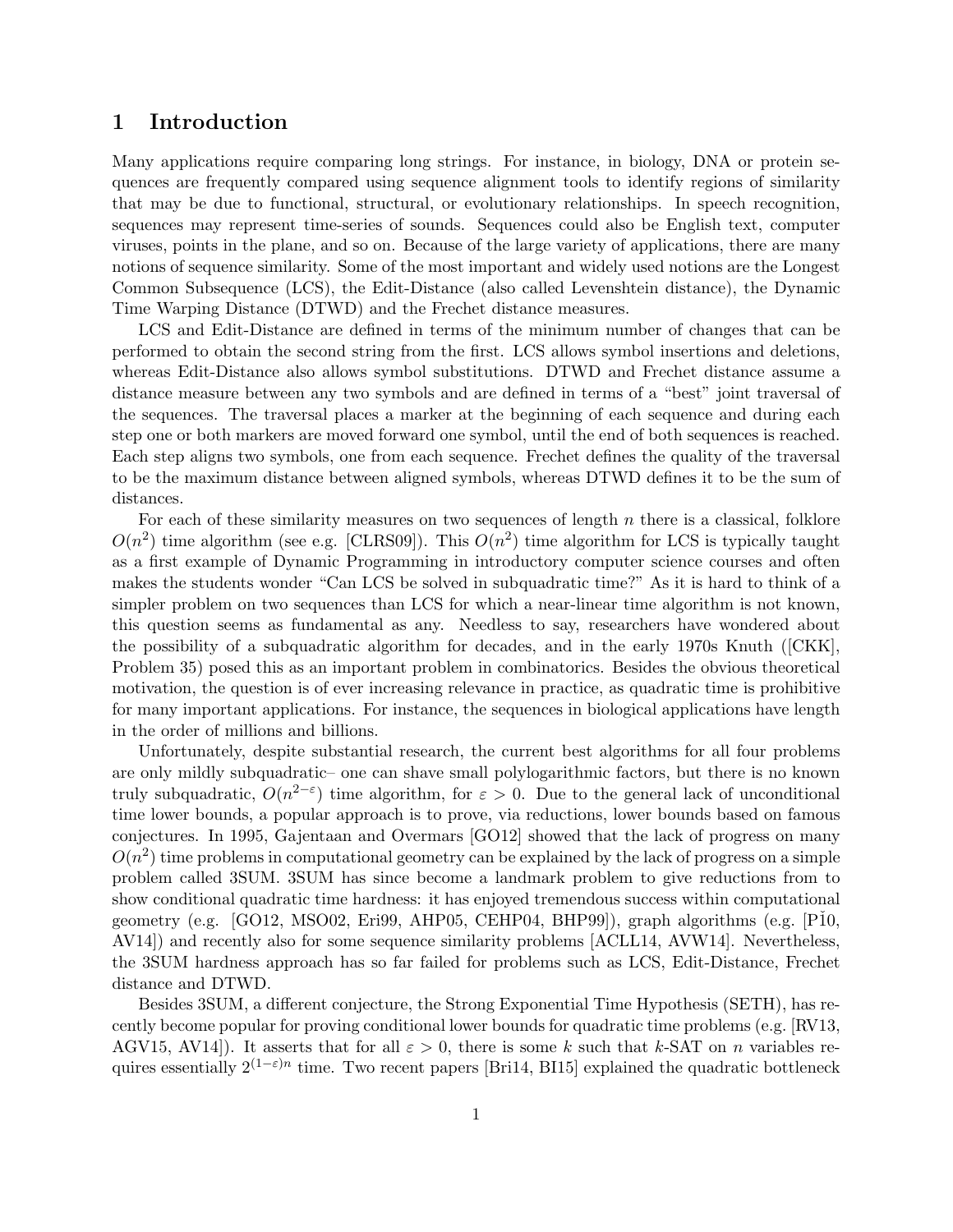of Edit-Distance and Frechet distance by showing that any truly subquadratic algorithm for either problem would refute SETH, and would thus present a breakthrough in the study of SAT algorithms. The techniques used in these two reductions, however, did not seem to work for LCS and DTWD. In a certain sense this is because LCS and DTWD are simpler looking problems. Here is some intuition:

LCS is a restricted version of Edit-Distance, as no substitutions are allowed. Intuitively, a reduction can encode more in the more complex looking Edit-Distance problem. DTWD and Frechet distance only differ in that  $DTWD$  uses  $+$  and Frechet uses max. However, some intuition from other problems seems to indicate that problems with  $+$  are easier than ones with max. For instance, the convolution of two sequences  $(z[k] = \sum_i x[i] \cdot y[k-i])$  can be computed in  $O(n \log n)$ time using an FFT, whereas the corresponding max-convolution  $(z[k] = \max_i x[i] \cdot y[k - i])$  seems to require  $n^{2-o(1)}$  time  $[BCD+14]$ <sup>1</sup>. Thus apriori it could be possible that DTWD is a substantially simpler problem and no reduction from  $k$ -SAT is possible.

The first contribution of this work is to prove that neither of LCS and DTWD admits truly subquadratic algorithms, unless SETH fails. To do this, we overcome several technical hurdles with sophisticated gadgets. Our lower bounds hold even when the input sequences are over a constant size alphabet. We complement the result for DTWD by providing a truly subquadratic algorithm for DTWD on binary strings with cost function 0 if the symbols are equal and 1 otherwise. Our lower bounds also hold for the same distance function. In this paper we present a lower bound for an alphabet of size 5; however, we believe that one can obtain the same lower bound for a ternary alphabet, so that, modulo SETH, the runtime complexity of DTWD for this simple cost measure would be settled.

We extend our results for LCS to the version on  $k$  strings,  $k$ -LCS: find the longest string that is a subsequence of all  $k$  given strings.  $k$ -LCS is a classical and well-studied problem. One of its biggest applications is in biology where one needs to compute the most similar region of a set of DNA sequences. In fact, one of the most widely used textbook on computational biology [Gus97] calls the multiple alignment problem "the holy grail" of computational biology.

The fastest known algorithm for k-LCS runs in  $O(n^k)$  time. We show that an  $O(n^{k-\epsilon})$  time algorithm, for any  $\varepsilon > 0$  would refute SETH, even for alphabet size  $O(k)$ . Along the way, we show that  $k$ -LCS is W[2]-hard on small alphabets, resolving an open problem in parameterized complexity.

#### 1.1 Prior work and hypotheses

LCS. LCS has attracted an extensive amount of research, both due to its mathematical simplicity and to its large number of important applications, including data comparison programs (e.g. diff in UNIX) and bioinformatics (e.g. [JP04]). There are many algorithms for LCS, beyond the classical dynamic programming solution, in many different settings, e.g. [Hir75, HS77] (see [BHR00] for a survey). Nevertheless, the best algorithms on arbitrary strings are only slightly subquadratic and have an  $O(n^2/\log^2 n)$  running time [MP80] if the alphabet size is constant, and  $O(n^2(\log \log n)/\log^2 n)$  otherwise [BFC08, Gra14].

 $1$ [BCD<sup>+</sup>14] study (min, +)-convolution, but it is not hard to reduce it to (max, ·) with only a small increase in the bit complexity of the integers.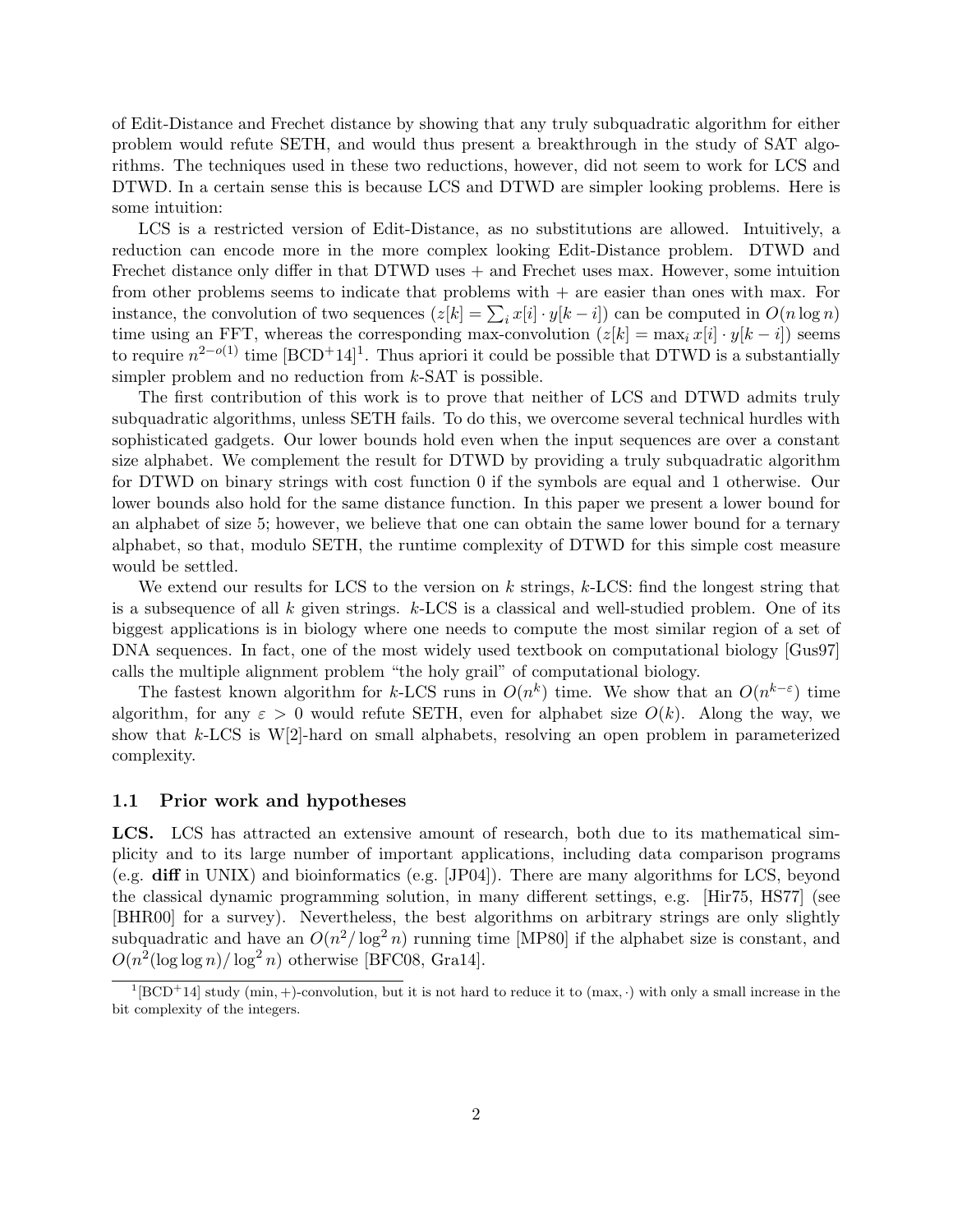$k$ -**LCS.** The k-LCS problem is a generalization of LCS to  $k$  strings. The classical dynamic programming solution to k-LCS runs in  $O(kn^k)$  time. Maier [Mai78] showed that k-LCS is NP-Complete even for binary strings. When k is a parameter, the problem is  $W[1]$ -hard, even over a fixed size alphabet, by a reduction from Clique [Pie03]. When the alphabet can be polynomial in n, it is known that k-LCS is  $W[t]$ -hard for all  $t \geq 1$  [BDFW94]. The parameters of the reduction from [Pie03] imply that an  $n^{o(k)}$  algorithm for k-LCS would refute ETH <sup>2</sup>, and an algorithm with running time sufficiently faster than  $O(n^{k/7})$  would imply a new algorithm for k-Clique. However, no results ruling out  $O(n^{k-1})$  or even  $O(n^{k/2})$  upper bounds were known. Furthermore, beyond the  $W[1]$ -hardness of [Pie03] the parameterized complexity of  $k$ -LCS with an alphabet size independent of n, say  $O(k)$ , was unknown. Our results show that in this case, in fact, k-LCS is  $W[2]$ -hard.

DTWD. Dynamic time warping is useful in scenarios in which one needs to cope with differing speeds and time deformations of time-dependent data. Because of its generality, DTWD has been successfully applied in a large variety of domains: automatic speech recognition [RJ93], music information retrieval  $\text{[Mü107]}$ , bioinformatics  $\text{[AC01]}$ , medicine  $\text{[CPB+98]}$ , identifying songs from humming [ZS03], indexing of historical handwriting archives [RM03], databases [RK05, KR05] and many more.

DTWD compares sequences over an arbitrary feature space, equipped with a distance function for any pair of symbols. The sequences may represent time series or features sampled at equidistant points in time. The cost function differs with the application. For instance, if the features are real numbers, then the distance could be  $\ell_p$ . A simple cost function which is useful when comparing text is to have the cost between two letters be 1 if they are different and 0 if they are the same (See Example 4.2. in [Mül07] for this version).

A simple dynamic programming algorithm solves DTWD in  $O(n^2)$  time and is the best known in terms of worst-case running time, while many heuristics were designed in order to obtain faster runtimes in practice (see Wang et al. for a survey  $[WDT^+10]$ ).

Hardness assumptions. The Strong Exponential Time Hypothesis (SETH) [IP01, IPZ01] asserts that for any  $\varepsilon > 0$  there is an integer  $k > 3$  such that k-SAT cannot be solved in  $2^{(1-\varepsilon)n}$ time. Recently, SETH has been shown to imply many interesting lower bounds for polynomial time solvable problems [PW10, RV13, AV14, AVW14, Bri14, BI15]. We will base our results on the following conjecture, which is possibly more plausible than SETH: it is known to be implied by SETH, yet might still be true even if SETH turns out to be false. See Section 2.2 for a discussion.

**Conjecture 1.** Given two sets of n vectors  $A, B$  in  $\{0,1\}^d$  and an integer  $r \geq 0$ , there is no  $\varepsilon > 0$ and an algorithm that can decide if there is a pair of vectors  $a \in A, b \in B$  such that  $\sum_{i=1}^{d} a_i b_i \leq r$ , in  $O(n^{2-\epsilon} \cdot poly(d))$  time.

## 1.2 Results

Our main result is to show that a truly sub-quadratic algorithm for LCS or DTWD refutes Conjecture 1 (and SETH), and should therefore be considered beyond the reach of current algorithmic techniques, if not impossible. Our results justify the use of sub-quadratic time heuristics and approximations in practice, and add two important problems to the list of SETH-hard problems.

**Theorem 1.** If there is an  $\varepsilon > 0$  such that either

<sup>&</sup>lt;sup>2</sup>The exponential time hypothesis (ETH) is a weaker version of SETH: it asserts that there is some  $\varepsilon > 0$  such that 3SAT on *n* variables requires  $\Omega(2^{\varepsilon n})$  time.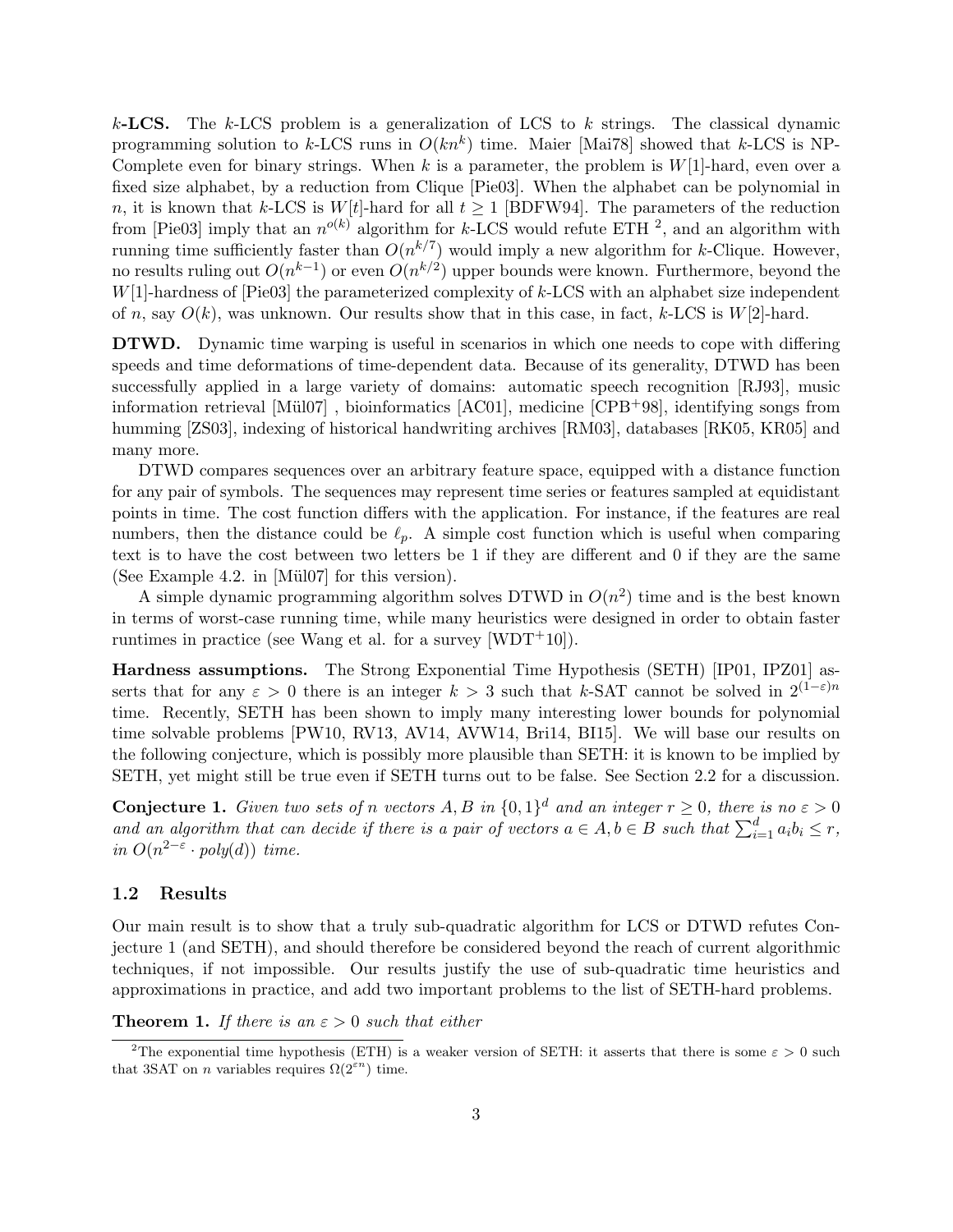- LCS over an alphabet of size 7 can be computed in  $O(n^{2-\epsilon})$  time, or
- DTWD over symbols from an alphabet of size 5 can be computed in  $O(n^{2-\epsilon})$  time,

#### then Conjecture 1 is false.

Thus, quite remarkably, a slightly faster algorithm for the very innocent looking LCS would imply a breakthrough algorithm for a notoriously hard satisfiability problem. Conditioned on SETH, in a certain sense, we give a negative answer to Knuth's problem [CKK]. Moreover, our nearly tight lower bound for LCS can now be reported in undergraduate level courses along with the Dynamic Programming solution.

We note that the non-existence of  $O(n^{2-\epsilon})$  algorithm for DTWD between two sequences of symbols over an alphabet of size 5 implies that there is no  $O(n^{2-\epsilon})$  time algorithm for DTWD between two sequences of points from  $\ell_p^5$  for any p, or from  $\ell_2^4$  (4-dimensional Euclidean space). The latter follows because we can choose 5 points in 4-dimensional Euclidean space so that any two points are at distance 1 from each other, i.e., choose the vertices of a regular 4-simplex.

Next, we consider the problem of computing the LCS of  $k > 2$  strings, k-LCS.

In this work, we prove that even a slight improvement over the classical  $O(kn^k)$  time dynamic programming algorithm is not possible under SETH when the alphabet is of size  $O(k)$ .

**Theorem 2.** If there is a constant  $\varepsilon > 0$ , an integer  $k > 2$ , and an algorithm that can solve k-LCS on strings of length n over an alphabet of size  $O(k)$  in  $O(n^{k-\epsilon})$  time, then SETH is false.

A main question we leave open is whether the same lower bound holds when the alphabet size is a constant independent of k. In Section 6 we prove Theorem 2 and make a step towards resolving the latter question by proving that a problem we call Local-k-LCS has such a tight  $n^{k-o(1)}$  lower bound under Conjecture 1 even when the alphabet size is  $O(1)$ .

Finally, we note that our reduction can be made to work from k-dominating set, thus showing  $W[2]$ -hardness for k-LCS on small alphabets. Previously, the only known result for alphabet size independent of n was that the problem is  $W[1]$ -hard.

**Theorem 3.** k-LCS for alphabet of size  $O(k)$  is  $W[2]$ -hard.

#### 1.3 Technical contribution

Our reductions build up on ideas from previous SETH-based hardness results for sequence alignment problems, and are most similar to the Edit-Distance reduction of [BI15], with several new ideas in the constructions and the analysis. As in previous reductions, we will need two kinds of gadgets: the vector or assignment gadgets, and the selection gadgets. Two vector gadgets will be "similar" iff the two vectors satisfy the property we are interested in (we want to find a pair of vectors that together satisfy some certain property). The selection gadget construction will make sure that the existence of a pair of "similar" vector-gadgets (i.e., the existence of a pair of vectors with the property), determines the overall similarity between the sequences. That is, if there is a pair of vectors satisfying the property, the sequences are more "similar" than if there is non. Typically, the vector-gadgets are easier to analyze, while the selection-gadgets might require very careful arguments.

There are multiple challenges in constructing and analyzing a reduction to LCS. Our first main contribution was to prove a reduction from a weighted version of LCS (WLCS), in which different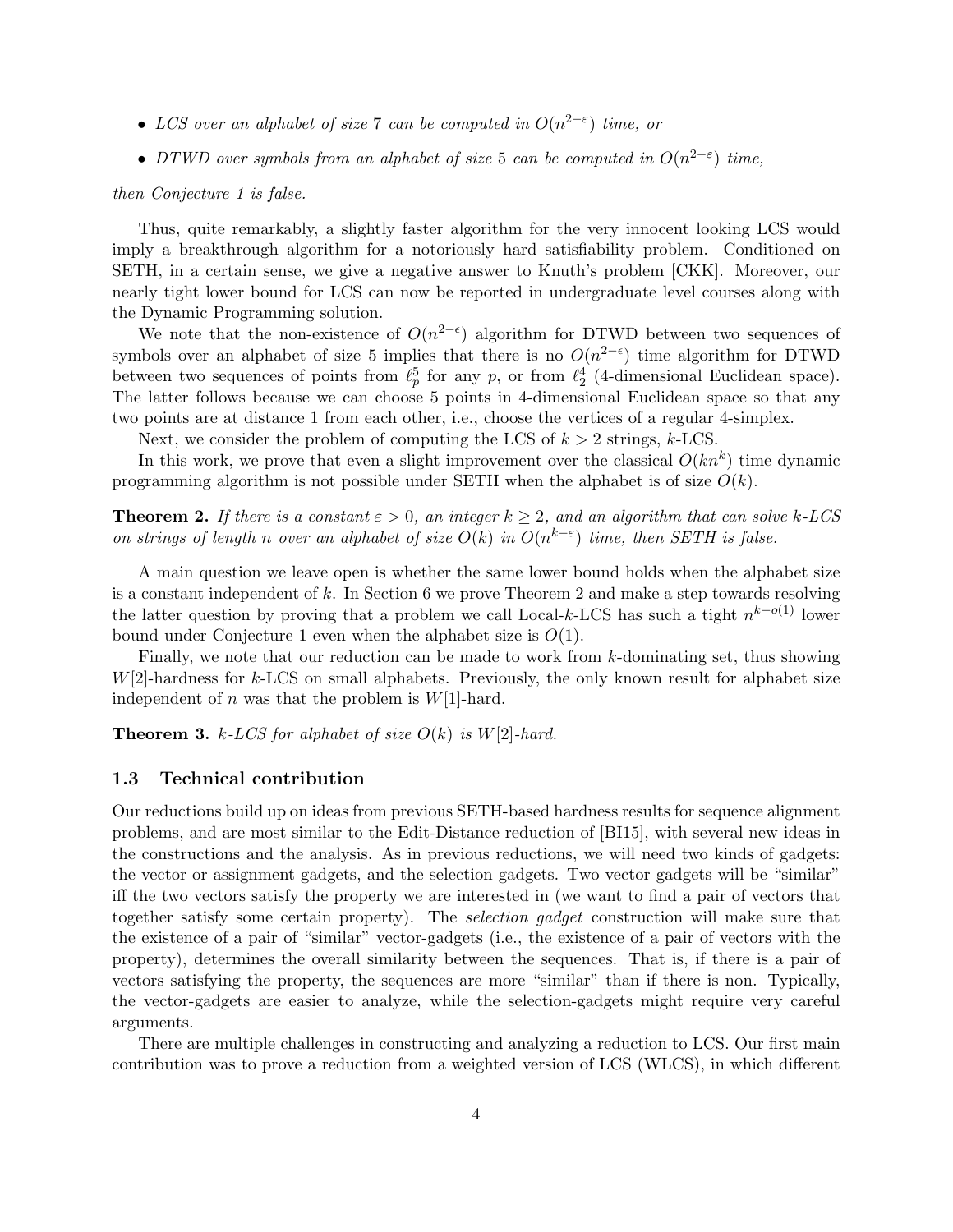letters are more valuable than others in the optimal solution, to LCS. Reducing problems to WLCS is a significantly easier and cleaner task than reducing to LCS. Our second main contribution was in the analysis of the selection gadgets. The approach of [BI15] to analyze the selection gadgets involved a case-analysis which would have been extremely tedious if applied to LCS. Instead, we use an inductive argument which decreases the number of cases significantly.

One way to show hardness of DTWD would be to show a reduction from Edit-Distance. However, we were not able to show such a reduction in general. Instead, we construct a mapping  $f$  with the following property. Given the hard instance of Edit-Distance, that were constructed in [BI15], consisting of two sequences x and y, we have that  $EDIT(x, y) = DTWD(f(x), f(y))$ . This requires carefully checking that this equality holds for particularly structures sequences.

## 2 Preliminaries

For an integer n,  $[n]$  stands for  $\{1, 2, 3, ..., n\}$ .

## 2.1 Formal definitions of the similarity measures

**Definition 1** (Longest Common Subsequence). For two sequences  $P_1$  and  $P_2$  of length n over an alphabet  $\Sigma$ , the longest sequence X that appears in both  $P_1, P_2$  as a subsequence is the longest common subsequence (LCS) of  $P_1, P_2$  and we say that  $LCS(P_1, P_2) = |X|$ . The Longest Common Subsequence problem asks to output  $LCS(P_1, P_2)$ .

**Definition 2** (Dynamic time warping distance). For two sequences x and y of n points from a set  $\Sigma$  and a distance function  $d: \Sigma \times \Sigma \to \mathbb{R}^{0+}$ , the dynamic time warping distance, denoted by  $DTWD(x, y)$ , is the minimum cost of a (monotone) traversal of x and y.

A traversal of the two sequences  $x, y$  has the following form: We have two markers. Initially, one is located at the beginning of x, and the other is located at the beginning of y. At every step, one or both of the markers simultaneously move one point forward in their corresponding sequences. At the end, both markers must be located at the last point of their corresponding sequence.

To determine the cost of a traversal, we consider all the  $O(n)$  steps of the traversal, and add up the following quantities to the final cost. Let the configuration of a step be the pair of symbols s and t that the first and second markers are pointing at, respectively, then the contribution of this step to the final cost is  $d(s,t)$ .

The DTWD problems asks to output  $DTWD(x,y)$ .

In particular, we will be interested in the following special case of DTWD.

Definition 3 (DTWD over symbols). The DTWD problem over sequences of symbols, is the special case of DTWD in which the points come from an alphabet  $\Sigma$  and the distance function is such that for any two symbols  $s, t \in \Sigma$ ,  $d(s,t) = 1$  if  $s \neq t$  and  $d(s,t) = 0$  otherwise.

Besides LCS and DTWD which are central to this work, the following two important measures will be referred to in multiple places in the paper.

**Definition 4** (Edit-Distance). For any two sequences x and y over an alphabet  $\Sigma$ , the edit distance  $EDIT(x, y)$  is equal to the minimum number of symbol insertions, symbol deletions or symbol substitutions needed to transform x into y. The Edit-Distance problem asks to output  $EDIT(x, y)$ for two given sequences  $x, y$ .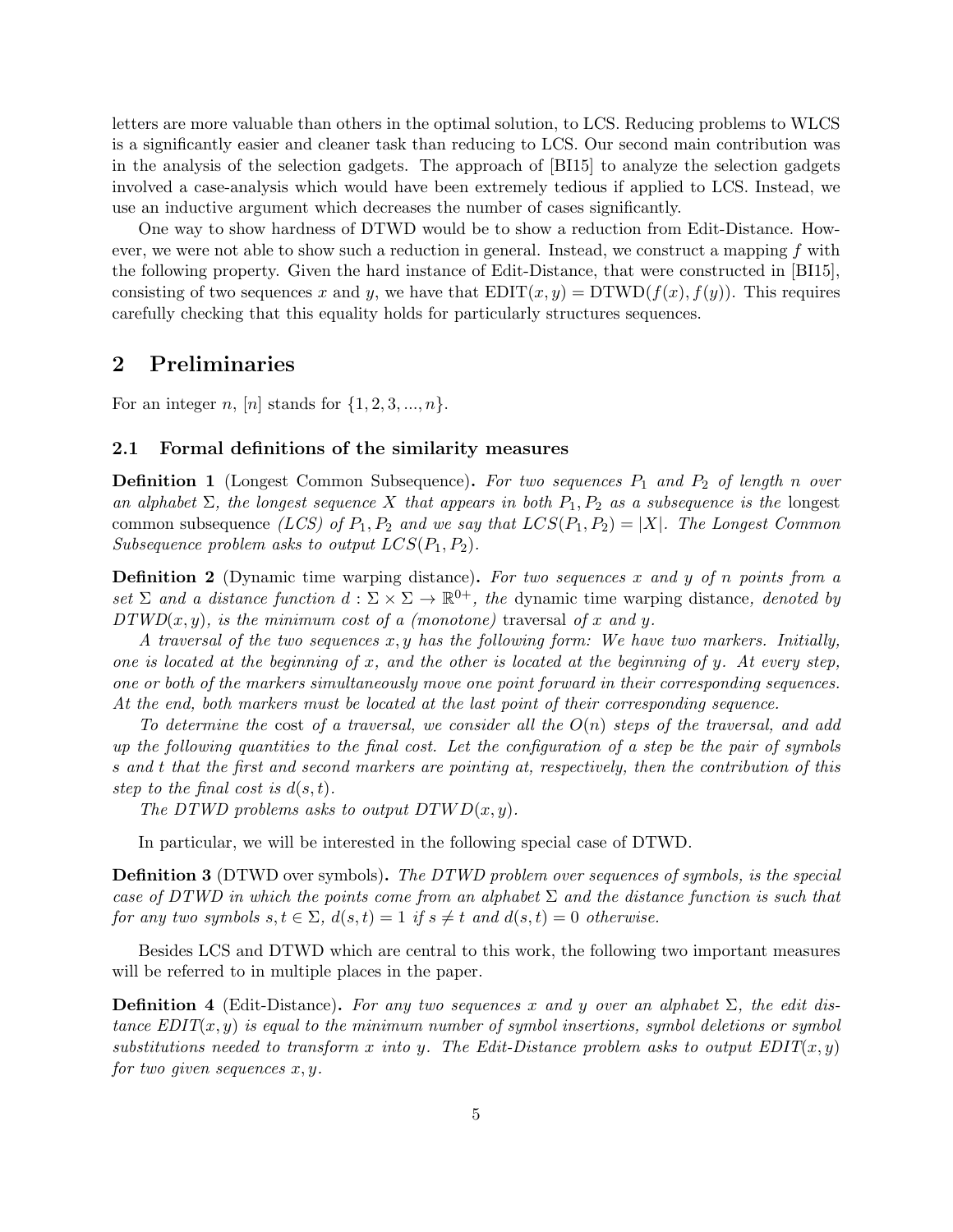**Definition 5** (The discrete Frechet distance). The definition of the Frechet distance between two sequences of points is equivalent to the definition of the DTWD with the following difference. Instead of defining the cost of a traversal to be the sum of  $d(s,t)$  for all the configurations of points s and t from the traversal, we define it to be the maximum such distance  $d(s,t)$ . The Frechet problem asks to compute the minimum achievable cost of a traversal of two given sequences.

#### 2.2 Satisfiability and Orthogonal Vectors

To prove hardness based on Conjecture 1 and therefore SETH, we will show reductions from the following vector-finding problems.

**Definition 6** (Orthogonal Vectors). Given two lists  $\{\alpha_i\}_{i\in[n]}$  and  $\{\beta_i\}_{i\in[n]}$  of vectors  $\alpha_i, \beta_i \in$  $\{0,1\}^d$ , is there a pair  $\alpha_i, \beta_j$  that is orthogonal,  $\sum_{h=1}^d \alpha_i[h] \cdot \beta_j[h] = 0$ ?

This problem is known under many names and equivalent formulations, e.g. Batched Partial Match, Disjoint Pair, and Orthogonal Pair. Starting with the reduction of Williams [Wil05], this problem or variants of it have been used in every hardness result for a problem in P that is based on SETH, via the following theorem.

**Theorem 4** (Williams [Wil05]). If for some  $\varepsilon > 0$ , Orthogonal Vectors on n vectors in  $\{0,1\}^d$  for  $d = O(\log n)$  can be solved in  $O(n^{2-\epsilon})$  time, then CNF-SAT on n variables and poly $(n)$  clauses can be solved in  $O(2^{(1-\varepsilon/2)n}poly(n))$  time, and SETH is false.

The proof of this theorem is via the split-and-list technique and will follow from the proof of Lemma 1 below. The following is a more general version of the Orthogonal Vectors problem.

**Definition 7** (Most-Orthogonal Vectors). Given two lists  $\{\alpha_i\}_{i\in[n]}$  and  $\{\beta_i\}_{i\in[n]}$  of vectors  $\alpha_i, \beta_i \in$  $\{0,1\}^d$  and an integer  $r \in \{0,\ldots,d\}$ , is there a pair  $\alpha_i,\beta_j$  that has inner product at most r,  $\sum_{h=1}^{d} \alpha_i[h] \cdot \beta_j[h] \leq r$ ? We call any two vectors that satisfy this condition (r-)far, and (r-)close vectors otherwise.

Clearly, an  $O(n^{2-\epsilon})$  algorithm for Most-Orthogonal Vectors on d dimensions implies a similar algorithm for Orthogonal Vectors, while the other direction might not be true. In fact, while faster, mildly sub-quadratic algorithms are known for Orthogonal Vectors when  $d$  is polylogarithmic, with  $O(n^2/\text{superpolylog}(n))$  running times [CIP02, ILPS14, AWY15], we are not aware of any such algorithms for Most-Orthogonal Vectors.

Lemma 1 below shows that such algorithms would imply new  $O(2^n/\text{superpoly}(n))$  algorithms for MAX-CNF-SAT on a polynomial number of clauses. While such upper bounds are known for CNF-SAT [AWY15, DH09], to our knowledge,  $o(2<sup>n</sup>)$  upper bounds are known for MAX-CNF-SAT only when the number of clauses is linear in the number of variables [DW, CK04]. Together with the fact that the reductions from Most-Orthogonal Vectors to LCS, DTWD and Edit-Distance incur only a polylogarithmic overhead, this implies that shaving a superpolylogarithmic factor over the quadratic running times for these problems might be difficult. The possibility of such improvements for pattern matching problems like Edit-Distance was recently suggested by Williams [Wil14], as another potential application of his breakthrough technique for All-Pairs-Shortest-Paths.

More importantly, Lemma 1 shows that refuting Conjecture 1 implies an  $O(2^{(1-\varepsilon)n} \text{poly}(n))$ algorithm for MAX-CNF-SAT and therefore refutes SETH.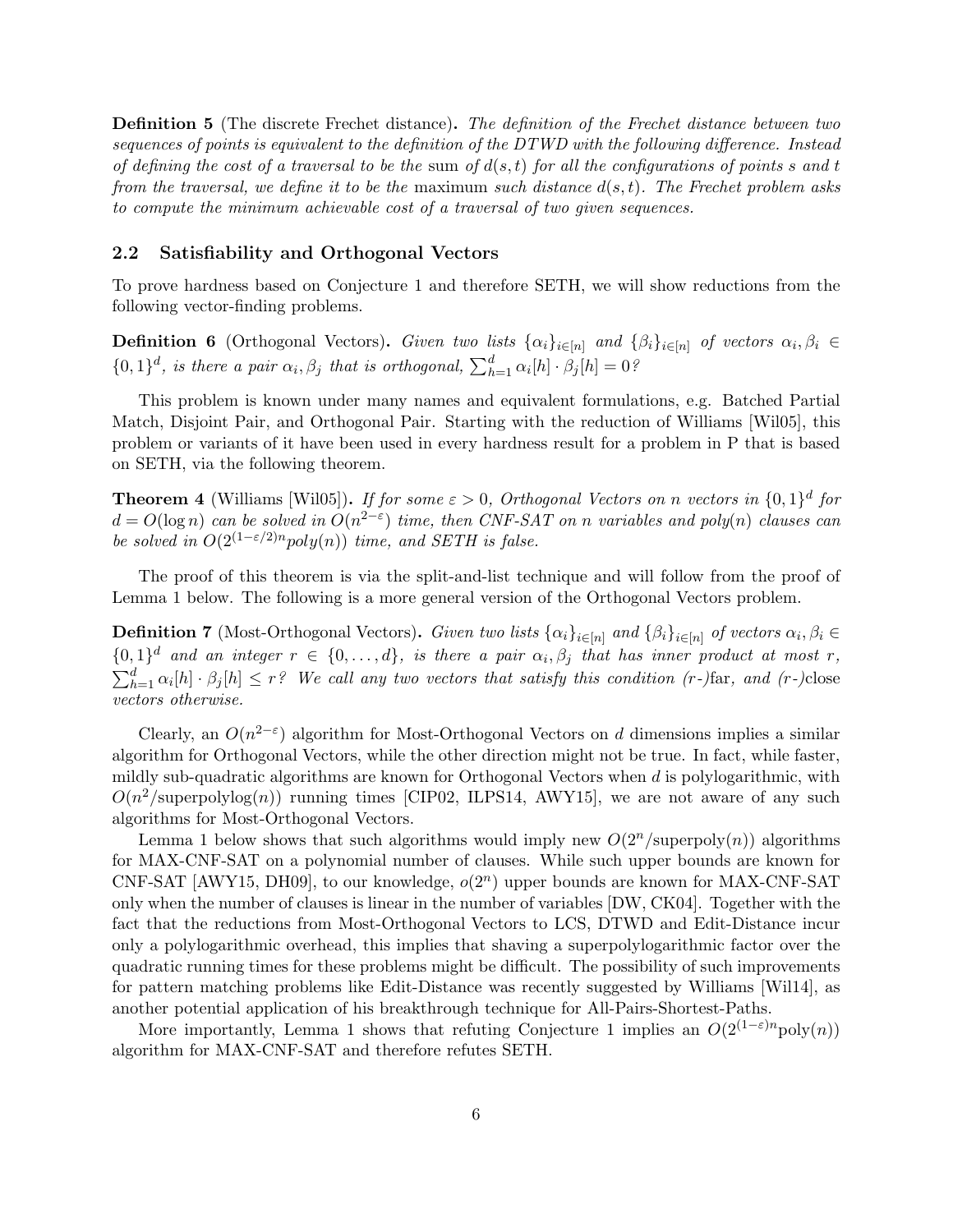**Lemma 1.** If Most-Orthogonal Vectors on n vectors in  $\{0,1\}^d$  can be solved in  $T(n,d)$  time, then given a CNF formula on n variables and M clauses, we can compute the maximum number of satisfiable clauses (MAX-CNF-SAT), in  $O(T(2^{n/2}, M) \cdot \log M)$  time.

*Proof.* Given a CNF formula on n variables and M clauses, split the variables into two sets of size  $n/2$  and list all  $2^{n/2}$  partial assignments to each set. Define a vector  $v(\alpha)$  for each partial assignment  $\alpha$  which contains a 0 at coordinate  $j \in [M]$  if  $\alpha$  sets any of the literals of the  $j<sup>th</sup>$  clause of the formula to true, and 1 otherwise. In other words, it contains a 0 if the partial assignment satisfies the clause and 1 otherwise. Now, observe that if  $\alpha, \beta$  are a pair of partial assignments for the first and second set of variables, then the inner product of  $v(\alpha)$  and  $v(\beta)$  is equal to the number of clauses that the combined assignment  $(\alpha, \beta)$  does not satisfy. Therefore, to find the assignment that maximizes the number of satisfied clauses, it is enough to find a pair of partial assignments  $\alpha, \beta$  such that the inner product of  $v(\alpha), v(\beta)$  is minimized. The latter can be easily reduced to  $O(\log M)$  calls to an oracle for Most-Orthogonal Vectors on  $N = 2^{n/2}$  vectors in  $\{0,1\}^M$  with a standard binary search.  $\Box$ 

By the above discussion, a lower bound that is based on Most-Orthogonal Vectors can be considered stronger than one that is only based on SETH.

## 3 Hardness for LCS

In this section we provide evidence for the hardness of the Longest Common Subsequence problem, and prove the first item in Theorem 1.

As an intermediate step, we first show evidence that solving a more general version of the problem in strongly subquadratic time is impossible under Conjecture 1.

**Definition 8** (Weighted Longest Common Subsequence (WLCS)). For two sequences  $P_1$  and  $P_2$  of length n over an alphabet  $\Sigma$  and a weight function  $w : \Sigma \to [K]$ , let X be the sequence that appears in both  $P_1, P_2$  as a subsequence and maximizes the expression  $W(X) = \sum_{i=1}^{|X|} w(x[i])$ . We say that X is the WLCS of  $P_1, P_2$  and write  $WLCS(P_1, P_2) = W(X)$ . The Weighted Longest Common Subsequence problem asks to output  $WLCS(P_1, P_2)$ .

Note that a common subsequence X of two sequences  $P_1, P_2$  can be thought of as an alignment or a matching  $A = \{(a_i, b_i)\}_{i=1}^{|X|}$  between the two sequences, so that for all  $i \in [|X|] : P_1[a_i] = P_2[b_i]$ , and  $a_1 < \cdots < a_{|X|}$  and  $b_1 < \cdots < b_{|X|}$ . Clearly, the weight  $\sum_{i=1}^{|X|} P_1[a_i] = \sum_{i=1}^{|X|} P_2[b_i]$  of the matching A correspond to the length  $W(X)$  of the weighted length of the common subsequence X.

In our proofs, we will find useful the following relation between pairs of indices. For a pair  $(x, y)$ and a pair  $(x', y')$  of indices we say that they are in *conflict* or they cross if  $x < x'$  and  $y > y'$  or  $x > x'$  and  $y < y'$ .

#### 3.1 Reducing WLCS to LCS

The following simple reduction from WLCS to LCS gives a way to translate a lower bound for WLCS to a lower bound for LCS, and allows us to simplify our proofs.

**Lemma 2.** Computing the WLCS of two sequences of length n over  $\Sigma$  with weights  $w : \Sigma \to [K]$ can be reduced to computing the LCS of two sequences of length  $O(Kn)$  over  $\Sigma$ .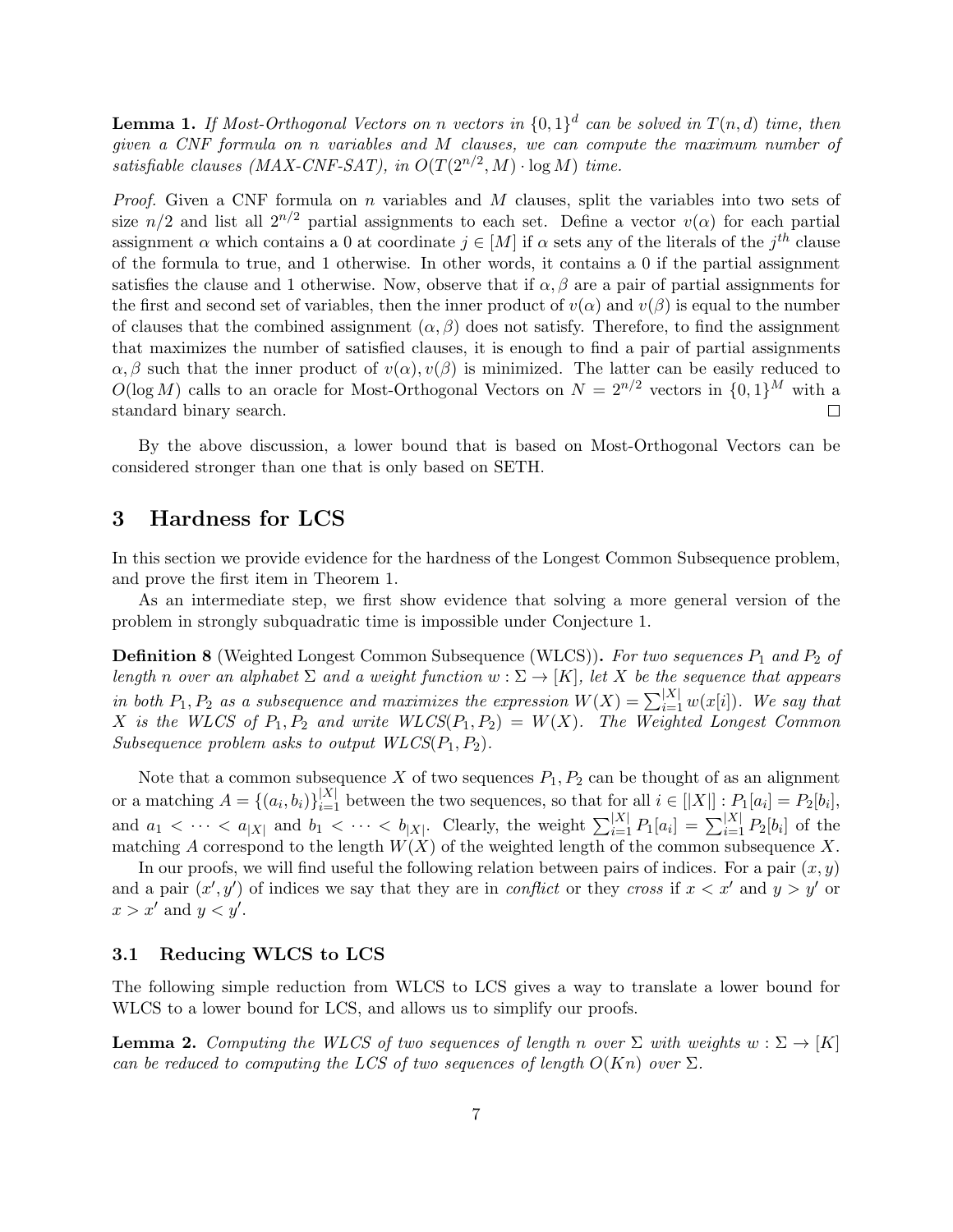*Proof.* The reduction simply copies each symbol  $\ell \in \Sigma$  in each of the sequences  $w(\ell)$  times. That is, we define a mapping f from symbols in  $\Sigma$  to sequences of length up to K so that for any  $\ell \in \Sigma$ ,  $f(\ell) = [\ell^{w(\ell)}] \in \Sigma^{w(\ell)}.$ 

For a sequence P of length n over  $\Sigma$ , let  $f(P) = \bigcirc_{i=1}^{n} f(P[i])$ . That is, replace the  $i^{th}$  symbol  $P[i]$  with the sequence  $f(P[i])$  defined above.

Note that  $|f(P)| \leq K|P|$  and the reduction follows from the next claim.

**Claim 1.** For any two sequences  $P_1, P_2$  of length n over  $\Sigma$ , the mapping f satisfies:

$$
WLCS(P_1, P_2) = LCS(f(P_1), f(P_2)).
$$

*Proof.* For brevity of notation, we let  $P'_1 = f(P_1)$  and  $P'_2 = f(P_2)$ .

First, observe that  $WLCS(P_1, P_2) \leq LCS(P'_1, P'_2)$ , since for any common subsequence X of  $P_1, P_2$ , the sequence  $f(X)$  is a common subsequence of  $P'_1, P'_2$  and has length  $|f(X)| = \sum_{i=1}^n |f(X[i])|$  $\sum_{i=1}^{n} w(X[i]) = W(X).$ 

In the remainder of this proof, we show that  $WLCS(P_1, P_2) \geq LCS(P'_1, P'_2)$ . Let X be the LCS of  $P'_1, P'_2$  and consider a corresponding matching A.

Let  $x \in \{1,2\}$ . We say that a symbol  $\ell$  in  $P'_x$  at index  $i \leq Kn$  belongs to interval  $I_x(i) \in [n]$ , iff this symbol was generated when mapping  $P_x[I_x(i)]$  to the subsequence  $f(\ell)$ . Moreover, we say that it is at index  $J_x(i) \in [w(\ell)]$  in interval  $I_x(i)$ , iff it is the  $J_x(i)^{th}$  symbol in that interval.

We will go over the symbols  $\ell \in \Sigma$  of the alphabet in an arbitrary order, and perform the following modifications to  $X$  and the matching  $A$  for each such symbol in turn.

Go over the indices i of  $P'_1$  that are matched in A to some index j of  $P'_2$ , and for which  $P'_1[i] = \ell$ , in increasing order. Consider the intervals  $I_1(i)$  and  $I_2(j)$ , both of which contain the symbol  $\ell, w(\ell)$ times. Throughout our scan, we maintain the invariant that:  $i$  is the first index to be matched to the interval  $I_2(j)$ .

If  $J_1(i) = J_2(j) = 1$ , and the next  $w(\ell) - 1$  pairs in our matching A are matching the rest of the interval  $I_1(i)$  to the interval  $I_2(j)$ , we do not need to modify anything, and we move on to the next index i' that is not a part of this interval  $I_1(i)$  and is matched to some index j' - note that at this point, i' satisfies the invariant, since it cannot also be matched to the interval  $I_2(j)$  by the pigeonhole principal, and therefore  $I_2(j') > I_2(j)$  and i' is the first index to be matched to this interval.

Otherwise, we modify A so that now the whole intervals  $I_1(i)$  and  $I_2(j)$  are matched to one another: for each  $i', j'$  such that  $I_1(i') = I_1(i), I_2(j') = I_2(j),$  and  $J_1(i') = J_2(j')$ , we add pair  $(i', j')$  to the matching A, and remove any conflicting pairs from A. We claim that we obtain a matching of at least the original size, since we add  $w(\ell)$  pairs and we remove only up to  $w(\ell)$  pairs. To see this, note that for a pair  $(x, y)$  to be in conflict with one of the pairs we added, it must be one of the following three types: (1)  $I_1(x) = I_1(i)$  and  $I_2(y) = I_2(j)$ , or (2)  $I_1(x) = I_1(i)$  but  $I_2(y) > I_2(j)$ , or (3)  $I_2(y) = I_2(j)$  but  $I_1(x) > I_1(i)$ . Here, we use the invariant to rule out pairs for which  $I_1(x) < I_1(i)$  or  $I_2(y) < I_2(j)$ . However, in any matching A, there cannot be both pairs of type (2) and pairs of type (3), since any such two pairs would cross. Therefore, we conclude that all conflicting pairs either come from the interval  $I_1(i)$  or they all come from the interval  $I_2(j)$ , and in any case, there are only  $w(\ell)$  of them. After this modification, we move on to the next index i' that is not a part of this interval  $I_1(i)$  and is matched (in the new matching A) to some index j'as before, this  $i'$  satisfies the invariant.

After we are done with all these modifications, we end up with a matching A of size at least  $|X|$ in which complete intervals are aligned to each other. Now, we can define a matching  $A'$  between  $P_1$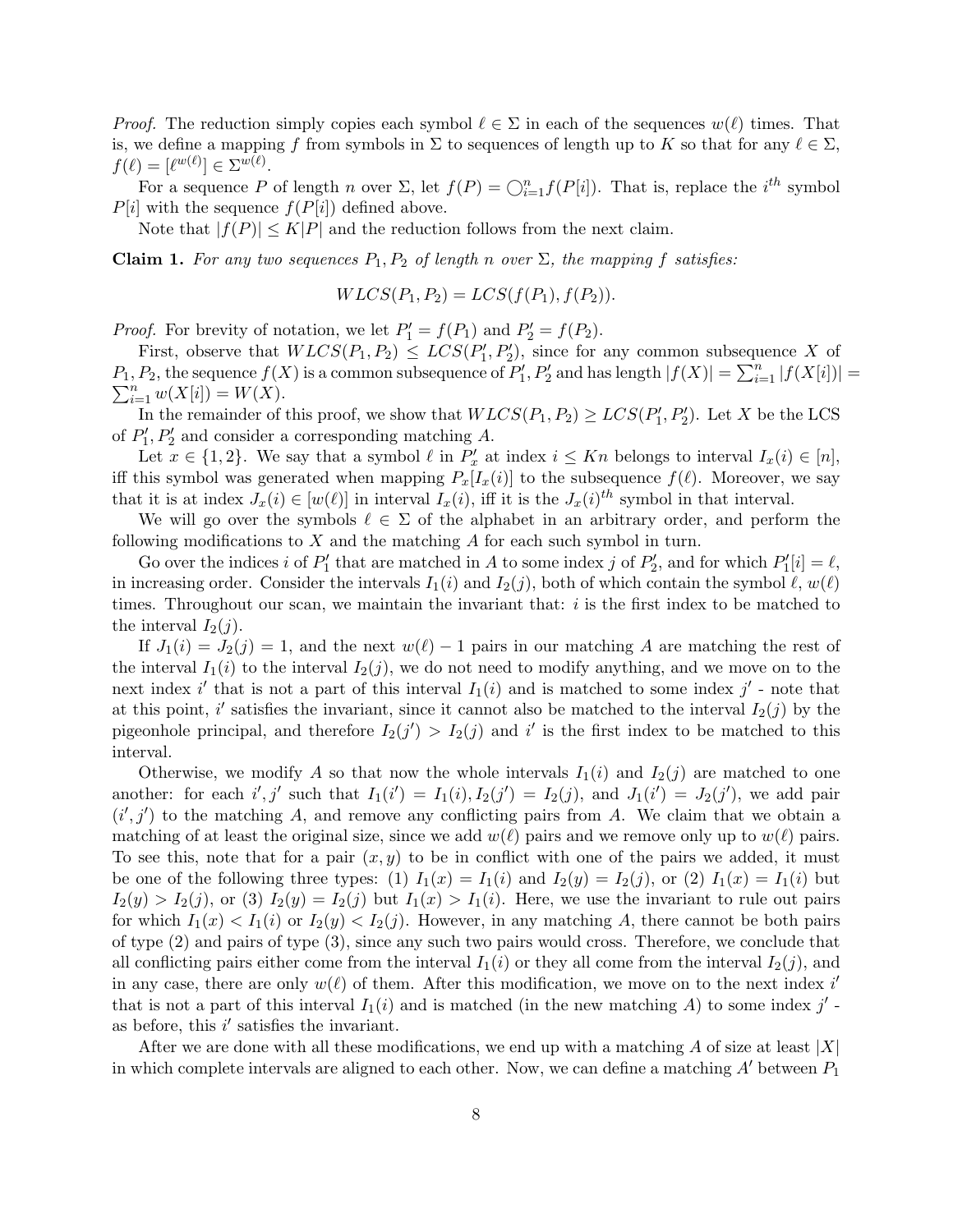and  $P_2$  that contains all pairs  $(I_1(i), I_2(j))$  for which  $(i, j) \in A$ . In words, we contract the intervals of  $P'_1, P'_2$  to the original symbols of  $P_1, P_2$ . Finally, A' corresponds to a common subsequence X' of  $P_1, P_2$ , and  $W(X') = |A| \ge |X|$  since each matched interval corresponds to some symbol  $\ell$  and contributes  $w(\ell)$  matches to A and a single match of weight  $w(\ell)$  to A'.  $\Box$ 

 $\Box$ 

## 3.2 Reducing Most-Orthogonal Vectors to LCS

We are now ready to present our main reduction, proving our hardness result for LCS.

**Theorem 5.** Most-Orthogonal Vectors on two lists  $\{\alpha_i\}_{i\in[n]}$  and  $\{\beta_i\}_{i\in[n]}$  of n binary vectors in d dimensions  $(\alpha_i, \beta_i \in \{0,1\}^d)$  can be reduced to LCS problem on two sequences of length  $n \cdot d^{O(1)}$ over an alphabet of size 7.

Proof. We will proceed in two steps. First, we will show that WLCS is at least as hard as the Most-Orthogonal Vectors problem. Second, given that the symbols in the constructed WLCS instance will have small weights, an application of Lemma 2 will allow as to conclude that LCS is at least as hard as the Most-Orthogonal Vectors problem. Our alphabet will be  $\Sigma = \{0, 1, 2, 3, 4, 5, 6\}.$ 

We start with the reduction to WLCS. Let  $\alpha, \beta$  denote two vectors from the Most-Orthogonal Vectors instance, from the first and the second set, respectively.

We construct our *coordinate gadgets* as follows. For  $i \in [d]$  we define,

$$
CG_1(\alpha, i) = \begin{cases} 5465 & \text{if } \alpha[i] = 0 \\ 545 & \text{otherwise} \end{cases}
$$

$$
CG_2(\beta, i) = \begin{cases} 5645 & \text{if } \beta[i] = 0 \\ 565 & \text{otherwise} \end{cases}
$$

Setting the weight function so that  $w(4) = w(6) = 1, w(5) = X = 100d$ . These gadgets satisfy the following equalities:

$$
WLCS(CG_1(\alpha, i), CG_2(\beta, i)) = \begin{cases} 2X + 1 & \text{if } \alpha[i] \cdot \beta[i] = 0\\ 2X & \text{otherwise} \end{cases}
$$

Now, we define the vector gadgets as a concatenation of the coordinate gadgets. Let  $R_1(\alpha)$  =  $\bigcirc_{i=1}^d CG_1(\alpha,i)$  and  $R_2(\beta) = \bigcirc_{i=1}^d CG_2(\beta,i)$ .

$$
VG_1(\alpha) = 1 \circ R_1(\alpha)
$$

$$
VG_2(\beta) = R_2(\beta) \circ 1
$$

The weight of the symbol 1 is  $w(1) = A = (r + 1)2X + (d - (r + 1))(2X + 1)$ . It is now easy to prove the following claims.

Claim 2. If two vectors  $\alpha, \beta$ , are r-far, then:

$$
WLCS(VG_1(\alpha), VG_2(\beta)) \ge A + 1 = r \cdot 2X + (d-r)(2X + 1).
$$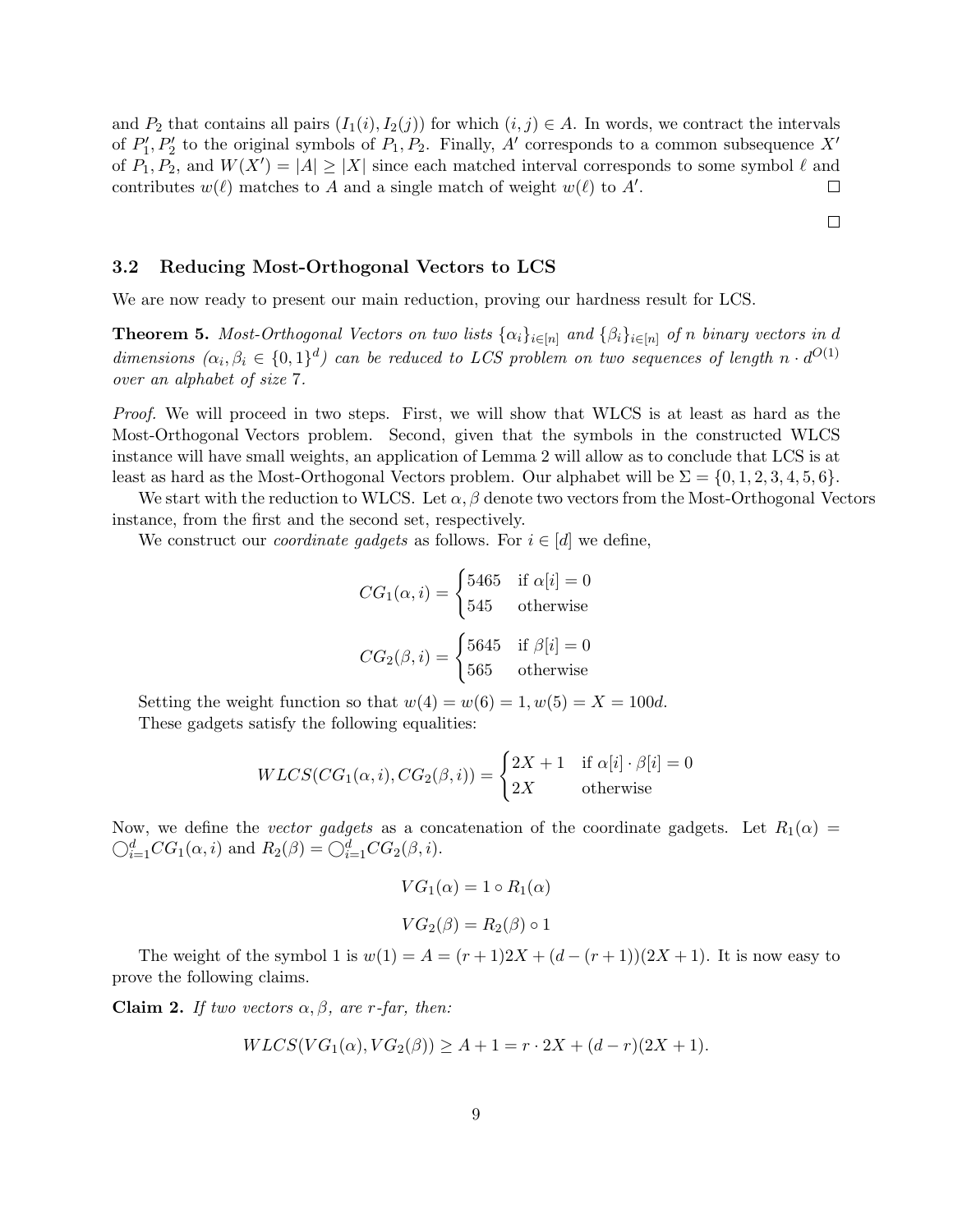*Proof.* For each  $i \in [d]$ , match  $CG_2(\beta, i)$  to  $CG_1(\alpha, i)$  optimally to get a weight at least  $A + 1 =$  $r \cdot 2X + (d-r)(2X+1).$  $\Box$ 

Claim 3. If two vectors  $\alpha, \beta$ , are r-close, then:

$$
WLCS(VG_1(\alpha), VG_2(\beta)) = A.
$$

*Proof.* WLCS( $VG_1(\alpha)$ ,  $VG_2(\beta)$ )  $\geq$  A is true because we can match the 1 symbols, which gives cost A.

Now we prove that  $WLCS(VG_1(\alpha), VG_2(\beta)) \leq A$ . If we match the 1 symbols, then we cannot match any other symbols and the inequality is true. Thus, we assume now that the 1 symbols are not matched.

Now we can check that, if there is a 5 symbol in  $VG_1(\alpha)$  or  $VG_2(\beta)$  that is not matched to a 5 symbol, then we cannot achieve weight A even if we match all the other symbols (except for the 1 symbols). Therefore, we assume that all the 5 symbols are matched. The required inequality follows from the fact that there are at least  $r + 1$  coordinates where  $\alpha$  and  $\beta$  both have 1 (the vectors are r-close), and the construction of the coordinate gadgets.  $\Box$ 

Finally, we combine the vector gadgets into two sequences. Let  $VG'_{1}(\alpha) = 0 \circ VG_{1}(\alpha) \circ 2$  and  $VG'_{2}(\beta) = 0 \circ VG_{2}(\beta) \circ 2 \circ 3$ . Let f be a dummy vector of length d that is all 1.

$$
P_1 = 3^{|P_2|} \circ \bigcirc_{i=1}^n V G'_1(\alpha_i) \circ 3^{|P_2|}
$$

$$
P_2 = 3 \circ \bigcirc_{i=1}^{n-1} V G'_2(f) \circ \bigcirc_{i=1}^n V G'_2(\beta_i) \circ \bigcirc_{i=1}^{n-1} V G'_2(f)
$$

And set the weights so that  $w(3) = B = A^2$  and  $w(0) = w(2) = C = B^2$ .

Let  $E_U = 2C + A$ , and  $E_G = n \cdot E_U + 2n \cdot B$ .

The following two lemmas prove that there is a gap in the WLCS of our two sequences when there is a pair of vectors that are r-far as opposed to when there is none.

**Lemma 3.** If there is a pair of vectors that are r-far, then  $WLCS(P_1, P_2) \geq E_G + 1$ .

*Proof.* Let *i*, *j* be such that  $\alpha_i$ ,  $\beta_j$  are *r*-far. Match  $VG'_1(\alpha_i)$  and  $VG'_2(\beta_j)$  to get a weight of at least  $2C + r \cdot 2X + (d - r)(2X + 1) \ge E_U + 1$ . Match the  $i - 1$  vector gadgets to the left of  $VG'_1(\alpha_i)$  to the  $i-1$  vector gadgets immediately to the left of  $VG'_{2}(\beta_{j})$ , and similarly, match the  $n-i$  gadgets to the right. The total additional weight we get is at least  $(n-1) \cdot E_U$ . Finally, note that after the above matches, only  $(n-1)$  out of the  $(3n-1)$  3-symbols in  $P_2$  are surrounded by matched symbols. The remaining 2n 3-symbols can be matched, giving an additional weight of  $2n \cdot B$ . The total weight is at least  $E_U + 1 + (n-1) \cdot E_U + 2n \cdot B = E_G + 1$ .  $\Box$ 

**Lemma 4.** If there is no pair of vectors that are r-far, then  $WLCS(P_1, P_2) \leq E_G$ .

*Proof.* The main part of the proof will be dedicated to showing that if the *n* vector gadgets in  $P_1$ are matched to a substring of  $n'$  vector gadgets from  $P_2$ , then  $n'$  must be equal to n. This will follow since: if  $n' < n$ , then at least one of the  $0/2$  symbols in  $P_1$  will remain unmatched, and, if  $n' > n$ , then less than 2n of the 3 symbols in  $P_2$  can be matched. The large weights we gave  $0/2$ and 3 make this impossible in an optimal matching. It will be easy to see that in any matching in which  $n = n'$ , the total weight is at most  $E_G$ .

Now, we introduce some notation. Let  $L \leq L'$  and define  $W(L, L')$  to be the optimal score of matching two sequence  $T, T'$  where T is composed of L vector gadgets  $VG'_{1}(\alpha)$  and T' is composed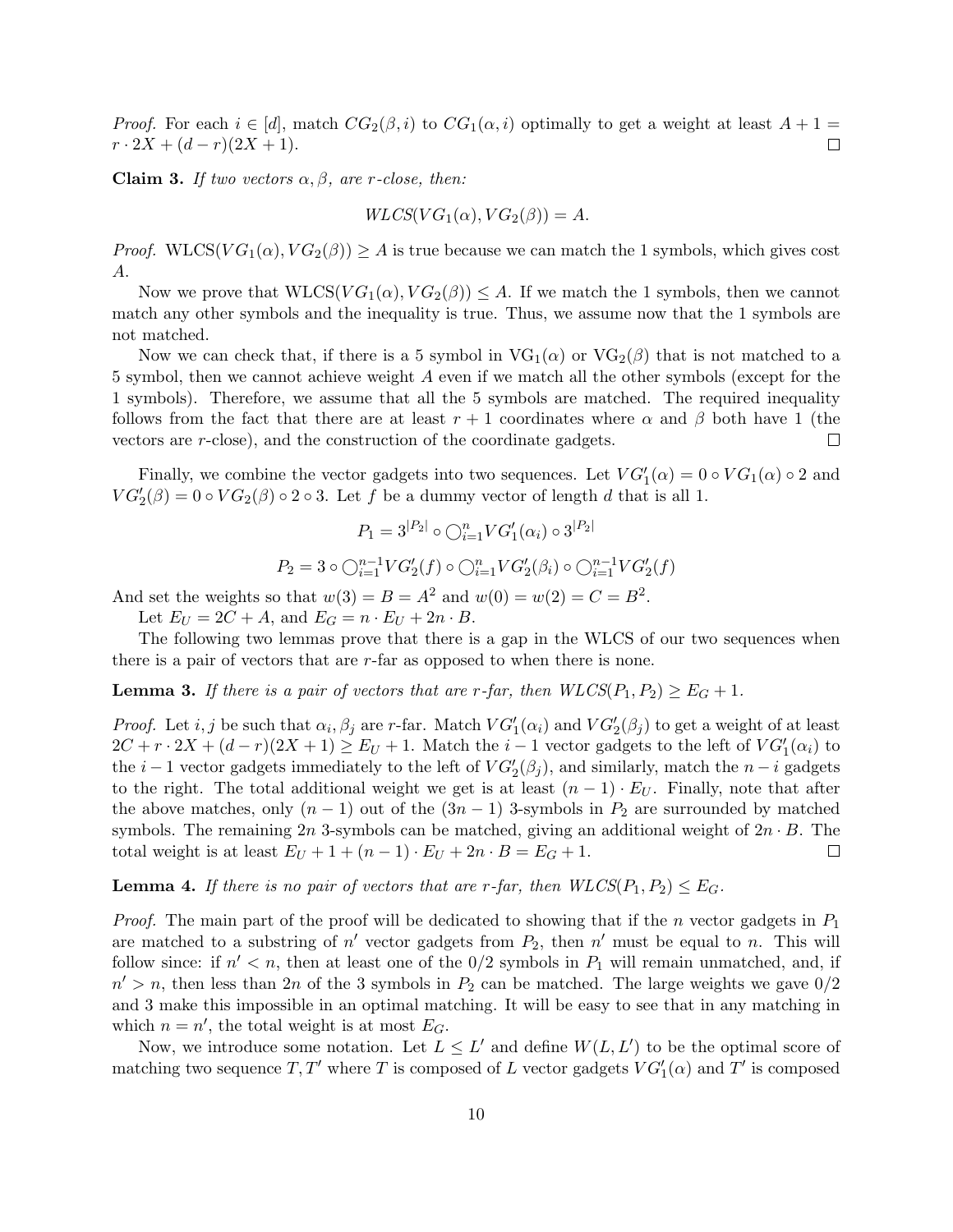of L' vector gadgets  $VG'_{2}(\beta)$ , where no pair  $\alpha, \beta$  are r-far. Define  $W_{0}(L, L')$  similarly, except that we restrict the matchings so that all 0 or 2 symbols in  $T$  (the shorter sequence) must be matched. In the following two claims we prove an upper bound on  $W(L, L')$ , via an upper bound on  $W_0(L, L')$ .

**Claim 4.** For any integers  $1 \le L \le L'$ , we can upper bound  $W_0(L, L') \le L \cdot E_U + (L' - L) \cdot (B - 1)$ .

*Proof.* Let  $T, T'$  be two sequences with  $L, L'$  vector gadgets, respectively. We will refer to these "vector gadgets" as intervals. Consider an optimal matching of  $T$  and  $T'$  in which all the 0 and 2 symbols of T are matched, i.e., a matching that achieves weight  $W_0(L, L')$  - we will upper bound its weight  $E_F$  by  $L \cdot E_U + (L' - L) \cdot (B - 1)$ . Note that in such a matching, each interval of T must be matched completely within one or more intervals of  $T'$ , and each interval of  $T'$  has matches to at most one interval from T (otherwise, it must be the case that some 0 or 2 symbol in  $T$  is not matched).

Let x be the number of intervals of T that contribute at most  $E_U$  to the weight of our optimal matching. Note that any of the  $L - x$  other intervals must be matched to a substring of T' that contains at least two intervals for the following reason. The 0 and 2 symbols of the interval of  $T'$ must be matched, and, if the matching stays within a single interval of  $T'$  and has more than  $E_U$ weight, then we have a pair which is  $r$ -far because of Claim 3. Thus, using the fact that there are only  $L'$  intervals in  $T'$ , we get the condition,

$$
x + 2(L - x) \le L'.
$$

We now give an upper bound on the weight of our matching, by summing the contributions of each interval of T: there are x intervals contributing  $\leq E_U$  weight, and there are  $(L-x)$  intervals matched to  $T'$  with unbounded contribution, but we know that even if all the symbols of an interval are matched, it can contribute at most  $E_B = 2C + A + d(2X + 2)$ . Therefore, the total weight of the matching can be upper bounded by

$$
E_F \le (L - x) \cdot E_B + x \cdot E_U
$$

We claim that no matter what  $x$  is, as long as the above condition holds, this expression is less than  $L \cdot E_U + (L' - L) \cdot (B - 1)$ .

To maximize this expression, we choose the smallest possible  $x$  that satisfies the above condition, since  $E_B > E_U$ , which implies that  $x = \max\{0, 2L - L'\}$ . A key inequality, which we will use multiple times in the proof, following from the fact that the  $0/2/3$  symbols are much more important than the rest, is that  $E_B < E_U + B - 1$ , which follows since  $E_B - E_U < A + d(2X + 2) < 1000d^2 < B$ .

First, consider the case where  $L \leq L'/2$ , and therefore  $x = 0$ , which means that all the intervals of T might be fully matched. Using that  $E_B < E_U + B - 1$  and that  $L' - L \ge L'/2 \ge L$ , we get the desired upper bound:

$$
E_F \le L \cdot E_B \le L \cdot (E_U + B - 1) \le L \cdot E_U + (L' - L) \cdot (B - 1).
$$

Now, assume that  $L > L'/2$ , and therefore  $x = 2L - L'$ . In this case, when setting x as small as possible, the upper bound becomes:

$$
E_F \le (L' - L) \cdot E_B + (2L - L') \cdot E_U = L \cdot E_U + (L' - L) \cdot (E_B - E_U),
$$

which is less than  $L \cdot E_U + (L' - L) \cdot (B - 1)$ , since  $E_B < E_U + B - 1$ .

11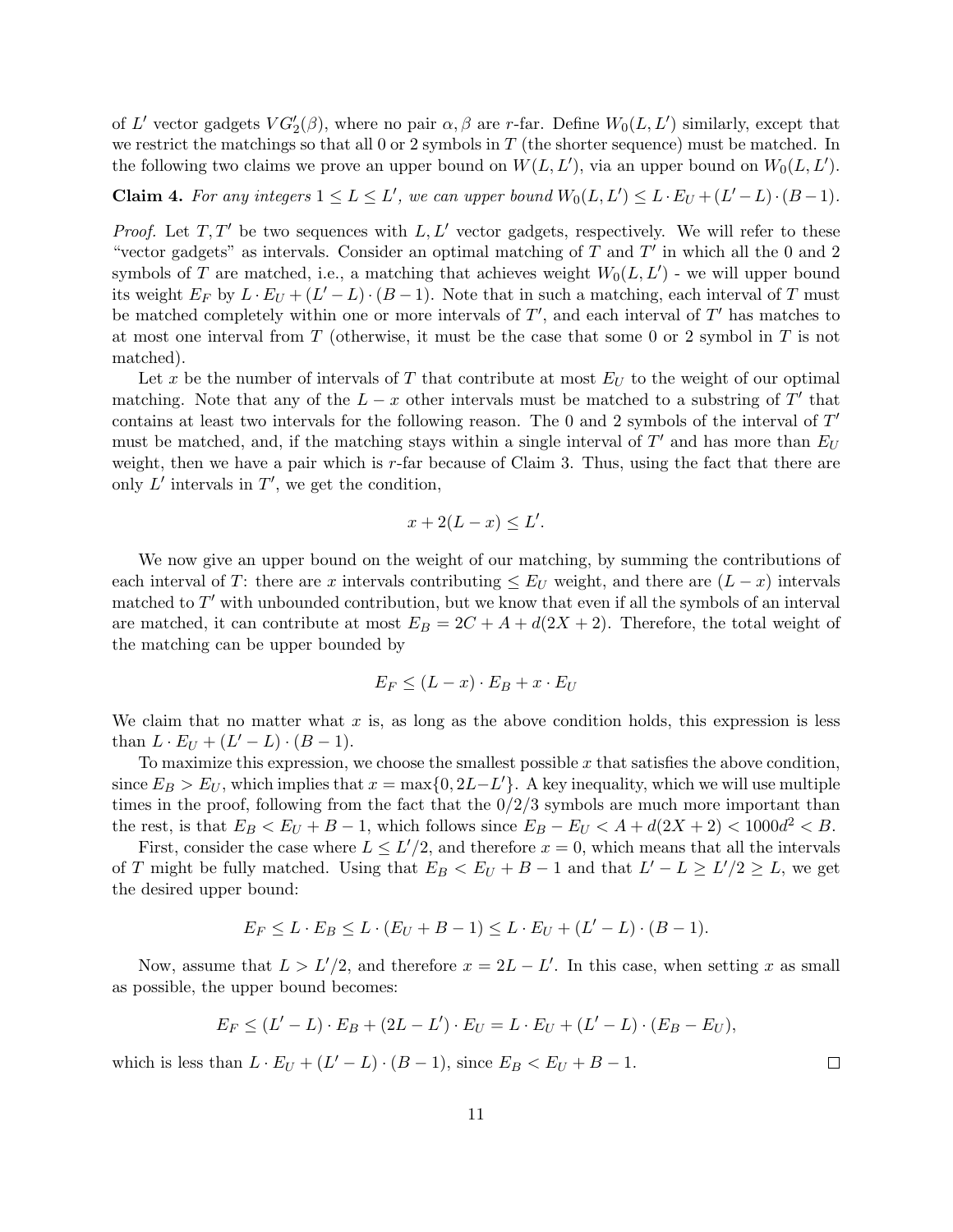Next, we prove by induction that leaving 0/2 symbols in the shorter sequence unmatched will only worsen the weight of the optimal matching.

**Claim 5.** For any integers  $1 \le L \le L'$ , we can upper bound  $W(L, L') \le L \cdot E_U + (L' - L) \cdot (B - 1)$ .

*Proof.* We will prove by induction on  $i \geq 2$  that: for all  $L' \geq L \geq 1$  such that  $L + L' \leq i$ ,  $W(L, L') \leq L \cdot E_U + (L' - L) \cdot (B - 1).$ 

The base case is when  $i = 2$  and  $L = L' = 1$ . Then  $W(1, 1) = E_U$  and we are done.

For the inductive step, assume that the statement is true for all  $i' \leq i - 1$  and we will prove it for *i*. Let L, L' be so that  $1 \leq L \leq L'$  and  $L + L' = i$  and let T, T' be sequences with L, L' intervals (assignment gadgets), respectively. Consider the optimal (unrestricted) matching of T and T', denote its weight by  $E_F$ . Our goal is to show that  $E_F \leq L \cdot E_U + (L' - L) \cdot (B - 1)$ .

If every  $0/2$  symbol in T is matched then, by definition, the weight cannot be more than  $W_0(L, L')$ , and by Claim 4 we are done. Otherwise, consider the first unmatched  $0/2$  symbol, call it  $x$ , and there are two cases.

The  $x = 0$  case: If x is the first 0 in T, then the first 0 in T' must be matched to some 0 after x (otherwise we can add this pair to the matching without violating any other pairs) which implies that none of the symbols in the interval starting at  $x$  can be matched, since such matches will be in conflict with the pair containing this first 0. Otherwise, consider the 2 that appears right before x and note that it must be matched to some  $y = 2$  in T', by our choice of x as the first unmatched  $0/2$ . Now, there are two possibilities: either there are no more intervals in  $T'$ after y, or there is a 0 right after y in  $T'$  that is matched to a 0 in T that is after x (from a later interval in T). Note that in either case, the interval starting at x (and ending at the 2 after it) is completely unmatched in our matching. Therefore, in this case, we let  $T_1$  be the sequence with  $(L - 1)$  intervals which is obtained from T by removing the interval starting at x. The weight of our matching will not change if we look at it as a matching between  $T'$  and  $T_1$  instead of T, which implies that  $E_F \leq W(L-1,L')$ . Using our inductive hypothesis we conclude that  $E_F \le (L-1) \cdot E_U + (L'-L+1) \cdot (B-1) \le L \cdot E_U + (L'-L) \cdot (B-1)$ , since  $E_U > B$ , and we are done.

**The**  $x = 2$  case: The 0 at the start of x's interval must have been matched to some  $y = 0$ . Let z be the 2 at the end of y's interval. Note that z must be matched to some  $w = 2$  in T after x, since otherwise, we can add the pair  $(x, z)$  to the matching, gaining a cost of C, and the only possible conflicts we would create will be with pairs containing a symbol inside the  $y \rightarrow z$  interval or inside x's interval, and if we remove all such pairs, we would lose at most  $(A + d(2X + 2))$  which is much less than the gain of C - implying that our matching could not have been optimal. Therefore, there are  $c \geq 2$  intervals in T that are matched to a single interval in T': all the intervals starting at the 0 right before x and ending at w are matched to the  $y \to z$  interval. Let  $T_1$  be the sequence obtained from T by removing all these c intervals and let  $T_2$  be the sequence obtained from T' by removing the  $y \rightarrow z$  interval. Our matching can be split into two parts: a matching between  $T_1$  and  $T_2$ , and the matching of the  $y \to z$  interval to the removed interval. The contribution of the latter part to the weight of the matching can be at most the weight of all the symbols in an interval, which is  $E_B$ . By the inductive hypothesis, we know that any matching of  $T_1$  and  $T_2$  can have weight at most  $W(L - c, L' - 1) \leq (L - c) \cdot E_U + (L' - 1 - L + c) \cdot (B - 1)$ . Summing up the two bounds on the contributions, we get that the total weight of the matching is at most:

$$
E_F \le E_B + (L-c) \cdot E_U + (L' - L + c - 1) \cdot (B-1) \le L \cdot E_U + (L' - L) \cdot (B-1) + (c-1) \cdot (B-1) + E_B - c \cdot E_U
$$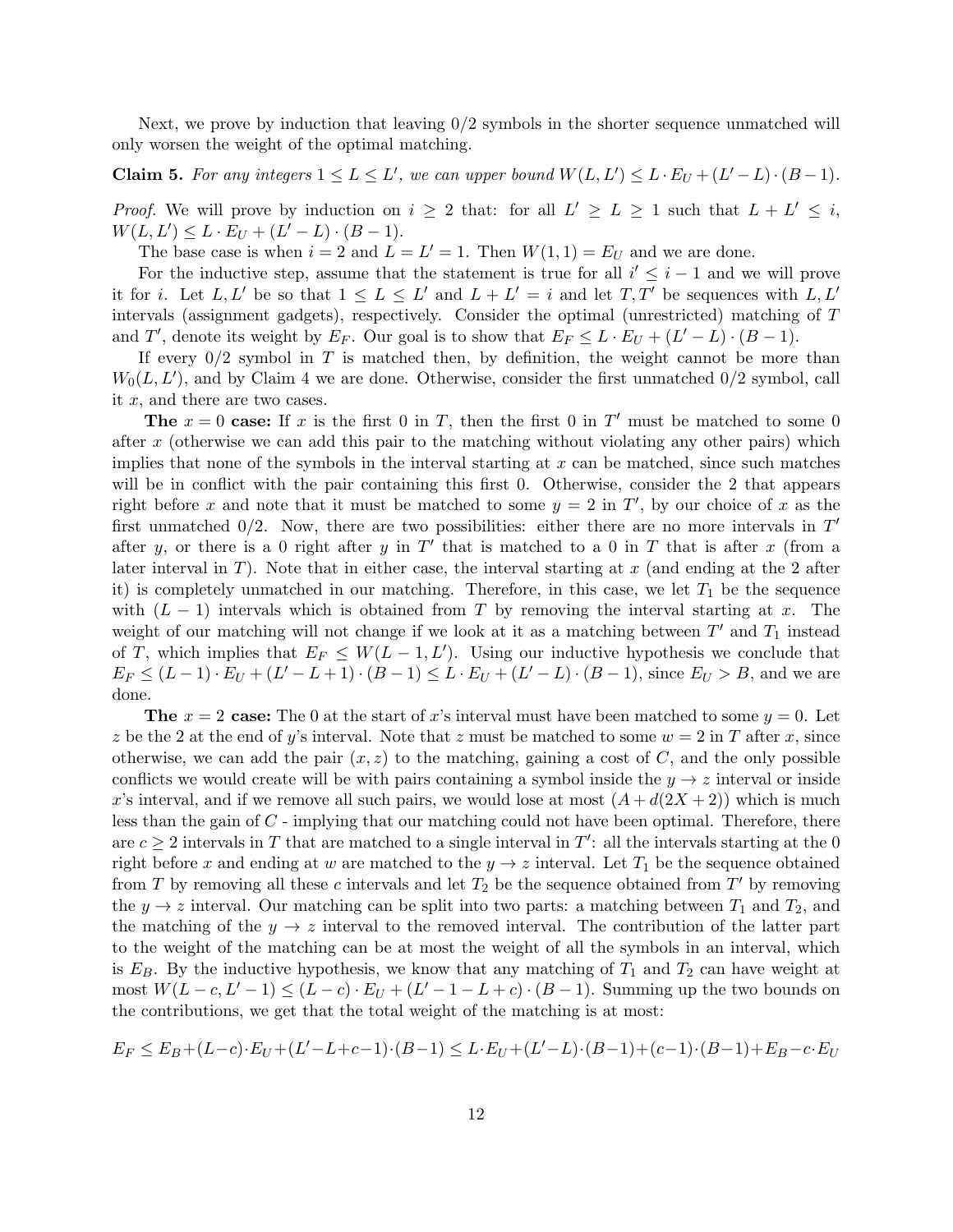However, note that  $E_B < 1.1E_U$  and that  $(c-1.1)E_U > 10(c-1.1)B > (c-1)B$ , which implies that  $E_F$  can be upper bounded by  $L \cdot E_U + (L' - L) \cdot (B - 1)$ , and we are done.  $\Box$ 

We are now ready to complete the proof of the Lemma. Consider the optimal matching of  $P_1$ and  $P_2$ . Let x and y be the first and last 3 symbols in  $P_2$  that are not matched, respectively. Note that there cannot be any matched 3 symbols between  $x$  and  $y$ , since otherwise we could match either x or y and gain extra weight without incurring any loss. Moreover, note that x cannot be the first symbol in  $P_2$  and y cannot be the last one, since those must be matched in an optimal alignment. The substring between the 3 preceding x, and the 3 following y, contains  $n'$  intervals (vector gadgets) for some  $1 \leq n' \leq 3n - 2$ . If all the 3's are matched, we let  $n' = 1$ , and focus on the only interval (vector gadget) of  $P_2$  that has matched non-3-symbols.

We can now bound the total weight of the matching by the sum of the maximum possible contribution of these  $n'$  intervals, and the contribution of the rest of  $P_2$ . The substring before and including the 3 symbol preceding  $x$  and the substring after and including the 3 symbol following y can only contribute 3's to the matching, and they contain exactly  $(3n - 1 - (n' - 1))$  such 3 symbols, giving a contribution of  $(3n - n') \cdot B$ . To bound the contribution of the n' intervals, we use Claim 5: since no 3 symbols are matched in this part, we can "remove" those symbols for the analysis, to obtain two sequences  $T, T'$  composed of  $n, n'$  vector gadgets, respectively, in which no pair is r-far. The contribution of the  $T, T'$  part, depends on  $n, n'$ :

If  $n' \leq n$ , then by Claim 5, when setting  $L = n', L' = n$ , the contribution is at most  $(n' \cdot E_U +$  $(n - n') \cdot (B - 1)$  and the total weight of our matching can be upper bounded by

$$
(3n - n') \cdot B + (n' \cdot E_U + (n - n') \cdot (B - 1)),
$$

which is maximized when n' is as large as possible, since  $E_U > (2B - 1)$ . Thus, setting  $n' = n$ , we get the upper bound:  $(3n - n) \cdot B + n \cdot E_U = E_G$ .

Otherwise, if  $n' > n$ , we apply Claim 5 with  $L = n, L' = n'$ , and get that the contribution is at most  $(n \cdot E_U + (n' - n) \cdot (B - 1))$ , and the total weight of our matching can be upper bounded by

$$
(3n - n') \cdot B + (n \cdot E_U + (n' - n) \cdot (B - 1)) = n \cdot E_U + 2n \cdot B - (n' - n) < E_G.
$$

To conclude our reduction, we note that the largest weight used in our weight function is polynomial in d, and therefore the reduction of Lemma 2 gives two unweighted sequences  $f(P_1), f(P_2)$ of length  $n \cdot d^{O(1)}$ , for which the LCS equals the WLCS of our  $P_1, P_2$ .  $\Box$ 

## 4 Hardness for DTWD

In this section, we complete the proof of Theorem 1 by showing that a truly sub-quadratic algorithm for DTWD implies a truly sub-quadratic algorithm for the Most-Orthogonal Vectors problem.

We first show that we can modify the reduction from CNF-SAT to Edit-Distance from  $|B115|$ so that we get a reduction from Most-Orthogonal Vectors to Edit-Distance. We will later use properties of the two sequences produced in this reduction, call them  $P'_1, P'_2$ . In particular, we will show that there is an easy transformation of  $P'_1$  into a sequence  $S_1$  and of  $P'_2$  into a sequence  $S_2$  so that  $EDIT(P'_1, P'_2) = DTWD(S_1, S_2)$ . This will give the desired reduction from Most-Orthogonal Vectors to DTWD.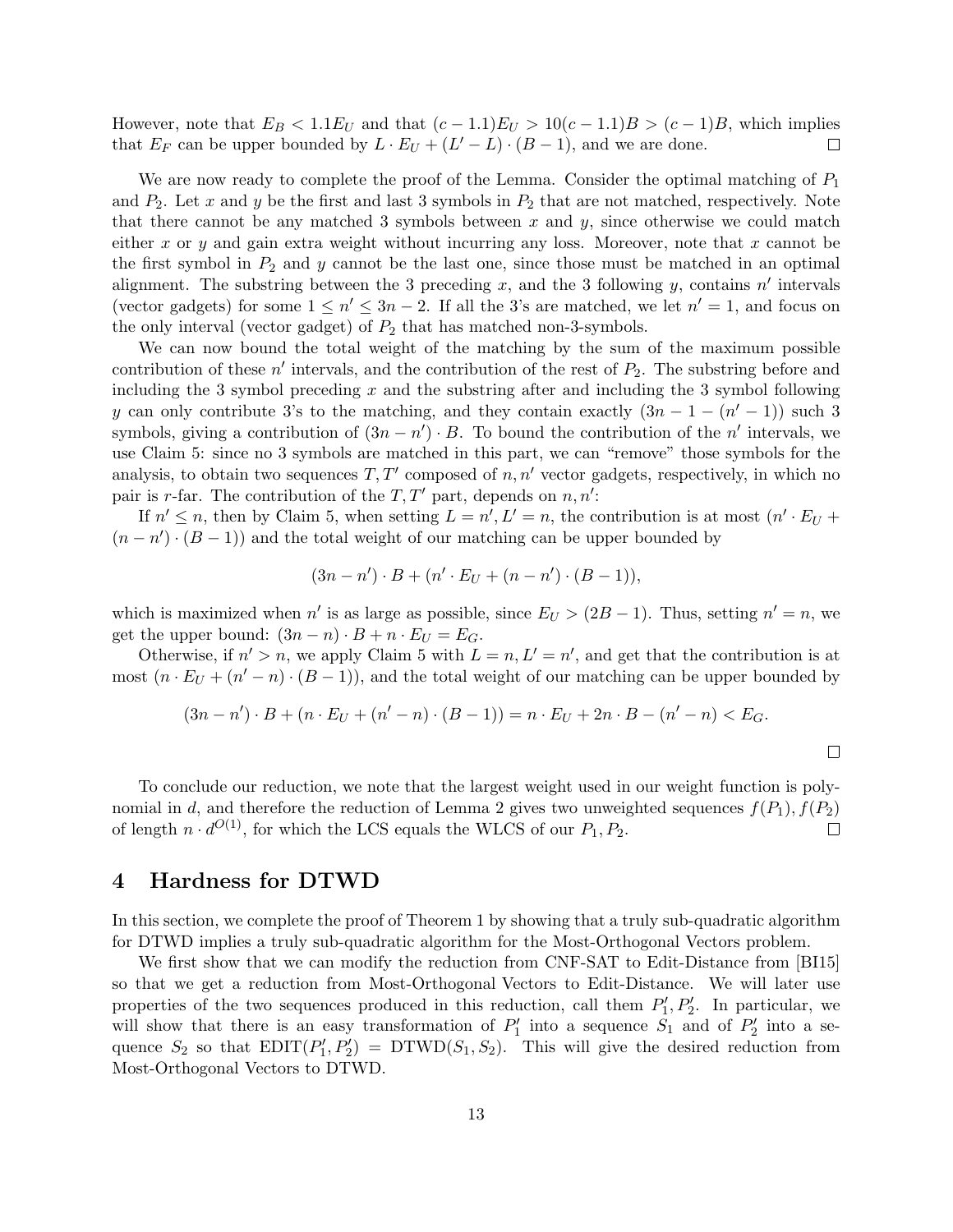## 4.1 Reducing Most-Orthogonal Vectors to Edit-Distance

Before showing the reduction from Most-Orthogonal Vectors to Edit-Distance, let us recast the reduction of [BI15] as a reduction from Orthogonal Vectors instead of CNF-SAT.

Reducing Orthogonal Vectors to Edit-Distance. Instead of having  $2^{N/2}$  partial assignments for the first half of the variables and  $2^{N/2}$  partial assignments for the second half of the variables, we have n vectors in the first and the second set of vectors (we replace  $2^{N/2}$  by n in the argument). Instead of having M clauses, we have d coordinates for every vector (we replace M by d in the argument).

Instead of having clause gadgets, we have coordinate gadgets. For a vector  $\alpha$  from the first set of vectors  $\{\alpha_i\}_{i\in[n]}$  and  $j \in [d]$ , we define a coordinate gadget,

$$
CG_1(\alpha, j) = \begin{cases} 0^{l_1} 0^{l_0} 1^{l_0} 1^{l_0} 1^{l_0} 0^{l_1} & \text{if } \alpha[j] = 0, \\ 0^{l_1} 0^{l_0} 0^{l_0} 0^{l_0} 1^{l_0} 0^{l_1} & \text{otherwise.} \end{cases}
$$

For a vector  $\beta$  from the second set of vectors  $\{\beta_i\}_{i\in[n]}$  and  $j \in [d]$ ,

$$
CG_2(\beta, j) = \begin{cases} 0^{l_1} 0^{l_0} 0^{l_0} 1^{l_0} 1^{l_0} 0^{l_1} & \text{if } \beta[j] = 0, \\ 0^{l_1} 1^{l_0} 1^{l_0} 1^{l_0} 1^{l_0} 0^{l_1} & \text{otherwise.} \end{cases}
$$

We leave g the same:  $g = 0^{\frac{l_1}{2}-1} 10^{\frac{l_1}{2}} 0^{l_0} 1^{l_0} 1^{l_0} 0^{l_1}$ .

Instead of assignment gadgets, we have vector gadgets.

$$
VG_1(\alpha_i) = Z_1 LV_0 R Z_2 \text{ and } VG_2(\beta_i) = V_1 DV_2,
$$

where  $R = \bigcirc_{j \in [d]} CG_1(\alpha_i, j), D = \bigcirc_{j \in [d]} CG_2(\beta_i, j).$ 

Then, we replace the statement " $\varphi$  is satisfied by  $a_1 \vee a_2$ " with "vectors  $\alpha_{i_1}$  and  $\beta_{i_2}$  are orthogonal" and the statement " $\varphi$  is satisfiable" with "there is a vector from the first set of variables and a vector from the second set of variables that are orthogonal".

For a vector v and  $k \in \{1,2\}$ , we have  $\text{VG}'_k(v) = 2^T \text{VG}_k(v) 2^T$ , instead of A $\text{G}'_k$ . We set  $f \in \{0,1\}^d$  to have  $f[i] = 1$  for all  $i \in [d]$ .

We define the sequences as

$$
P_1 = \bigcirc_{\alpha \in \{\alpha_i\}_{i \in [n]}} \text{VG}'_1(\alpha),
$$
  

$$
P_2 = \left(\bigcirc_{i=1}^{n-1} \text{VG}'_2(f)\right) \left(\bigcirc_{\beta \in \{\beta_i\}_{i \in [n]}} \text{VG}'_2(\beta)\right) \left(\bigcirc_{i=1}^{n-1} \text{VG}'_2(f)\right).
$$

This completes the modification of the argument. We can check that we never use any property of CNF-SAT that Orthogonal Vectors does not have.

Reducing Most-Orthogonal Vectors to Edit-Distance. Next, we modify the construction to show that Edit-Distance is a hard problem under a weaker assumption, i.e., that the Most-Orthogonal Vectors problem does not have a truly sub-quadratic algorithm (Conjecture 1).

Theorem 6. Edit-Distance does not have strongly a subquadratic time algorithm unless Most-Orthogonal Vectors problem has a strongly subquadratic algorithm.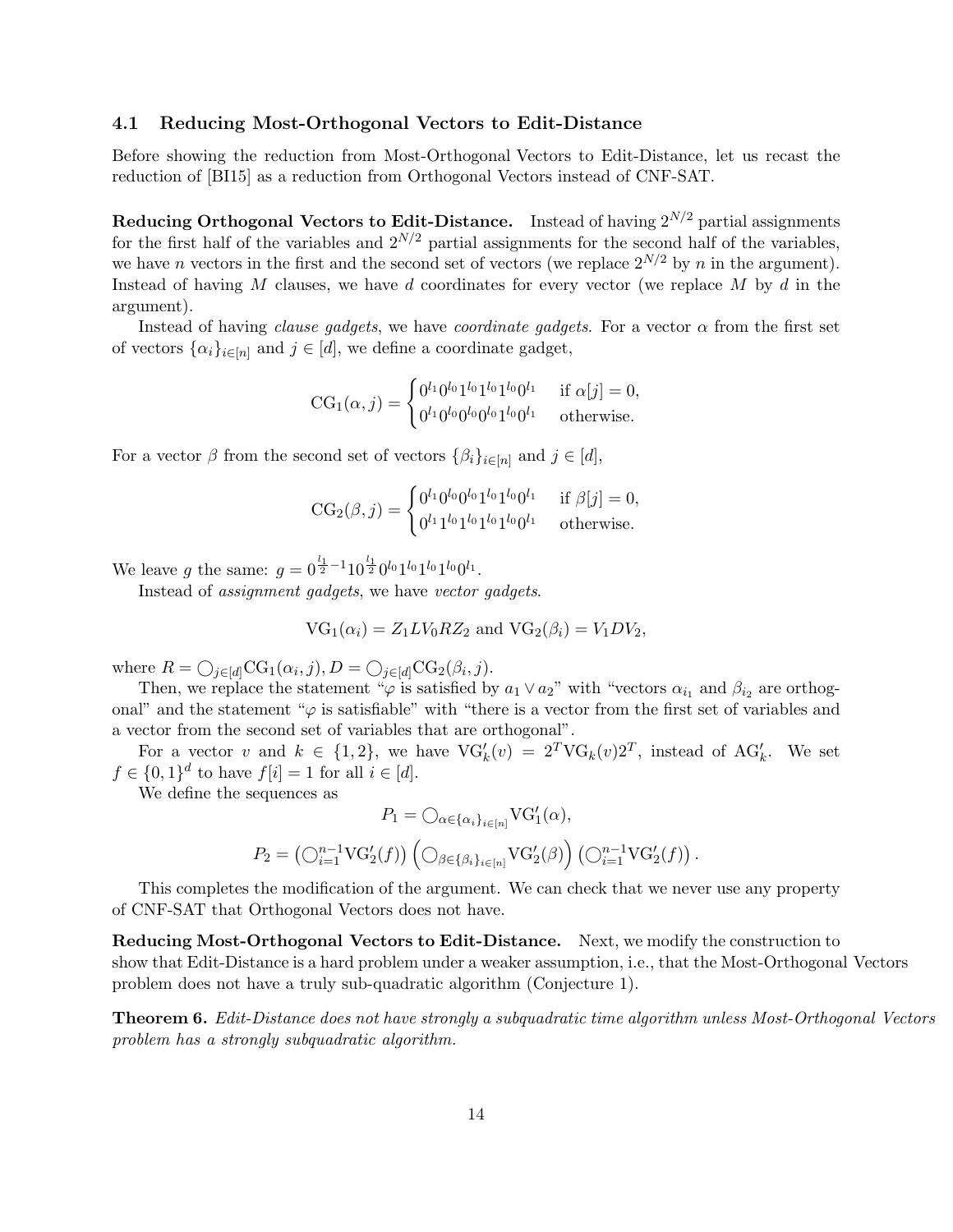*Proof.* We describe how to change the arguments from [BI15] to get the necessary reduction. We make all the modifications from the discussion above, as well as the following.

We change  $g$  as follows,

$$
g=0^{\frac{l_1}{2}-(1+\frac{r}{d}2l_0)}1^{1+\frac{r}{d}2l_0}0^{\frac{l_1}{2}}0^{l_0}1^{l_0}1^{l_0}1^{l_0}0^{l_1}.
$$

We replace Lemma 1 from [BI15] with the following lemma.

**Lemma 5.** If  $\alpha_{i_1}$  and  $\beta_{i_2}$  are far vectors, then

$$
EDIT(VG_1(\alpha_{i_1}), VG_2(\beta_{i_2})) \le 2l_2 + l + dl_0 + k2l_0 =: E_s.
$$

Proof. We do the same transformations of sequences as in Lemma 1 from [BI15] except that we get upper bound  $E_s$  on the cost.  $\Box$ 

We replace Lemma 2 from [BI15] with the following lemma.

**Lemma 6.** If  $\alpha_{i_1}$  and  $\beta_{i_2}$  are close vectors, then

$$
EDIT(VG_1(\alpha_{i_1}), VG_2(\beta_{i_2})) = 2l_2 + l + dl_0 + k2l_0 + d =: E_u.
$$

Proof. The proof proceeds along the same lines as the one for Lemma 2 from [BI15].  $\Box$ 

 $\Box$ 

This finishes the description of the necessary changes.

#### 4.2 Reducing Most-Orthogonal Vectors to DTWD

We are now ready to present our main reduction to DTWD.

**Theorem 7.** If DTWD over sequences of symbols from an alphabet of size 5 can be solved in strongly sub-quadratic time, then Most-Orthogonal Vectors can also be solved in truly sub-quadratic time.

Proof. The main arguments in this proof are provided in Lemmas 7 and 8 below. Here we explain why these two lemmas complete the proof of our theorem.

Consider arbitrary sequences of symbols,  $Q_1$  and  $Q_2$ . On the one hand, in Lemma 7 we will show that for a simple transformation  $f$ ,

$$
EDIT(Q_1, Q_2) \leq DTWD(f(Q_1), f(Q_2)).
$$

On the other hand, in Lemma 8 below we will show that

$$
EDIT(P'_1, P'_2) \ge DTWD(f(P'_1), f(P'_2)),
$$

if  $P'_1$  and  $P'_2$  are the sequences constructed in Theorem 6.

Together, the two inequalities imply that  $EDIT(P'_1, P'_2) = DTWD(f(P'_1), f(P'_2))$ . This implies that we have the same hardness result for DTWD that we had for Edit-Distance, under the assumption that f is a simple transformation. We will see that f is indeed a very simple transformation, i.e.,  $f(P'_1)$  and  $f(P'_2)$  can be computed in time  $O(|P'_1|)$  and  $O(|P'_2|)$ .

 $P'_1$  and  $P'_2$  are sequences of symbols over an alphabet of size 4. Transformation f introduce an extra symbol. Thus, the final sequences will be over an alphabet of size 5.  $\Box$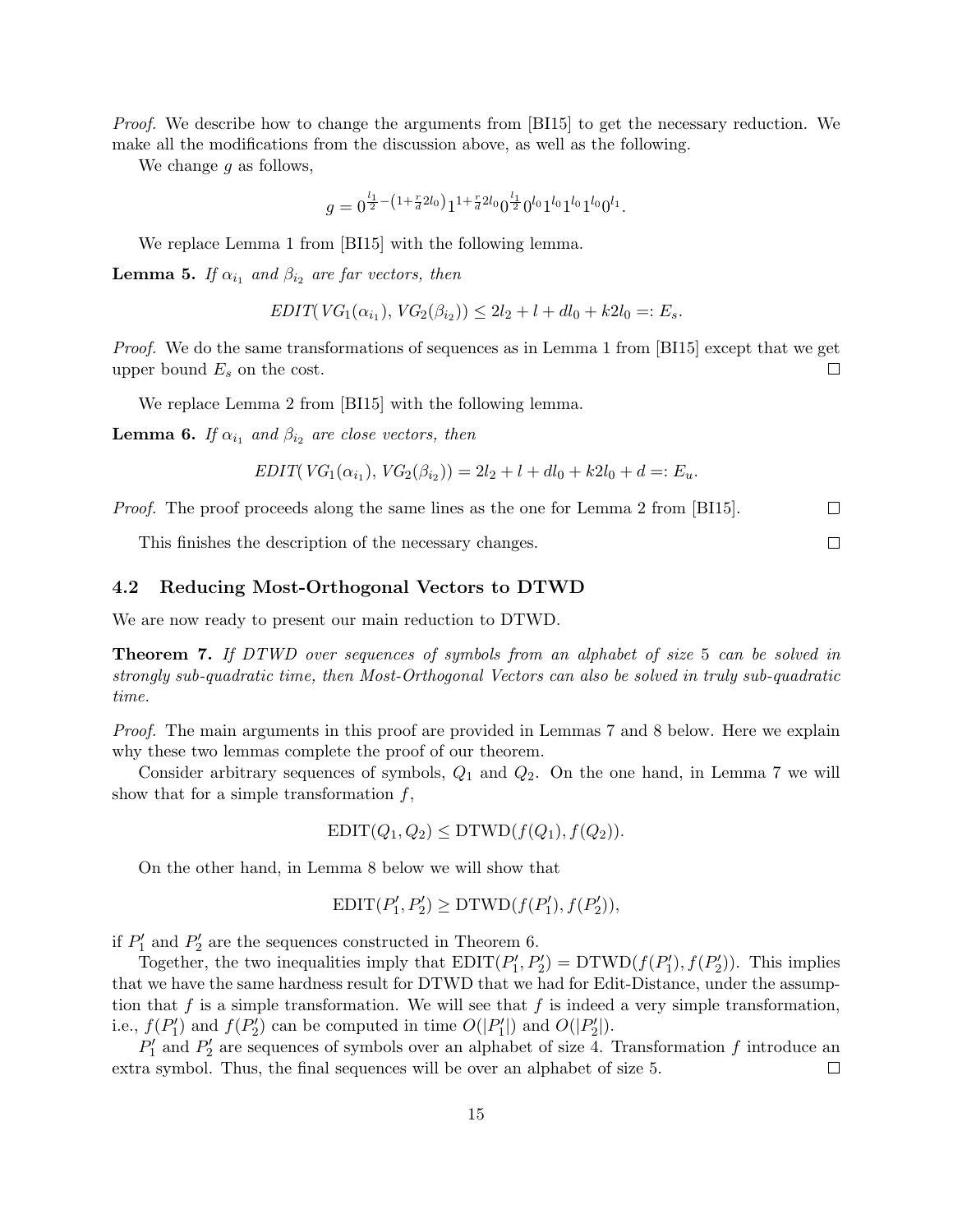For an alphabet  $\Sigma$ , a symbol  $a \notin \Sigma$ , a sequence  $Q = q_1 q_2 ... q_p \in \Sigma^p$  of length p, and a vector r of  $p + 1$  positive integers, we define the operation

$$
A_a^r(Q) := a^{r_1}q_1a^{r_2}q_2a^{r_3}...a^{r_p}q_pa^{r_{p+1}}.
$$

**Lemma 7.** For any two sequences  $Q_1 \in \Sigma^m$  and  $Q_2 \in \Sigma^n$  of length m and n, respectively,

$$
EDIT(Q_1,Q_2)\leq D\mathit{TWD}(A^{r_1}_a(Q_1),A^{r_2}_a(Q_2))
$$

holds for any two positive integer vectors  $r_1$  and  $r_2$ .

Proof. In this proof, we will use use the following equivalent definition of Edit-Distance that will simplify the analysis.

**Observation 1.** [BI15]. For any two sequences x, y, EDIT(x, y) is equal to the minimum, over all sequences z, of the number of deletions and substitutions needed to transform x into z, and y into  $\boldsymbol{z}$  .

Below we will write A instead of  $A_a^r$ .

We will show how to convert a traversal of  $A(Q_1)$  and  $A(Q_2)$  achieving DTWD cost DTWD( $A(Q_1), A(Q_2)$ ), into a transformation of  $Q_1$  and  $Q_2$  into the same sequence. Using Observation 1, we will conclude that the edit cost of the resulting transformations will be at most  $DTWD(A(Q_1),A(Q_2))$ , which is what we need to complete the proof.

Consider an optimal DTWD traversal of  $A(Q_1)$  and  $A(Q_2)$ . At any moment, we say that a marker in  $A(Q_1)$  or in  $A(Q_2)$  is of  $\Sigma$  type iff the symbol it points to is in  $\Sigma$ , i.e., it is not equal to a. We say that a symbol is of  $\Sigma$  type iff it is in  $\Sigma$ .

From now on we consider only moments during the traversal of  $A(Q_1)$  and  $A(Q_2)$  when one or the other, or both markers change their type. We can assume that, whenever both markers change their type, it is not the case that before the change, the markers have different type. Indeed, if this happens, we can replace the simultaneous change of type by two consecutive changes of type, and this modification will not change the cost. Consider any maximal contiguous subsequence of the sequence of moments during which only one of the markers changes its type (the marker might change its type during the subsequence more than one time). We claim that any such contiguous subsequence of moments must have an even length. Assume that this in not the case and consider the earliest such subsequence that has an odd length. Consider the type of the markers immediately before the last moment in the subsequence. Because we considered the first subsequence with an odd length, and both sequences start with symbols that are not of  $\Sigma$  type, we get that immediately before the last moment, both markers must have the same type. WLOG, assume that the last change of type happens to the first marker and note that immediately after the last change the markers have different type. At the next moment from the sequence, either both markers change type (which, by our observation that before a simultaneous change of type both markers must of the same type, is impossible) or only the second marker changes its type. Thus, we have found two consecutive moments from the sequence of moments in which the type changes, with the following three properties.

- 1. None of the two changes of type are simultaneous for both markers;
- 2. Both changes of type are not made by the same marker;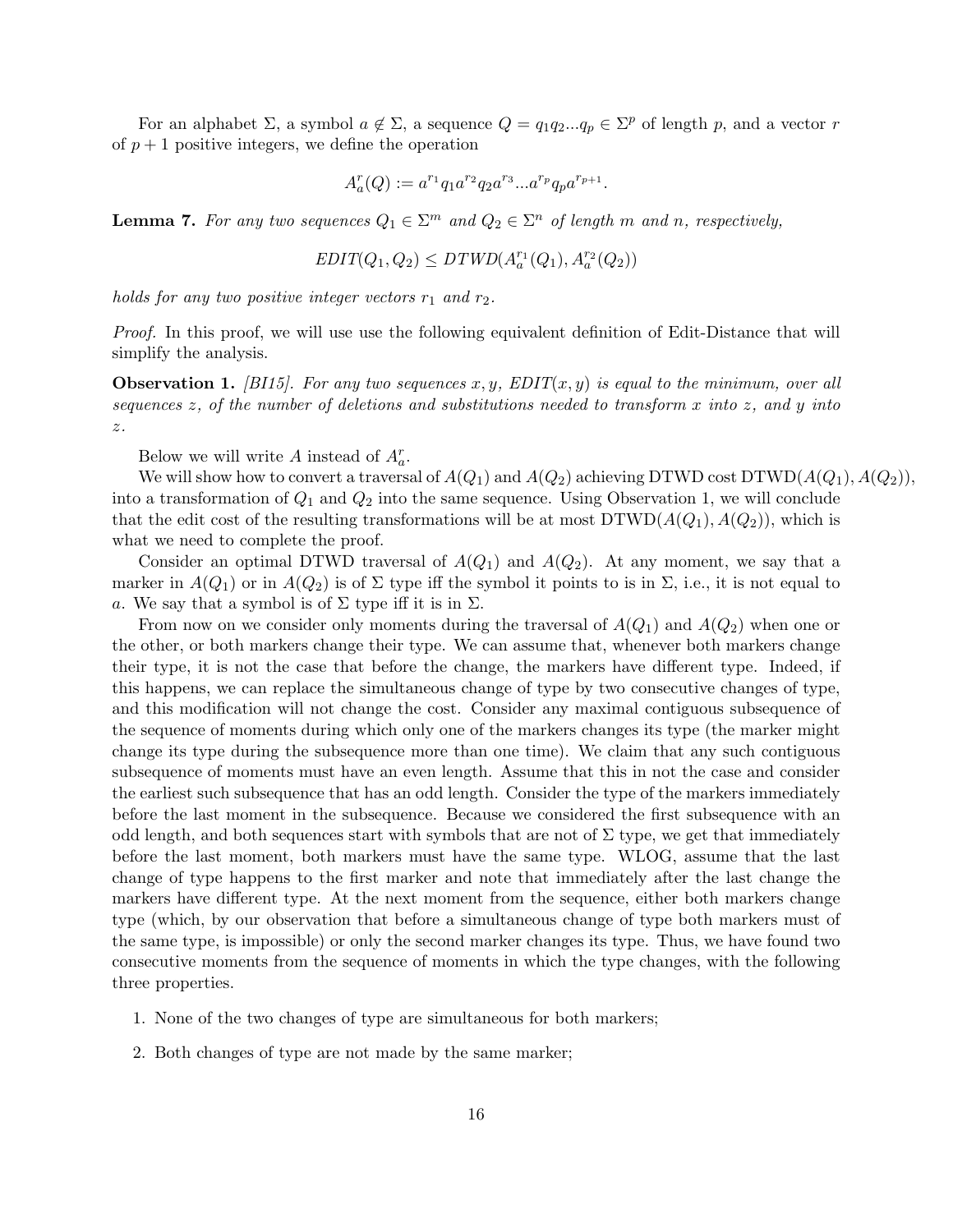3. Before the first change of type, the markers have the same type.

We count DTWD cost of any traversal as follows. Every jump (performed by one of the markers or performed by both markers simultaneously), contributes 1 to the final cost of the traversal iff the symbols that the markers point at immediately after the jump are different (contribution is 0 if the symbols are the same). For two symbols x and y,  $1_{x\neq y}$  is equal to 1 if  $x \neq y$  and is equal to 0 otherwise. We set x to be equal to the symbol that the marker that participates in the first change of type points at *after* the jump. We set  $y$  to be equal to the symbol that the marker that participates in the second change of type points at after the jump.

The first change of the type contributes 1 to the final cost of  $DTWD(A(Q_1), A(Q_2))$  (we consider the corresponding jump to the change of the type and its contribution) and the second change of the type contributes  $1_{x\neq y}$  to the final cost. We can check that the two changes can be replaced by a single simultaneous change in both sequences by changing the traversal of  $A(Q_1)$  and  $A(Q_2)$ (the fact that we can to this follows from the definition of  $A$ ). The simultaneous change costs  $1_{x\neq y}$  and, therefore, we decrease the cost of DTWD by 1. This contradicts the assumption that we consider an optimal traversal. Therefore, the assumption that there exists a maximal contiguous subsequence of moments during which only one of the markers changes type and the subsequence is of odd length, is wrong.

Now we can partition the entire sequence of changes of type into two kinds of contiguous subsequences that do not overlap.

- 1. A simultaneous change of type by both markers;
- 2. Two changes of type following one another made by the same marker. None of the two changes are simultaneous.

We will now show the promised conversion of the DTWD traversal of  $A(Q_1)$  and  $A(Q_2)$  into an Edit-Distance transformation of  $Q_1$  and  $Q_2$  into the same sequence (as in Observation 1) such that the cost only decreases. This will finish the proof that  $EDIT(Q_1, Q_2) \leq DTWD(A(Q_1), A(Q_2)).$ 

We analyze both types of subsequences.

1. From the properties of the partition and the fact that both  $A(Q_1)$  and  $A(Q_2)$  start with a symbol of  $\Sigma$  type, we get that before and after the change of type both markers are of the same type.

**Case 1.** Both markers before the simultaneous change are of  $\Sigma$  type. Suppose that the markers point to symbols  $x \in \Sigma$  and  $y \in \Sigma$ . In this case we perform substitution of x with y when transforming  $Q_1$  and  $Q_2$  into the same sequence.

Case 2. Both markers before the simultaneous change are not of  $\Sigma$  type. In this case we do not have a corresponding substitution or deletion when transforming  $Q_1$  and  $Q_2$  into the same sequence.

We see that in both cases the performed actions before (contribution to  $DTWD(A(Q_1), A(Q_2)))$ and after (contribution to  $EDIT(Q_1, Q_2)$ ) the conversion cost the same.

2. Similarly as in the previous kind of subsequence, we conclude that before the first change of type, the markers are of the same type. We consider both possible cases.

**Case 1.** Both markers before the first change of type are of  $\Sigma$  type. Suppose that the markers point to symbols  $x \in \Sigma$  and  $y \in \Sigma$ . If  $x \neq y$ , we perform a substitution of x with y when transforming  $Q_1$  and  $Q_2$  into the same sequence. If  $x = y$ , we don't do anything.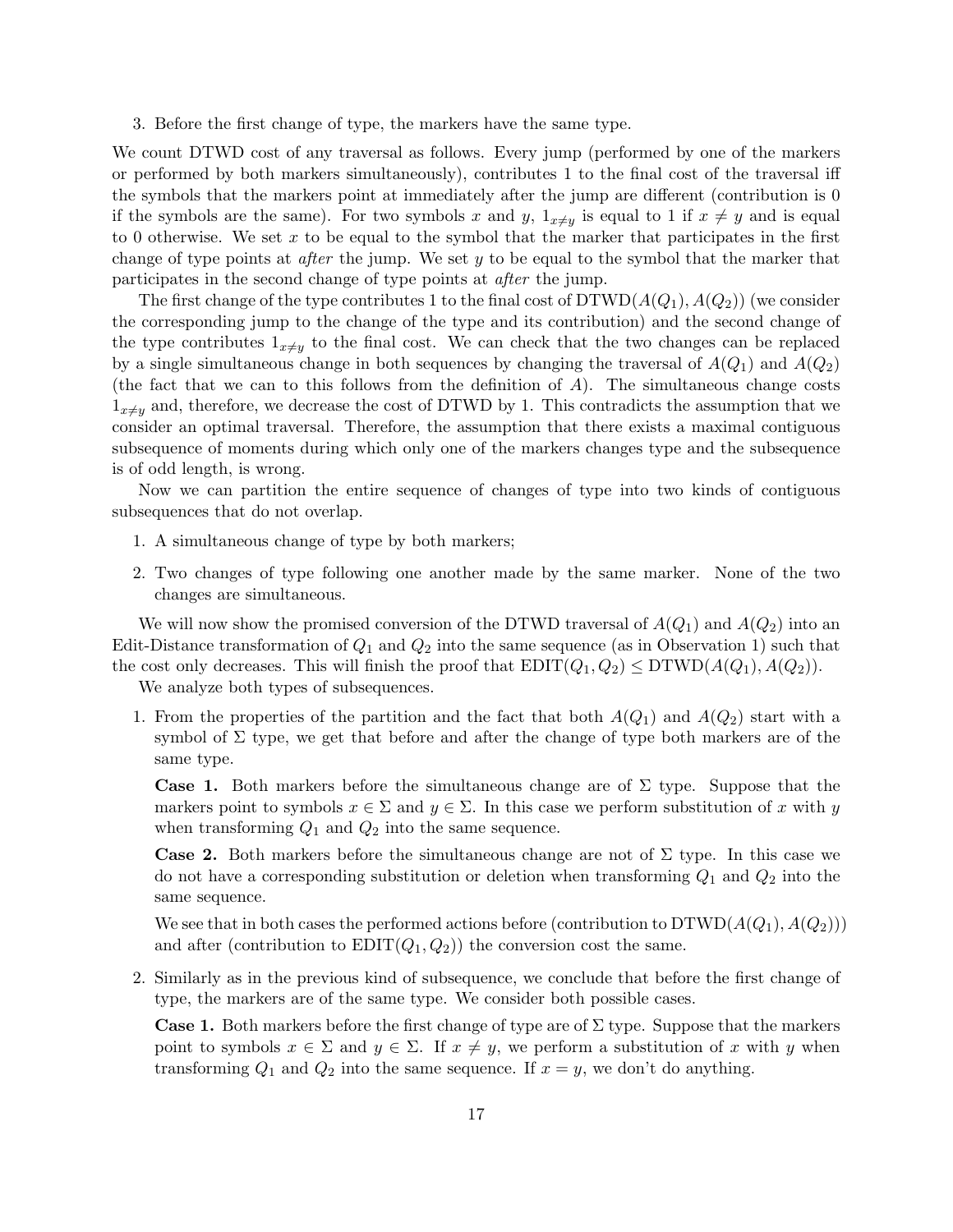**Case 2.** Both markers before the first change of type are not of  $\Sigma$  type. WLOG, the first marker changes the type twice. Before the second change, the first marker points to  $x \in \Sigma$ . We delete x when performing the transformation of  $Q_1$  and  $Q_2$  into the same sequence.

We can check that in the first case the cost after the conversion can only be smaller than before the conversion. In the second case the costs before (contribution to DTWD) and after (contribution to Edit-Distance) the conversion are the same.

From now on,  $\Sigma = \{0, 1, 2, 3\}$  and  $a = 4$ .

**Lemma 8.** For some vectors  $r_1$  and  $r_2$  with positive, bounded integer coordinates,

 $EDIT(P'_1, P'_2) \geq DTWD(A^{r_1}(P'_1), A^{r_2}(P'_2)),$ 

where  $P'_1$  and  $P'_2$  are the sequences defined in Theorem 6.

*Proof.* We use notation from Theorem 6. By A' we will denote a transformation  $A^r$  with  $r_i = 1$ for all i.

Let  $r_3$  be such that for all  $k \in \{1, 2\}$ ,

$$
A^{r_3}(\text{VG}'_k(a)) = A'(2^T)A'(\text{VG}_k(a))A'(2^T).
$$

We set

$$
A^{r_1}(P'_1) = A'(3^{|P'_2|})A^{r'_1}(P_1)A'(3^{|P'_2|}),
$$

where  $r'_1$  is such that

$$
A^{r'_1}(P_1) = \bigcirc_{a_1 \in A_1} A^{r_3}(\text{VG}'_1(a_1)).
$$

We set

$$
A^{r_2}(P'_2) = A^{r_2}(P_2)
$$
  
= 
$$
\left(\bigcirc_{i=1}^{2^{N/2}-1} A^{r_3}(\operatorname{VG}'_2(f))\right) \left(\bigcirc_{a_2 \in A_2} A^{r_3}(\operatorname{VG}'_2(a_2))\right) \left(\bigcirc_{i=1}^{2^{N/2}-1} A^{r_3}(\operatorname{VG}'_2(f))\right).
$$

We will use the following lemma to prove the inequality.

**Lemma 9.** For vectors  $\alpha, \beta \in \{0, 1\}^d$ ,

$$
EDIT(VG_1(\alpha), VG_2(\beta)) \geq DTWD(A'(VG_1(\alpha)), A'(VG_2(\beta))).
$$

Proof. We consider two cases.

**Case 1.** The vectors  $\alpha$  and  $\beta$  are far. In this case, we traverse the  $A'(Z_1L)$  part of  $A'(VG_1(\alpha))$ while the marker in  $A'(VG_2(\beta))$  stays at the first symbol. Then, we traverse the remaining part  $A'(V_0 R Z_2)$  of  $A'(V G_1(\alpha))$  in parallel with  $A'(V G_2(\beta))$ . We can check that we achieve DTWD cost equal to  $E_s = \text{EDIT}(VG_1(\alpha), VG_2(\beta)).$ 

**Case 2.** The vectors  $\alpha$  and  $\beta$  are close. In this case, we traverse  $A'(Z_1 L V_0)$  and  $A'(V G_2(\beta))$  in parallel. Then, we traverse the  $A'(RZ_2)$  part of  $A'(VG_1(\alpha))$  while the marker at  $A'(VG_2(\beta))$  stays at the last symbol. We can check that we achieve DTWD cost equal to  $E_u = \text{EDIT}(VG_1(\alpha), VG_2(\beta)).$ 

 $\Box$ 

 $\Box$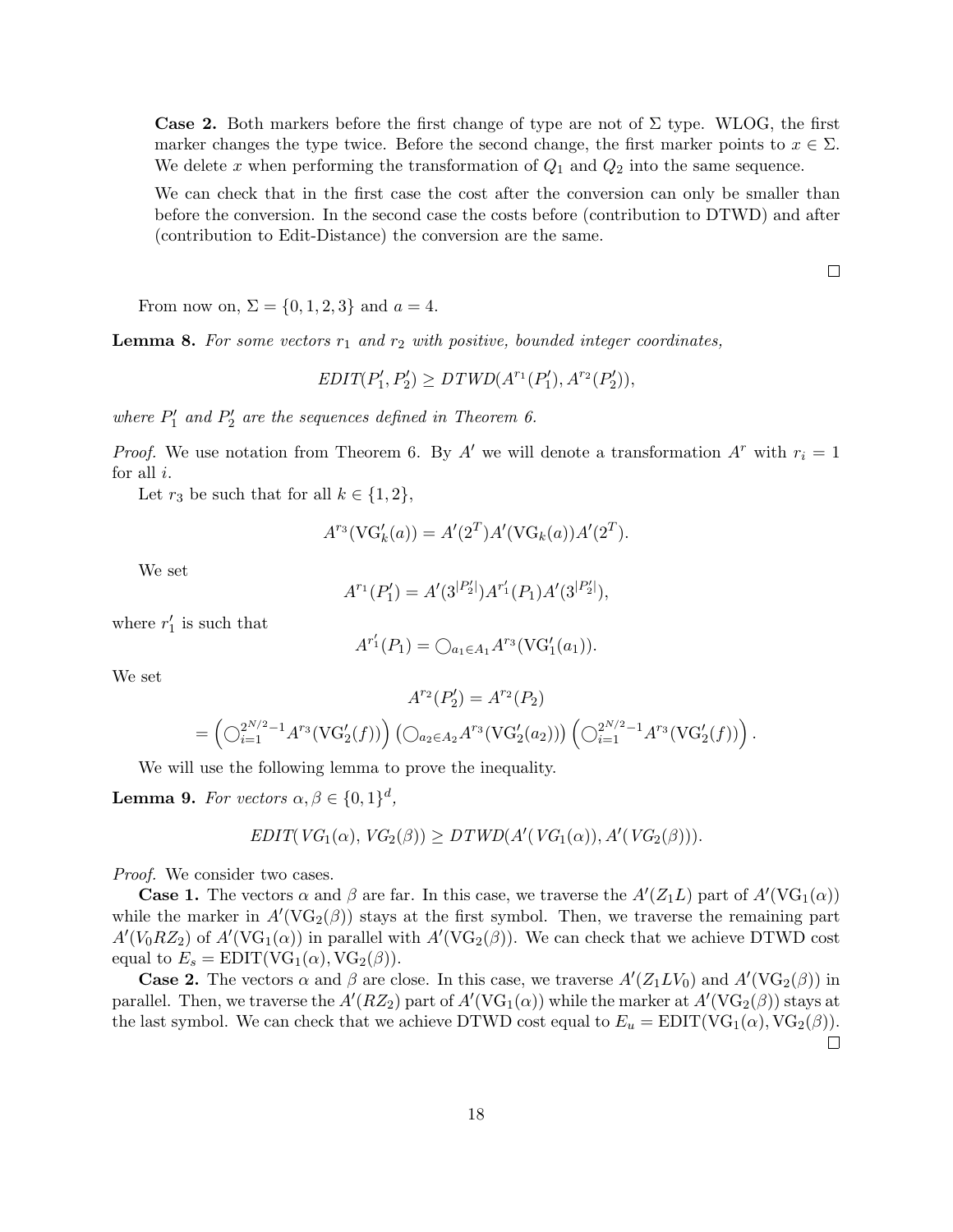We are now ready to prove that

$$
EDIT(P'_1, P'_2) \geq DTWD(A^{r_1}(P'_1), A^{r_2}(P'_2)).
$$

We are going to show a DTWD traversal of  $A^{r_1}(P'_1)$  and  $A^{r_2}(P'_2)$  that achieves DTWD cost equal to  $EDIT(P'_1, P'_2)$ . This will imply the inequality and will finish the proof.

We proceed by considering two cases.

**Case 1.** There are two vectors  $\alpha_{i_1}$  and  $\beta_{i_2}$  from their respective sets that are far. We traverse  $A'(\text{VG}_1(\alpha_{i_1}))$  and  $A'(\text{VG}_2(\beta_{i_2}))$  as in Lemma 9 achieving cost  $E_s$ . We traverse the rest of vector gadgets of  $A^{r_1'}(P_1)$  with their counterparts from  $A^{r_2}(P_2')$  as in Lemma 9. When traversing the sequences  $A'(2^T)$ , we do that in parallel. When traversing  $A'(2^T)$  in parallel, it contributes nothing to the DTWD cost.

We traverse the vector gadgets of  $A^{r_2}(P_2')$  that are not traversed yet, as follows. We traverse the symbols that have  $\Sigma$  type from  $A^{r_2}(P'_2)$  with the 3 symbols from  $A^{r_1}(P'_1)$  in parallel. We notice that we can do that in a way so that the 4 symbols never contribute towards the final DTWD cost. Some of the 3 symbols from  $A^{r_1}(P'_1)$  will still remain untraversed. We can traverse them while the second marker is on the last symbol of  $A^{r_2}(P'_2)$  (it does not have  $\Sigma$  type).

By computing the cost of the traversal we get that it is equal to  $EDIT(P'_1, P'_2)$ .

Case 2. There is no pair of far vectors. This case is analogous to Case 1. The only difference is that we do not have two vectors  $\alpha_{i_1}$  and  $\beta_{i_2}$  to match. We choose them arbitrarily and then proceed as in the previous case. This finishes the analysis of this case.  $\Box$ 

## 5 Truly subquadratic algorithm for binary DTWD

The first part of this section is a reduction from DTWD on two binary strings to a problem on a single string of integers.

**Theorem 8.** Computing DTWD(A, B) of two sequences  $A, B \in \{0,1\}^n$  can be reduced to the following problem: given a sequence of integers of length  $m \leq n$  and an integer k, find a subsequence of length k that does not use any neighboring integers and such that the sum of integers is minimized. The integers in the sequence of integers sum up to n.

First, we assume that  $A \neq 0^n$ . Otherwise, it is trivial to compute  $DTWD(A, B)$ . Similarly, we assume that  $A \neq 1^n$ ,  $B \neq 0^n$ ,  $B \neq 1^n$ .

We begin with some structural properties of an optimum alignment producing  $DTWD(A, B)$ . Consider an optimal traversal of A and B. We define a run of 0s (or 1s) of a sequence to be a contiguous subsequence that cannot be extended by adding an extra symbol. We say that two runs from different sequences are aligned if, during the traversal, there is a moment when one marker points to a symbol in one run and the other marker points to a symbol in the other run. Let  $A<sup>i</sup>$ denote the *i*-th run of A and  $B<sup>i</sup>$  denote *i*-th run in B.

We will call two runs matched if neither of they are aligned with each other and are not aligned with any other runs.

**Claim 6.** We can assume that A and B start with the same symbol, that is,  $A_1 = B_1$ . Similarly, we can assume the end with the same symbol.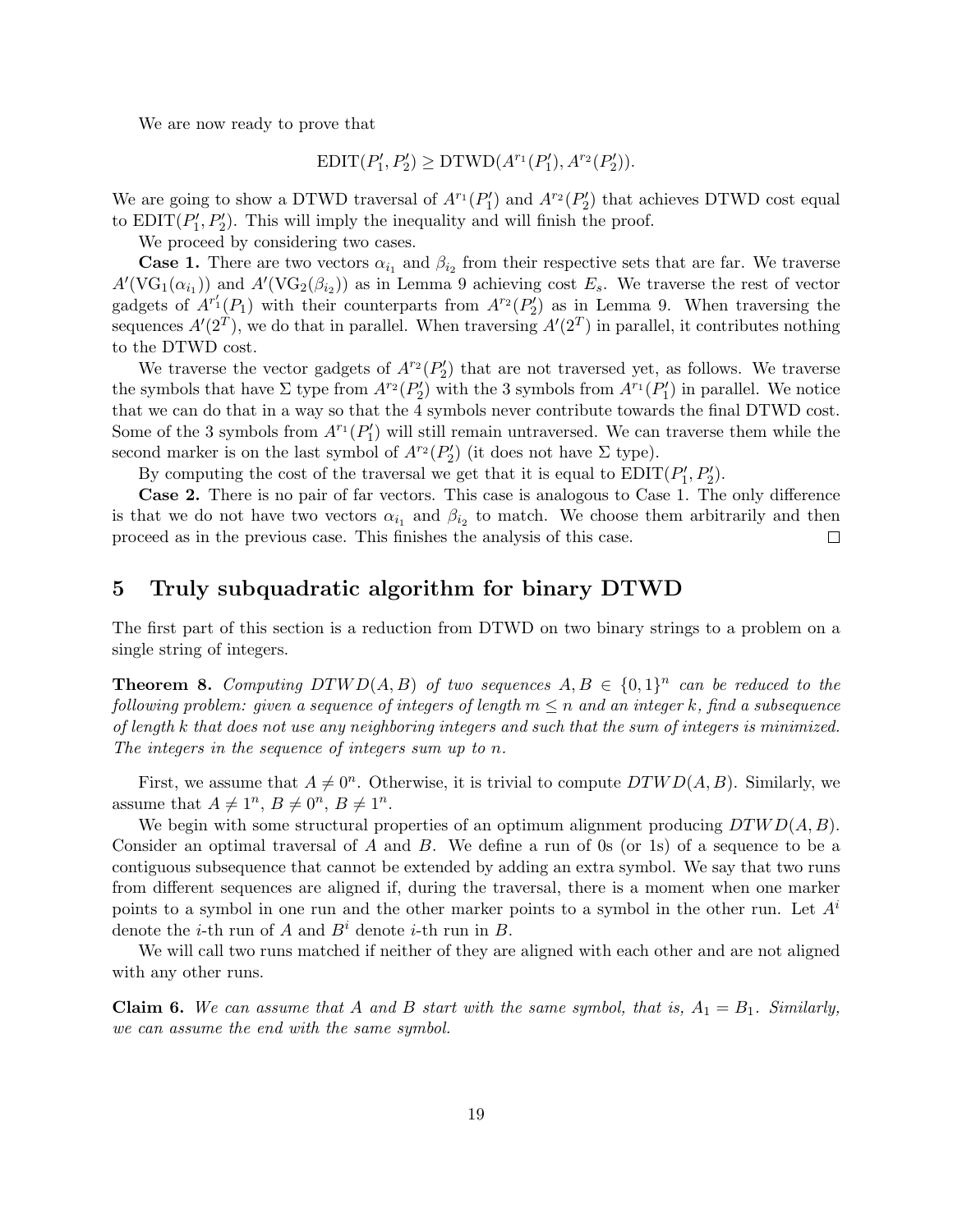Proof. We'll just prove the first statement. The second is symmetric. Assume that this is not the case. Wlog,  $A_1 = 1$  and  $B_1 = 0$ . Consider the optimal traversal of A and B. Suppose that  $A^1$  is aligned with  $B^2$ . Let x be the length of  $B^1$ . Let  $B'$  be sequence B after the removal of  $B^1$ . Then  $DTWD(A, B) = x + DTWD(A, B')$ . Notice that A and B' start with the same symbol. Similarly we can deal with the case when  $B^1$  is aligned with  $A^2$ . It remains to consider the case when the only run that  $A^1$  is aligned with is  $B^1$  and the only run  $B^1$  is aligned with is  $A^1$ . We can check that we can modify the traversal of the sequences without increasing the  $DTWD$  cost so that  $A<sup>1</sup>$ is aligned with  $B^2$  (since these are both runs of 1s) and then we can proceed as before. This means that  $DTWD(A, B) = min(x + DTWD(A, B'), y + DTWD(A', B)),$  where y is the length  $A<sup>1</sup>$  and A' is A without  $A^1$ , and A and B' start with the same symbol, and A' and B start with the same symbol. This proves the claim.  $\Box$ 

We now have that  $A_1 = B_1$  and  $A_n = B_n$ . Now consider an optimal traversal of A and B.

Claim 7. Every run in sequence A is aligned with an odd number of runs in sequence B and every run in sequence B is aligned with an odd number of runs in sequence A. In particular for any run of 0s (1s), the first and last runs that the run is aligned with are also runs of 0s (1s).

*Proof.* Consider a run  $A^i$  in A (the statement for B is symmetric). Let  $B^a$  and  $B^b$  be the first and last runs in B that  $A^i$  is aligned with in the optimum traversal. Wlog  $A^i$  is a run of 1s. We'll show that wlog  $B^a$  and  $B^b$  are also runs of 1s. Suppose that  $B^b$  is a run of 0s. There are two cases: (1)  $B^b$  is not aligned with  $A^{i+1}$  (a run of 0s), but then since  $A^i$  is not aligned with  $B^{b+1}$ , it must be that  $A^{i+1}$  is aligned with  $B^{b+1}$ ; (2)  $B^b$  is aligned with  $A^{i+1}$  (and possibly other runs of A). In both cases, we can improve the traversal by staying at  $A<sup>i</sup>$  only until run  $B<sup>b-1</sup>$  finishes and then letting the marker jump to  $A^{i+1}$  and  $B^b$  simultaneously.

Similarly,  $B^a$  must also be a run of 1s. Hence the number of runs that  $A^i$  is aligned with is odd.  $\Box$ 

Now we will prove the following lemma:

Lemma 10. Let B have at least as many runs as A. Then wlog in an optimal traversal, every run of B is aligned with exactly one run of A.

*Proof.* Consider a run  $A^i$  such that  $B^{a_1}$  and  $B^{a_2}$  are the first and last runs that  $A^i$  is aligned with and  $a_2 > a_1$ . Let  $A^{\ell}$  be the last run that  $B^{a_2}$  is aligned with, and suppose that  $\ell > i$ . If  $\ell - i \ge a_2 - a_1$ , then a better alignment is for all b from 0 to  $\ell - i - 1$ , match  $A^{\ell-b}$  to  $B^{a_2-b}$  and let the runs that align with  $A^i$  be only those from  $B^{a_1}$  to  $B^{a_2+i-\ell}$ . Otherwise, if  $\ell - i < a_2 - a_1$ , then a better alignment is for all b from 0 to  $a_2 - a_1 - 1$  to match  $B^{a_1+b}$  to  $A^{i+b}$  and align  $B^{a_2}$  to the runs from  $A^{i+a_2-a_1}$  to  $A^{\ell}$ .

Thus we can assume that for any run  $A^i$  that is aligned with more than one run of B, all the runs of B aligned with  $A^i$  are only aligned with  $A^i$ . Similarly, for any run  $B^a$  that is aligned with more than one run of A, all the aligned runs  $A^s$  aligned with  $B^a$  are only aligned with  $B^a$ . Hence the traversal looks like a bunch of matches, together with alignments of  $A<sup>i</sup>$ s with some interval of  $B$  runs and disjoint  $B^a$ s aligned with some interval of  $A$  runs disjoint from all others.

Now consider a run  $A^i$  that has first and last aligned runs  $B^{a_1}$  and  $B^{a_2}$  with  $a_2 > a_1$ .

Let  $B^{a_3}$  be a run with first and last aligned runs  $A^j$  and  $A^k$ , where  $a_3 > a_2, a_3 = a_2 + Z$  (for  $Z > 0$ ) and  $j = i + Z$ . Moreover, let all alignments between those of  $A<sup>i</sup>$  and  $B<sup>a<sub>3</sub></sup>$  be matches. I.e., for all b from 1 to  $Z-1$ ,  $B^{a_2+b}$  is matched with  $A^{i+b}$ .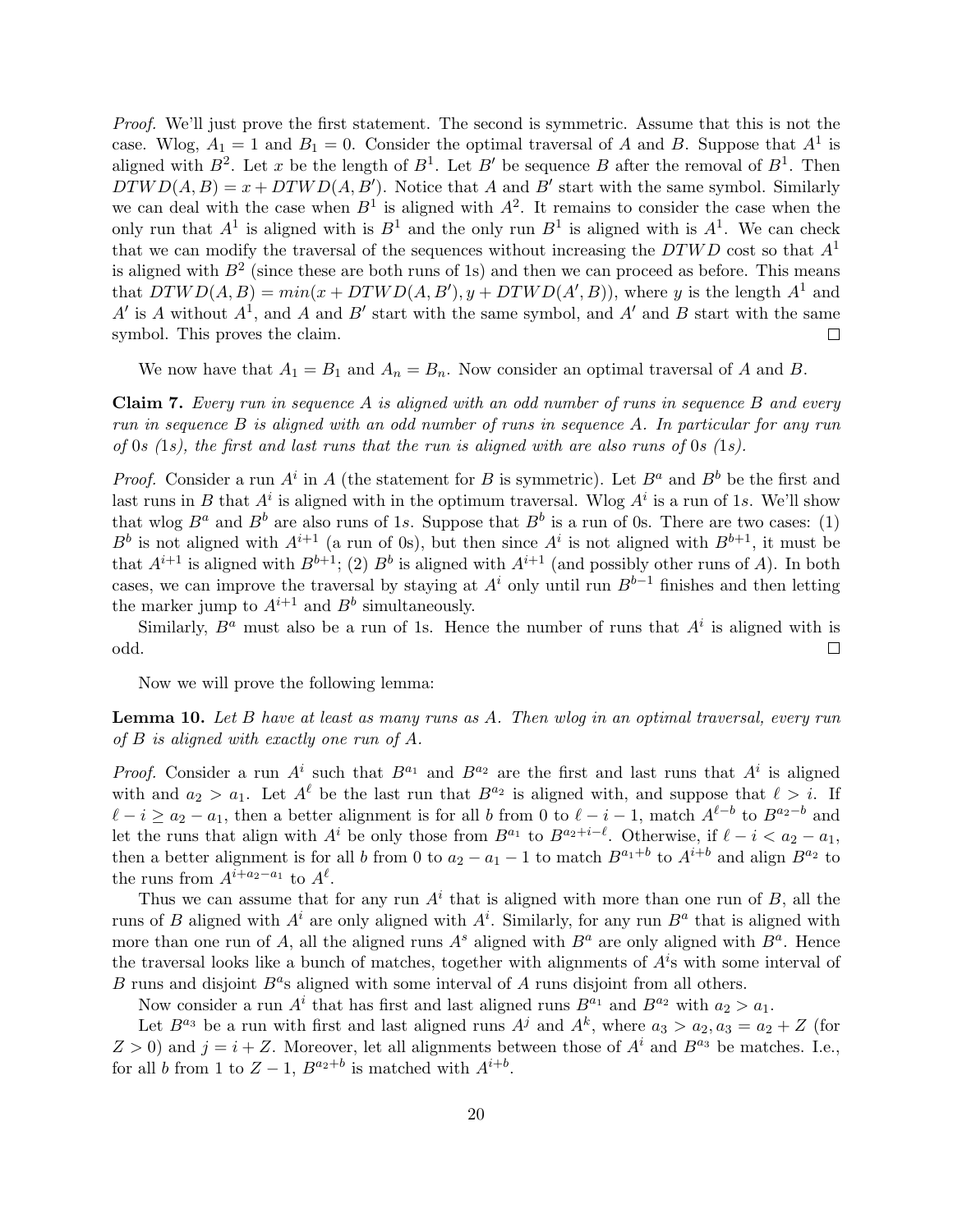If  $a_2 - a_1 \geq k - j$  we can improve the traversal by matching  $B^{a_3-b}$  with  $A^{k-b}$  for all b from 0 to  $k-i-1$  and leaving  $A^i$  aligned with all runs from  $B^{a_1}$  to  $B^{a_3-k+i}$ . With this argument and by a symmetric one for the case  $a_2 - a_1 < k - j$ , it follows that wlog the optimum traversal has the following structure: either every run of  $B$  is aligned with at most one run of  $A$  or every run of  $A$ is aligned with at most one run of B.

From now on we assume that the claims above hold and we'll complete the proof of Theorem 8. Suppose now that B has  $K \leq 0$  more runs than A. Since A and B start and end with the same symbols, K must be even, so that  $K = 2k$  for some  $k \geq 0$ . Let A have r runs.

 $\Box$ 

By Lemma 10, we can assume that each run  $A<sup>i</sup>$  gets aligned with some interval of runs of B and no other  $A<sup>j</sup>$  is aligned with these. Hence, the optimum traversal (wlog) partitions the runs of B into r contiguous subsets, each starting and ending with the same type of run. The cost of any traversal that stems from such a partitioning is obtained by taking for each subset starting and ending with a run of 0s (resp. 1s), the length of all runs of 1s (0s) in the subset None of the runs whose lengths contribute to the cost are neighboring. The number of contributing runs is  $((r+K)-r)/2=k: (r+K)$  is the number of runs in B, we subtract r to remove the first run from each of the subsets in the partition, and from the rest, exactly half are contributing.

Suppose now that we have  $k$  nonneighboring runs of sum  $L$ . Then if we remove these runs from B, we get the remaining sequence  $B'$  gets exactly r runs, and its DTWD from A is 0. Using the same traversal of A and  $B'$  but adding back the removed runs of B, we obtain that the DTWD of A and B is at most L. This completes the proof.

To obtain our algorithm we will use the following definition and theorem from [CL15].

**Definition 9.** ( $|CL15|$ ) The Bounded Monotone (min,  $+)$  Convolution Problem: Given two monotone increasing sequences  $a_0, ..., a_{n-1}$  and  $b_0, ..., b_{n-1}$  lying in  $[O(n)]$ , compute their  $(\min, +)$  convolution  $s_0, ..., s_{2n-2}$ , where  $s_k = \min_{i=0}^k (a_i + b_{k-i}).$ 

**Theorem 9.** ([CL15]) Given two monotone increasing sequences  $a_0, ..., a_{n-1} \in [O(n)]$  and  $b_0, ..., b_{n-1} \in$  $[O(n)]$ , we can compute their (min, +) convolution in  $O(n^{1.859})$  expected time (or  $O(n^{1.864})$  deterministic time).

**Theorem 10.** Given sequence of  $m \leq n$  integers such that the sum of integers is n, the minimum sum of k integers that are 1-separated, can be computed in time  $O(n^{1.87})$ .

*Proof.* We solve this problem recursively. There are two possibilities to consider:

• We can subdivide the given sequence into two contiguous subsequences so that the sum in each of them is at least  $n/10$ . We solve the problem recursively on each of the two subsequences. The recursion returns four sequences  $A^{xy}$  for  $x, y \in \{0, *\}$ . The t-th entry  $A_t^{xy}$  $t^{xy}(t=0,1,2,3,...)$ of  $A^{xy}$  denote the maximum sum of t integers that are 1-separated from the first sequence with the following condition. If  $x = 0$ , we are not allowed to choose the first entry of the first sequence. If  $x = *$ , we are allowed to choose the first entry of the first sequences but we can also not choose it. Same for  $y \in \{0, *\}$  except that it is about the last entry of the first sequence. Similarly, the recursion for the second subsequence returns four sequences  $B^{xy}$  for  $x, y \in \{0, \ast\}.$  Now we want to combine these eight return sequences into four corresponding the initial sequence (which is a combination of the two subsequences), that is, we want to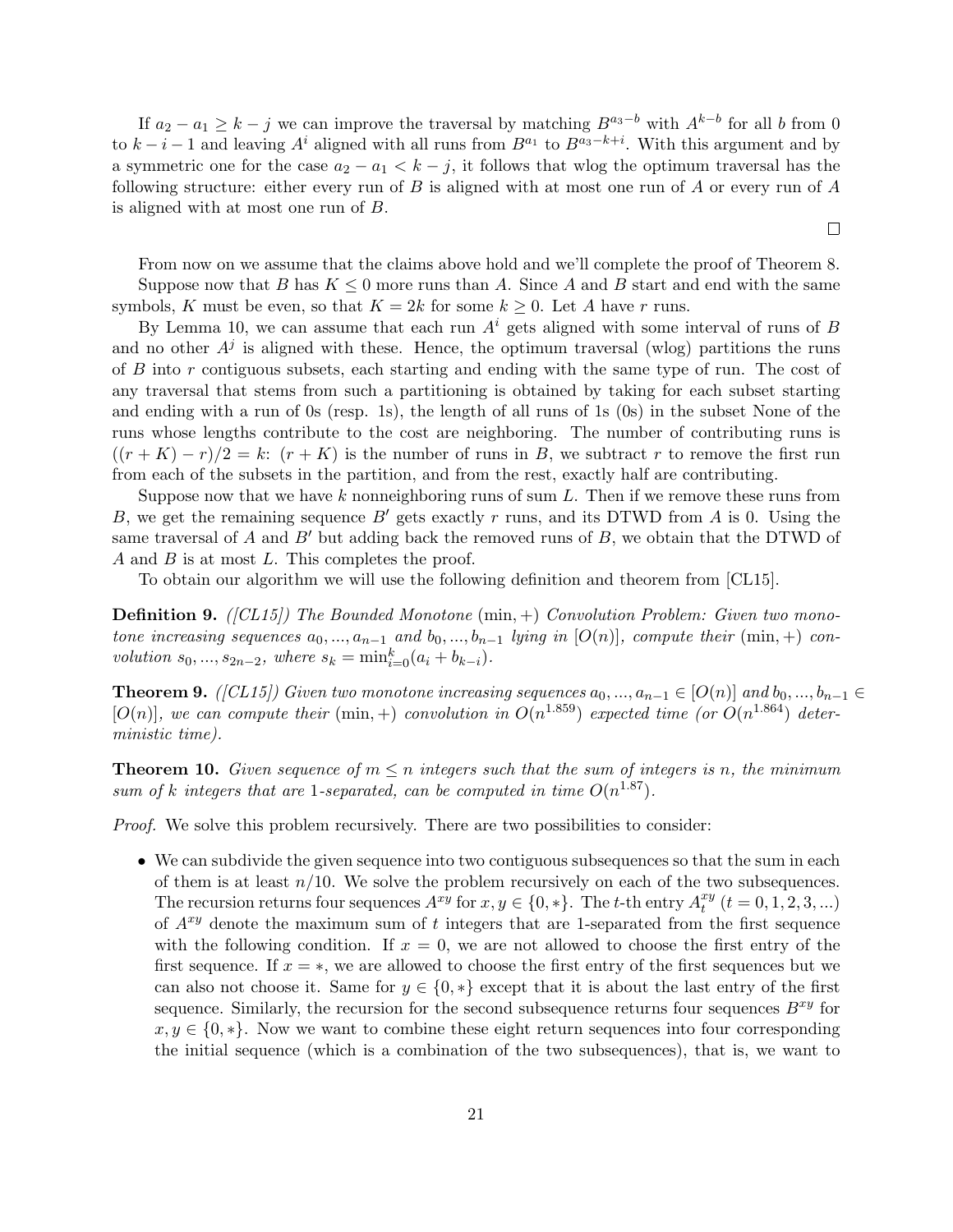construct four sequences  $C^{xy}$  for  $x, y \in \{0, *\}$  corresponding to the initial sequence. We can do that as follows. We compute eight intermediate sequences  $D^{xy}$ ,  $E^{xy}$  (for  $x, y \in \{0, *\}$ ):

$$
D_t^{xy} = \min_{i=0}^t A_i^{x0} + B_{t-i}^{*y},
$$
  

$$
E_t^{xy} = \min_{i=0}^t A_i^{x*} + B_{t-i}^{0y}.
$$

Notice that we combine the sequences  $A^{xy}$  and  $B^{xy}$  in a way so that we don't choose both the last integer of the first subsequence and the first integer of the second subsequence. Then the four sequences  $C^{xy}$  that we want to return can be computed by

$$
C_t^{xy} = \min(D_t^{xy}, E_t^{xy}).
$$

Notice that we can compute sequences  $D^{xy}, E^{xy}, C^{xy}$  in time  $O(n^{1.859})$  by Theorem 9 because the sequences satisfy the properties as required in Definition 9 as it can be verified.

• The complement of the first possibility. Given that we are in this possibility, it implies that the sequence has an entry r of value  $r \geq \frac{2}{3}$  $\frac{2}{3}n$ . As in the previous possibility, we want to output four sequences  $C^{xy}$ . Given that r is so large, we will not choose r among t integers that are 1-separated unless  $m = 2t - 1$  because in this case we have to choose every second element starting from the first. Otherwise, to compute  $C_t^{xy}$  $t_t^{xy}$  for  $t < (m+1)/2$ , we subdivide the sequence in to two sequences: the first corresponds to integers to the left from  $r$  and the second one corresponds to integers to the right of  $r$ . Notice that we don't include  $r$  in neither of the two sequences. We solve the problem recursively on the two sequences that gives eight sequences  $A^{xy}$ ,  $B^{xy}$ . We combine them into the four sequences  $C^{xy}$  as follows:

$$
C_t^{xy} = \min_{i=0}^t A_i^{x*} + B_{t-i}^{*y}.
$$

We have the same running time as in the previous possibility.

Now let's compute the overall running time of the algorithm. In every recursive call we decrease the size of the problem (the total sum of the integers in the sequence) by a multiplicative factor  $1+\Omega(1)$ . Therefore, the tree of recursive calls will have depth  $O(\log n)$ . Therefore, the total running time is  $O(n^{1.864}) \cdot O(\log n) \le O(n^{1.87})$ .  $\Box$ 

# 6 Hardness for  $k$ -LCS

In this section we prove Theorem 2, along with another interesting lower bound for a variant of  $k$ -LCS (Theorem 11).

As in the reduction to LCS, it will be much more convenient to reduce to the weighted version of the problem, defined below, as an intermediate step.

**Definition 10** (k-LCS and k-WLCS). An algorithm for  $k$ -LCS problem outputs the answer to the following question. Given k strings of length n over alphabet  $\Sigma$ , what is the length of the longest sequence that appears in all k strings as a subsequence? In k-WLCS we are also given a scoring function  $w: \Sigma \to [K]$  and the goal is to find the common subsequence X of all k strings that maximizes the sum  $\sum_{i=1}^{|X|} w(X[i]).$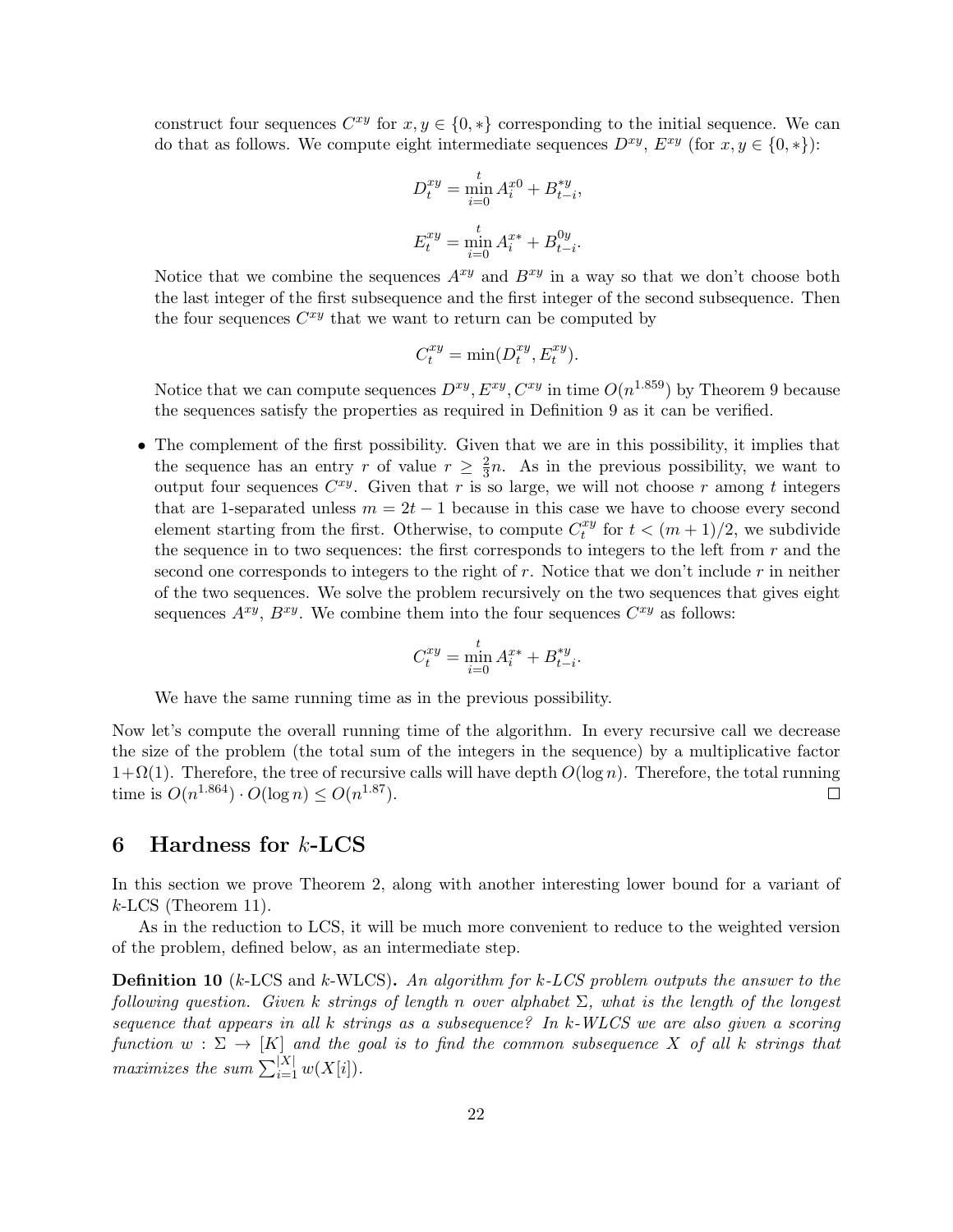As before, we can think of the common subsequence as a matching of the strings. We can also adapt the previous proof to show a reduction from the weighted version to the unweighted version.

**Lemma 11.** Computing the k-WLCS of k strings of length n over  $\Sigma$  with weights  $w : \Sigma \to [K]$  can be reduced to computing the k-LCS of k strings of length  $O(Kn)$  over  $\Sigma$ .

Proof. The proof is similar to the proof of Lemma 2 where we only had two strings, we will only outline the differences. As before, the reduction maps each symbol  $\ell$  into an interval of  $w(\ell)$  copies of the same symbol  $\ell$ . First, we can map a subsequence X of the weighted instance of weight  $w(X)$ into a subsequence of length  $w(X)$  of the unweighted instance by mapping each symbol of X into an interval. Second, we can modify a subsequence of length  $|X|$  of the unweighted instance into a subsequence of length at least  $|X|$  which has the property that complete intervals are matched in the corresponding matching. Once we have this property we can contract each interval back into the original weighted symbol that generated it and obtain a subsequence of weight at lest  $|X|$ . As before, these modifications can be done by scanning the strings from left to right and repeatedly converting each matching of parts of intervals into a matching of complete intervals while removing conflicting matches. Each such modification adds  $w(\ell)$  k-tuples to the matching and removes up to  $w(\ell)$  previously matched k-tuples. The argument here is similar to the one in Lemma 2, and is based on the observation that all conflicting k-tuples must come from the same interval in at least one of the k strings.  $\Box$ 

## 6.1 k-Orthogonal-Vectors

We will prove SETH-based lower bounds for problems on k sequences via the orthogonal vectors problem on k lists (see Lemma 12 below).

**Definition 11** (k-Orthogonal-Vectors). Given k lists  $\{\alpha_i^t\}_{i\in[n]}$  ( $t \in [k]$ ) of vectors  $\alpha_i^t \in \{0,1\}^d$ , are there k vectors  $\alpha_{i_1}^1, \alpha_{i_2}^2, ..., \alpha_{i_k}^k$  that satisfy,  $\sum_{h=1}^d \prod_{t \in [k]} \alpha_{i_t}^t[h] = 0$ ? Any collection of vectors  $(\alpha_{i_t}^t)_{t \in [k]}$  with this property will be called orthogonal.

**Definition 12** (k-Most-Orthogonal-Vectors). Given k lists  $\{\alpha_i^t\}_{i\in[n]}$  ( $t\in[k]$ ) of vectors  $\alpha_i^t\in\{0,1\}^d$ and an integer  $r \in \{1, 2, ..., d\}$ , are there k vectors  $\alpha_{i_1}^1, \alpha_{i_2}^2, ..., \alpha_{i_k}^k$  that satisfy,  $\sum_{h=1}^d \prod_{t \in [k]} \alpha_{i_t}^t[h] \leq$ r? The LHS of the latter expression will be called the inner product of the k vectors. A collection of vectors that satisfies the property will be called  $(r-)$  far, and otherwise it will be called  $(r-)$ close.

**Lemma 12.** If k-Most-Orthogonal-Vectors on can be solved in  $T(n, k, d)$  time, then given a CNF formula on n variables and M clauses, we can compute the maximum number of satisfiable clauses  $(MAX-CNF-SAT)$ , in  $O(T(2^{n/k}, k, M) \cdot \log M)$  time.

Proof. The proof is generalization of the one for Lemma 1.

Given a CNF formula on n variables and M clauses, split the variables into k sets of size  $n/k$ and list all  $2^{n/k}$  partial assignments to each set. Define a vector  $v(\alpha)$  for each partial assignment α which contains a 0 at coordinate  $j \in [M]$  if α sets any of the literals of the j<sup>th</sup> clause of the formula to true, and 1 otherwise. In other words, it contains a 0 if the partial assignment satisfies the clause and 1 otherwise. Now, observe that if  $\alpha_t$  ( $t \in [k]$ ) is assignment for variables of t-th set (every set if of size  $n/k$ ), then the inner product of vectors  $\{v(\alpha_t)\}_{t\in[k]}$  (as in definition 12) is equal to the number of clauses that the assignment  $(\odot_{t\in k}\alpha_t)$  does not satisfy. Therefore, to find the assignment that maximizes the number of satisfied clauses, it is enough to find k vectors  $\alpha_t$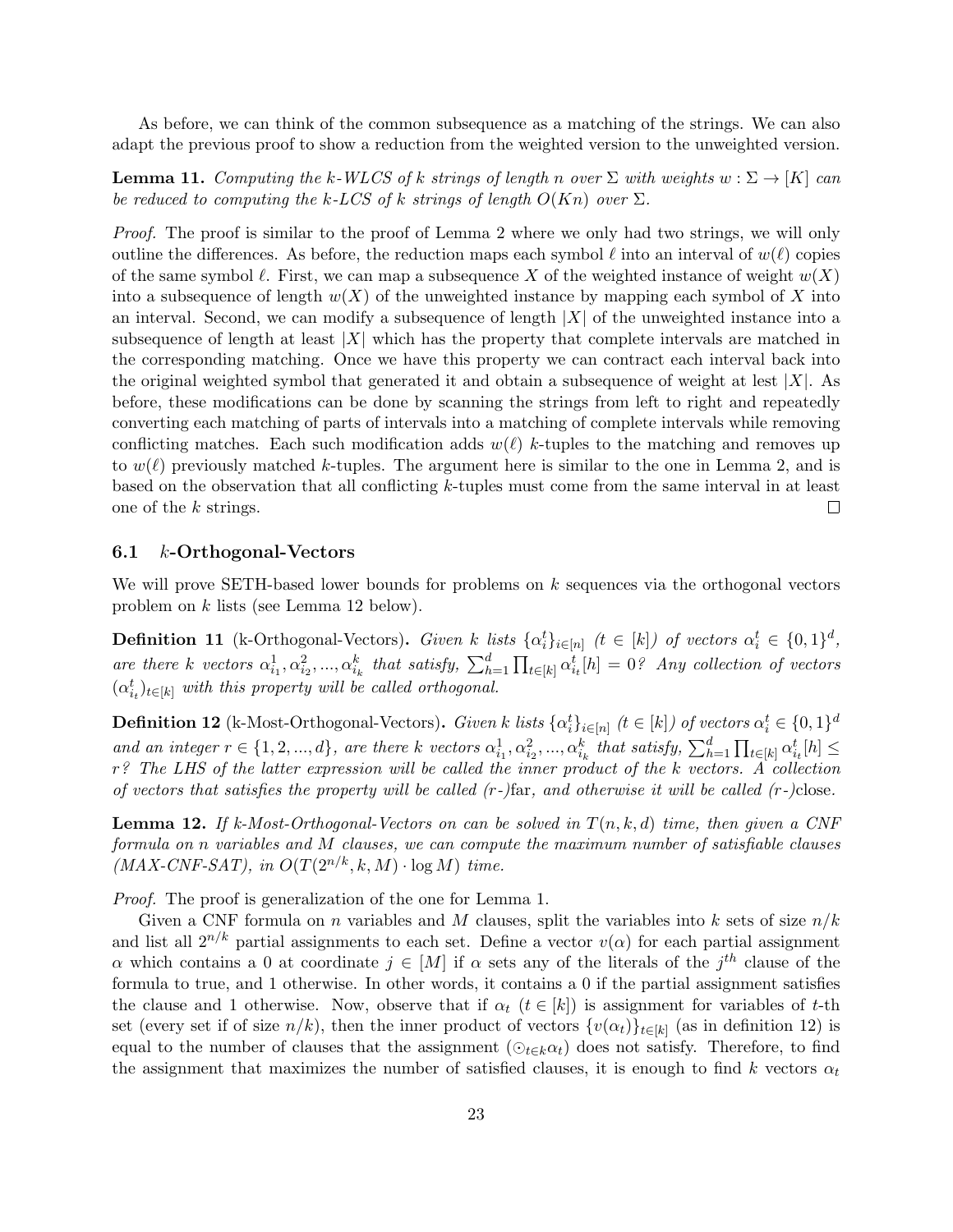$(t \in [k])$  such that the inner product of vectors  $\{v(\alpha_t)\}_{t \in [k]}$  is minimized. The latter can be easily reduced to  $O(\log M)$  calls to an oracle for k-Most-Orthogonal-Vectors on k sets of  $N = 2^{n/k}$  vectors each in  $\{0,1\}^M$  with a standard binary search.  $\Box$ 

#### 6.2 Adapting the reduction

There are two challenges in adapting the hardness proof for problem of computing LCS between two sequences to the problem of computing LCS between  $k > 2$  sequences: constructing the vector gadgets, and combining the gadgets in a way that implements a selection-gadget. We will start with the vector gadgets.

Vector gadgets. We will need symbols  $a, b, c, d$  with  $w(a) = w(b) = w(c) = 1$  and  $w(d) = 4<sup>k</sup>$ . For an integer  $p \in \{0, 1, 2, ..., 2^k - 1\}$  we define  $v_p \in \{0, 1\}^k$  to be a vector containing the binary expansion of p, i.e.,  $(v_p)_t$  is  $t^{th}$  bit in the binary expansion of p, for  $t \in [k]$ . Let function f satisfy  $f(0) = a$  and  $f(1) = b$ . For  $x \in \{0, 1\}, \overline{x} := 1 - x$ .

For t-th set of vectors  $\{\alpha_i^t\}_{i\in[n]}$   $(t \in [k])$  and  $i \in [n]$ , and  $j \in [d]$  we define *coordinate gadget* 

$$
CG_t(\alpha_i^t, j) = \begin{cases} dcd \bigcirc_{p=0}^{2^k - 2} (f((v_p)_t) \circ d) & \text{if } (\alpha_i^t)_j = 0\\ dd \bigcirc_{p=0}^{2^k - 2} (f(\overline{(v_p)_t}) \circ d) & \text{otherwise.} \end{cases}
$$

**Claim 8.** Let  $E_o^c = 2 + 2^k \cdot w(d)$  and  $E_n^c = E_o^c - 1$ . For  $j \in [d]$  and  $i_1, i_2, ..., i_k \in [n]$ ,

$$
WLCS(CG_1(\alpha_{i_1}^1, j), CG_2(\alpha_{i_2}^2, j), ..., CG_k(\alpha_{i_k}^k, j)) = \begin{cases} E_n^c & \text{if } (\alpha_{i_t}^t)_j = 1 \text{ for all } t \in [k], \\ E_o^c & \text{otherwise.} \end{cases}
$$

*Proof.* The main idea behind the construction of the coordinate gadgets is as follows. Fix  $j \in [d]$ and consider a collection of k vectors. Consider the  $j<sup>th</sup>$  coordinate of all the vectors. Let  $c_1, c_2, ...,$  $c_k$  be such that  $c_t$  is equal to the  $j^{th}$  coordinate of the  $t^{th}$  vector. Suppose that for the  $t^{th}$  sequence we set the coordinate gadget corresponding to  $c_t$  to be equal to the following sequence. If  $c_t = 0$ , we take binary expansion of the integers from 0 to  $2^k - 1$  and take  $t^{th}$  bit from the expansion and concatenate all  $2^k$  bits. If  $c_t = 1$ , we do the same except we flip all the bits. Now consider the WLCS between all  $k$  sequences defined this way. For now, assume that we do not align symbols that have different indices, i.e., for two sequences  $\alpha'$  and  $\alpha''$ , we are allowed to align  $\alpha'[h']$  and  $\alpha''[h'']$  iff  $h' = h''$ . (We take care of this assumption below.) We can easily see that the WLCS is *always* equal to 2 between the sequences (independently of the values of  $c_t$ ). Now let us modify the coordinate gadgets as follows. Instead of concatenating the bits corresponding to the integers from 0 to  $2^k - 1$ , we concatenate the bits for the integers from 0 to  $2^k - 2$ . We can check now that the WLCS is always equal to 2 except when all the  $c_t$  bits are equal (i.e.,  $c_t = 0$  for all  $t \in [k]$  or  $c_t = 1$ for all  $t \in [k]$ . If all the bits are equal, then the WLCS is equal to 1. We want the construction of clause gadgets to satisfy the following property. If there exists  $t \in [k]$  with  $c_t = 0$ , then the WLCS is equal to some fixed large value. While, if  $c_t = 1$  for all  $t \in [k]$ , then the WLCS should be equal to some fixed small value. Our current construction almost satisfies this property. We want to modify the construction so that the value of the WLCS is equal to 2 when  $c_t = 0$  for all  $t \in [k]$ . We can do that as follows. We take the previous construction and append a special symbol  $c$  at the beginning of the binary sequence if  $c_t = 0$ . We can check that the construction satisfies the needed property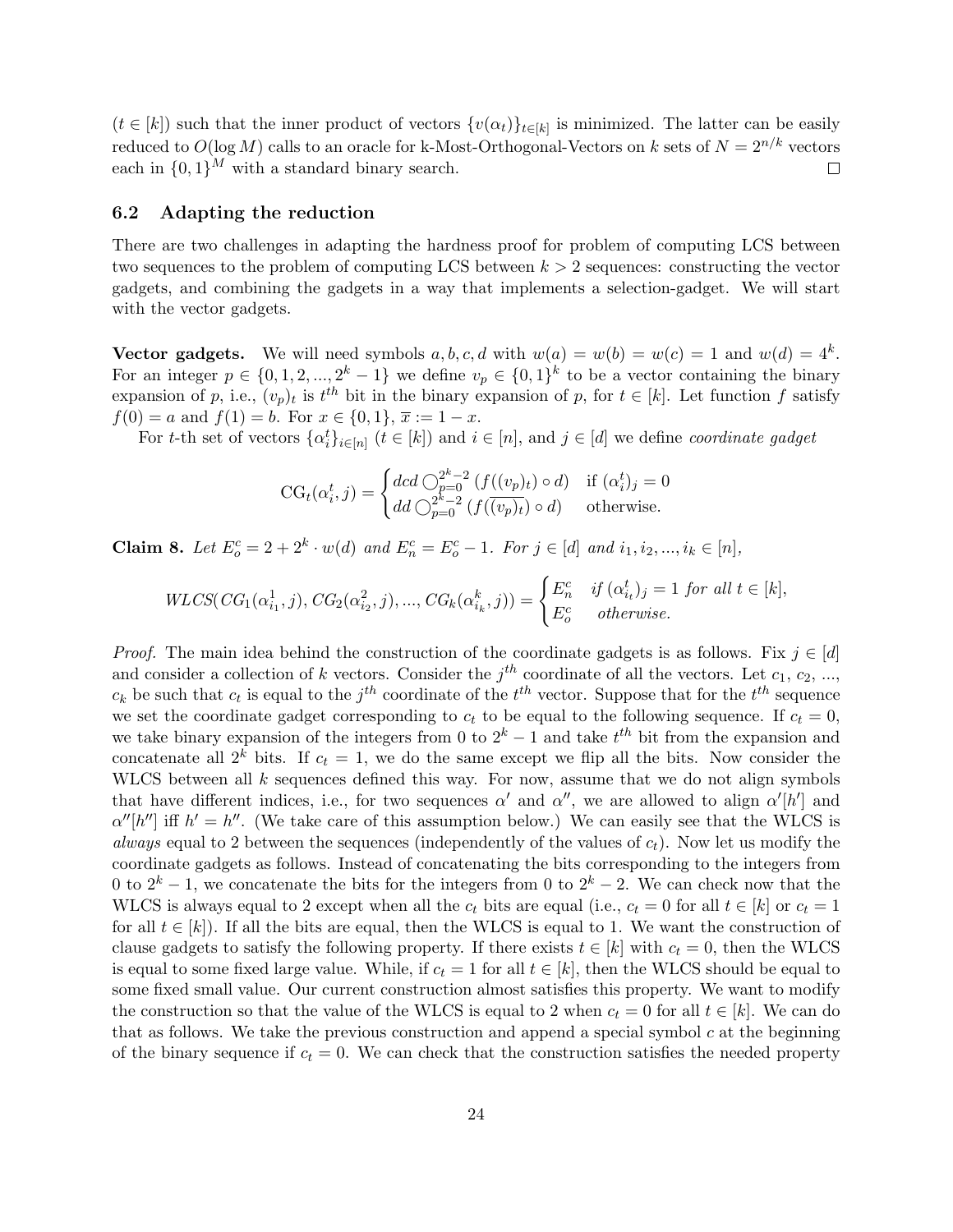under the stated assumption. We proceed by showing that the actual definition of clause gadgets removes the necessity of the assumption.

We want to match all the  $d$  symbols from every sequence, since if we don't do that we end up with a WLCS cost that is less than  $E_o^c$ . We proceed by assuming that we match all the d symbols. We can now check that we have two matches if not all the vectors have a 1 at the  $j^{th}$  coordinate,  $\Box$ while we have one match otherwise.

Let *e* be a symbol with  $w(e) = 100 \cdot E_c^c$ . For the t-th set of vectors  $\{\alpha_i^t\}_{i \in [n]}$   $(t \in [k])$  and  $i \in [n]$  we define the vector gadget

$$
VG'_{t}(\alpha_i^t) = e \circ \bigcirc_{j \in [d]} (CG_t(\alpha_i^t, j) \circ e).
$$

Let  $E_o = (d - r) \cdot E_o^c + r \cdot E_n^c$  and  $E_n = E_o - 1$ .

Claim 9. For  $i_1, ..., i_k \in [n]$ ,

$$
WLCS(VG'_1(\alpha_{i_1}^1), VG'_2(\alpha_{i_2}^2), ..., VG'_k(\alpha_{i_k}^k)) = \begin{cases} \geq E_o & \text{if } \alpha_{i_1}^1, \alpha_{i_2}^2, ..., \alpha_{i_k}^k \text{ are } r\text{-far,} \\ \leq E_n & \text{otherwise.} \end{cases}
$$

*Proof.* As in the proof of Claim 8, we can conclude that in the optimal matching we use all the  $e$ symbols from all the sequences. If this is not so, then the maximum WLCS score is  $\leq E_n$ .

Using Claim 8 we can check that the WLCS cost is at least  $E_o$ , if the vectors  $\alpha_{i_1}^1, \alpha_{i_2}^2, ..., \alpha_{i_k}^k$  are r-far. Also, we can check that, if the vectors are r-close, then the WLCS cost is at most  $E_n$ .

Let f be a symbol with  $w(f) = E_n$ . For a vector  $\alpha$  we define

$$
VG_1(\alpha) = f \circ VG'_1(\alpha),
$$
  

$$
VG_t(\alpha) = VG'_t(\alpha) \circ f,
$$

for  $t \in \{2, 3, ..., k\}$ .

Claim 10. For  $i_1, ..., i_k \in [n]$ ,

$$
WLCS(VG_1(\alpha_{i_1}^1), VG_2(\alpha_{i_2}^2), ..., VG_k(\alpha_{i_k}^k)) = \begin{cases} \geq E_o & \text{if } \alpha_{i_1}^1, \alpha_{i_2}^2, ..., \alpha_{i_k}^k \text{ are } r\text{-far,} \\ E_n & \text{otherwise.} \end{cases}
$$

*Proof.* If the vectors  $\alpha_{i_1}^1, \alpha_{i_2}^2, ..., \alpha_{i_k}^k$  are r-far, we have a WLCS cost of at least  $E_o$  as in Claim 9 and we do not use any of the f symbols. We cannot achieve a larger score than  $E_0$  by using the f symbols.

If the vectors are r-close and we do not use any f symbols, the maximum cost is at most  $E_n$ by Lemma 9. If it is less than that, we can use the f symbols and achieve a score of  $E_n$ . Notice that, if we use the  $f$  symbols, we cannot use any other symbol in any matching.  $\Box$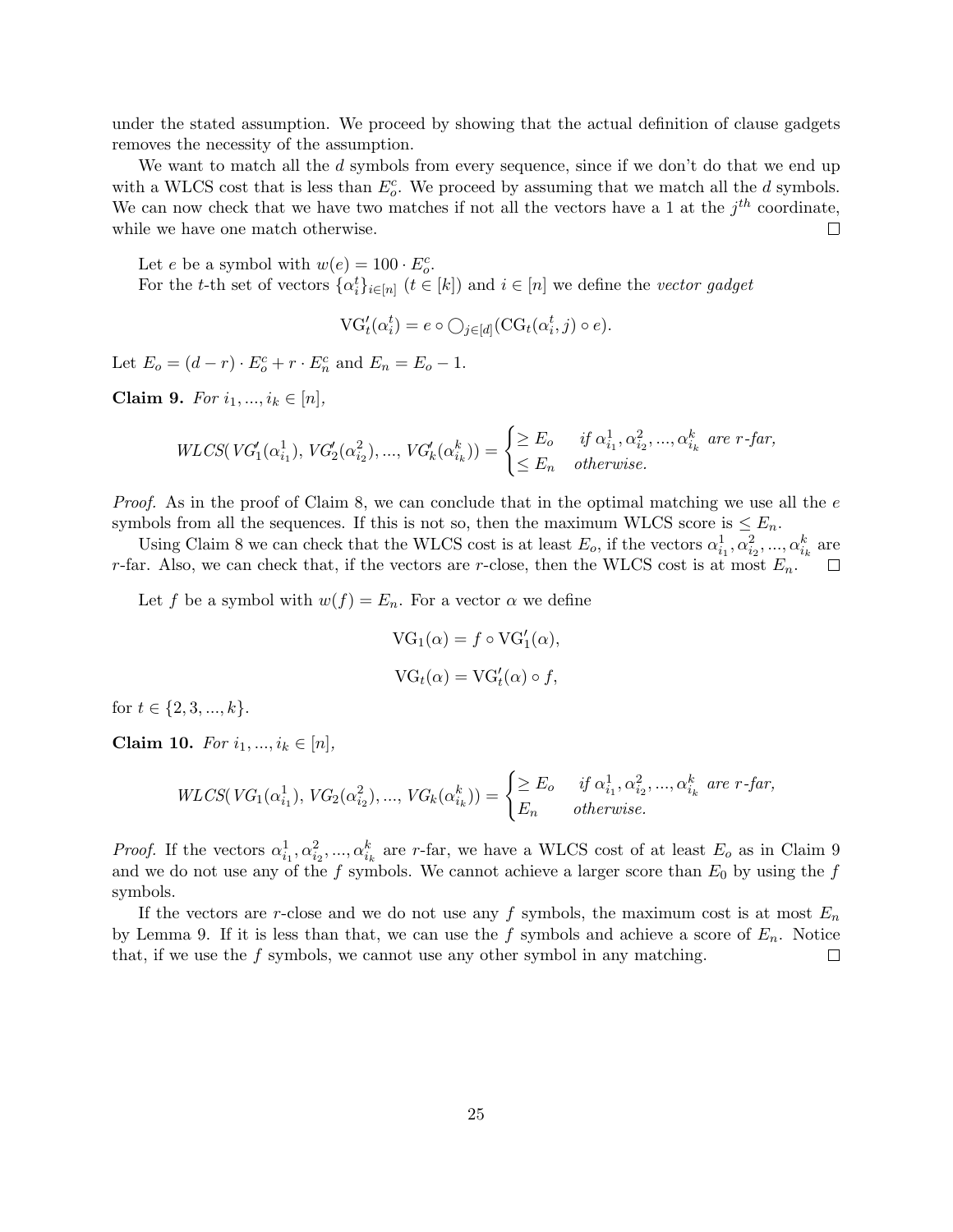Combining the vector gadgets. A very simple padding strategy implies the lower bound for a variant of k-LCS.

**Definition 13** (Local-k-LCS). Given k strings of length n over an alphabet  $\Sigma$  and an integer L, what is the length of longest sequence X such that there are k substrings of length  $L$ , one of each input string, such that  $X$  is a common subsequence of each one of these substrings.

In words, we are looking for substrings of length L for which the LCS score is maximized.

**Theorem 11.** If Local-k-LCS on strings of length n over an alphabet of size  $O(1)$  can be solved in  $O(n^{k-\varepsilon})$  time, for some  $\varepsilon > 0$ , then SETH is false.

Theorem 11 follows from the following reduction. We note that in the constructed instances,  $L$  is always polylogarithmic in the lengths of the sequences, and therefore the problem can easily be solved in  $\tilde{O}(n^k)$  time. This problem is closely related to the *Normalized-LCS* problem which was studied in [AEP01, EL04] and for which an  $n^{2-o(1)}$  lower bound based on SETH was shown in [AVW14].

**Lemma 13.** k-Most-Orthogonal Vectors on k lists of N vectors in  $\{0,1\}^M$  can be reduced to Localk-LCS on k strings of length  $2^k \cdot N \cdot M^{O(1)}$  over an alphabet of size  $O(1)$ .

*Proof.* We construct k lists of vector gadgets from our k lists of vectors as in the above discussion. By the reduction of Lemma 11 from WLCS to LCS, we can convert each vector gadget  $VG_t(\alpha^t)$  to a longer string  $UVG_t(\alpha^t)$  such that what we proved for WLCS in Claim 10 holds for LCS instead. Let L be the length of the longest vector gadget  $UVG_t(\alpha^t)$  that we create in this process. We also introduce two new symbols x, y. The first string will be defined as  $P_1 = \bigcirc_{i=1}^{N} (UVG_1(\alpha_i^1) \circ x^L)$ , while the other  $k-1$  strings will be  $P_t = \bigcirc_{i=1}^N (UVG_t(\alpha_i^t) \circ y^L)$ , for  $t = 2$  to k. To complete the reduction, we claim that if the input is a YES instance of k-Most-Orthogonal Vectors, there will be k substrings of length L with LCS  $\geq E_o$ , namely the k vector gadgets corresponding to the r-far vectors, while otherwise the maximum score of any  $k$  substrings is  $E_n$ . The latter part is implied by Claim 10 and by noting that the  $x, y$  parts can never be matched, and they are long enough to prevent any substring of length L to contain symbols from more than one vector gadget.

 $\Box$ 

Next, we focus on the classic k-LCS problem and show how to implement the selection-gadget while making the existence of orthogonal vector influence the LCS in a manageable way. Unfortunately, we are not able to do this without introducing  $O(k)$  new symbols to the alphabet.

Our lower bound for k-LCS (Theorem 2) follows from the following reduction.

**Lemma 14.** For any  $k \geq 2$ , k-Most-Orthogonal Vectors on k lists of n vectors in  $\{0,1\}^d$  can be reduced to k-LCS on k strings of length  $k^{O(k)} \cdot n \cdot d^{O(1)}$  over an alphabet of size  $O(k)$ .

Before we prove the above lemma, let us discuss how it implies that k-LCS on an alphabet of size  $O(k)$  is  $W[2]$  hard. To do this, we give a simple reduction from k-dominating set, a  $W[2]$ -complete problem, to n-dimensional k-Most-Orthogonal Vectors. By Lemma 14 this implies a reduction to k-LCS on strings of length  $k^{O(k)}$  polyn over an alphabet of size  $O(k)$ .

Lemma 15. k-Dominating Set in a graph on n nodes can be reduced to k-Most-Orthogonal Vectors on k lists of n vectors in  $\{0,1\}^n$  in  $O(n^2)$  time. Hence k-LCS on a  $O(k)$  size alphabet is W[2]-hard.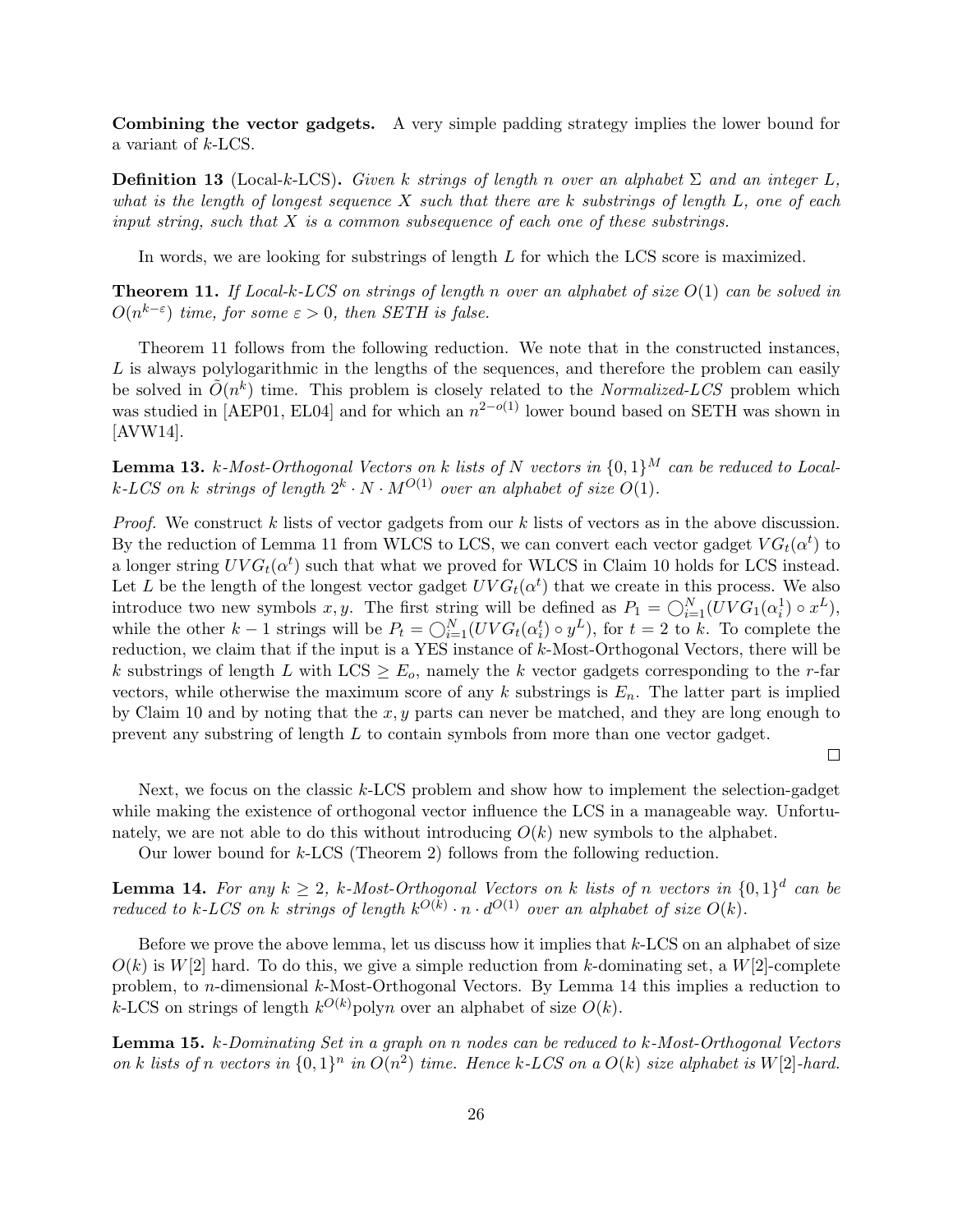*Proof.* Let  $G = (V, E)$  be an instance of k-Dominating Set. For each node  $v \in V$  add an ndimensional vector  $v^i$  to each list i of the k lists.  $v^i[u] = 1$  if and only if  $u \neq v$  and u is not a neighbor of v. This completes the reduction.

A set of k-Orthogonal vectors  $v_1^1, \ldots v_k^k$  implies that for all  $u \in V$ , some  $v_j$  has  $v^j[u] = 0$ , and hence every  $u \in V$  either is in  $\{v_1, \ldots, v_k\}$ , or u has a neighbor in  $\{v_1, \ldots, v_k\}$ , and  $\{v_1, \ldots, v_k\}$  is a k-dominating set. (We note that if the  $v_i$  are not distinct, we can add an arbitrary set of other nodes to complete the set to k distinct nodes.)  $\Box$ 

Now we prove Lemma 14.

Proof. We will show a reduction to k-WLCS and use Lemma 11 to conclude the proof.

We construct k lists of vector gadgets from our k lists of vectors as in the above discussion. Let D be the maximum possible sum of weights of all symbols in any vector gadget, and note that  $D = \text{poly}(2^k, d)$  and that  $D > E_o$ . For  $i \in \{2, ..., k\}$  we will introduce a new symbol  $3_i$ to the alphabet, and set  $B_k = B = (10kD)^2$  and for  $2 \le i \le k$  set  $w(3_i) = B_i = 2k \cdot B_{i+1}$ . Finally, add two new symbols 0,2 and set  $w(0) = w(2) = C = 10k^2B_2$ . The weights achieve  $C >> B_2 >> \cdots >> B_k = B >> D >> E_o.$ 

Our k strings are defined as follows. For  $i \in [k]$ ,

$$
P_i = (3_{i+1} \cdots 3_k)^Q \circ (3_2 \cdots 3_i) \circ (VG'_i(f))^{(i-1)N} \circ \bigcirc_{t=1}^N VG'_i(\alpha_t^i) \circ (VG'_i(f))^{(i-1)N} \circ (3_{i+1} \cdots 3_k)^Q
$$

where  $VG'_{1}(x) = 0 \circ VG_{1}(x) \circ 2$ ,  $VG'_{i}(x) = 0 \circ VG_{i}(x) \circ 2 \circ (3_{2} \cdots 3_{i})$  if  $i \geq 2$ , and  $Q = |P_{k}|$ .

The intuition behind this padding is that we want to force any optimal matching to match all n vector gadgets of the first string to precisely n vector gadgets from each other string. This is achieved since: if at least one vector gadget from  $P_i$  is not matched, we will lose some 0 or 2 symbols that we could have matched, while if more than  $n$  vector gadgets are matched, we will lose at least one  $3<sub>i</sub>$  symbol. In addition, as long as we match consecutive n intervals from each string, we will get the same score from the padding, and therefore the optimal matching will be determined by the existence of an  $r$ -far set of vectors. The WLCS will be E if there are no  $r$ -far vectors, and  $E + 1$  if there are, for an appropriately defined E.

To make this argument more formal, we can follow the steps in the proof of Lemma 4 for LCS of two strings. First, we can prove an analog of Claim  $5$ , stating that matching  $n'$  intervals (vector gadgets) in some  $P_t$  for some  $n' > n$  can only contribute up to  $(n'-n)(B-1)$  to the score. Then, we observe that by the padding construction, if  $n' > n$  then we will not be able to match at least  $(n'-n)$  of the  $3<sub>t</sub>$  symbols that we could have matched if n' was equal to n, which incurs a loss much greater than  $(n'-n)B$ . Therefore, in an optimal matching, exactly *n* intervals will be matched in each sequence, and it is easy to see that the score is then determined by the existence of an r-far set of vectors.

Let  $E_U = 2C + E_n$  and  $E_G = n \cdot E_U + B_2 + (2n+1) \cdot \sum_{i=2}^k B_i$ . The following two lemmas prove that there is a gap in the WLCS of our  $k$  sequences when there is a collection of  $k$  vectors that are r-far as opposed to when there is none.

**Lemma 16.** If there is a collection of k vectors that are far, then  $WLCS(P_1, \ldots, P_k) \ge E_G + 1$ .

*Proof.* Let  $t_1, \ldots, t_k$  be such that the k vectors  $(\alpha_{t_i}^i)_{i=1}^k$  are r-far.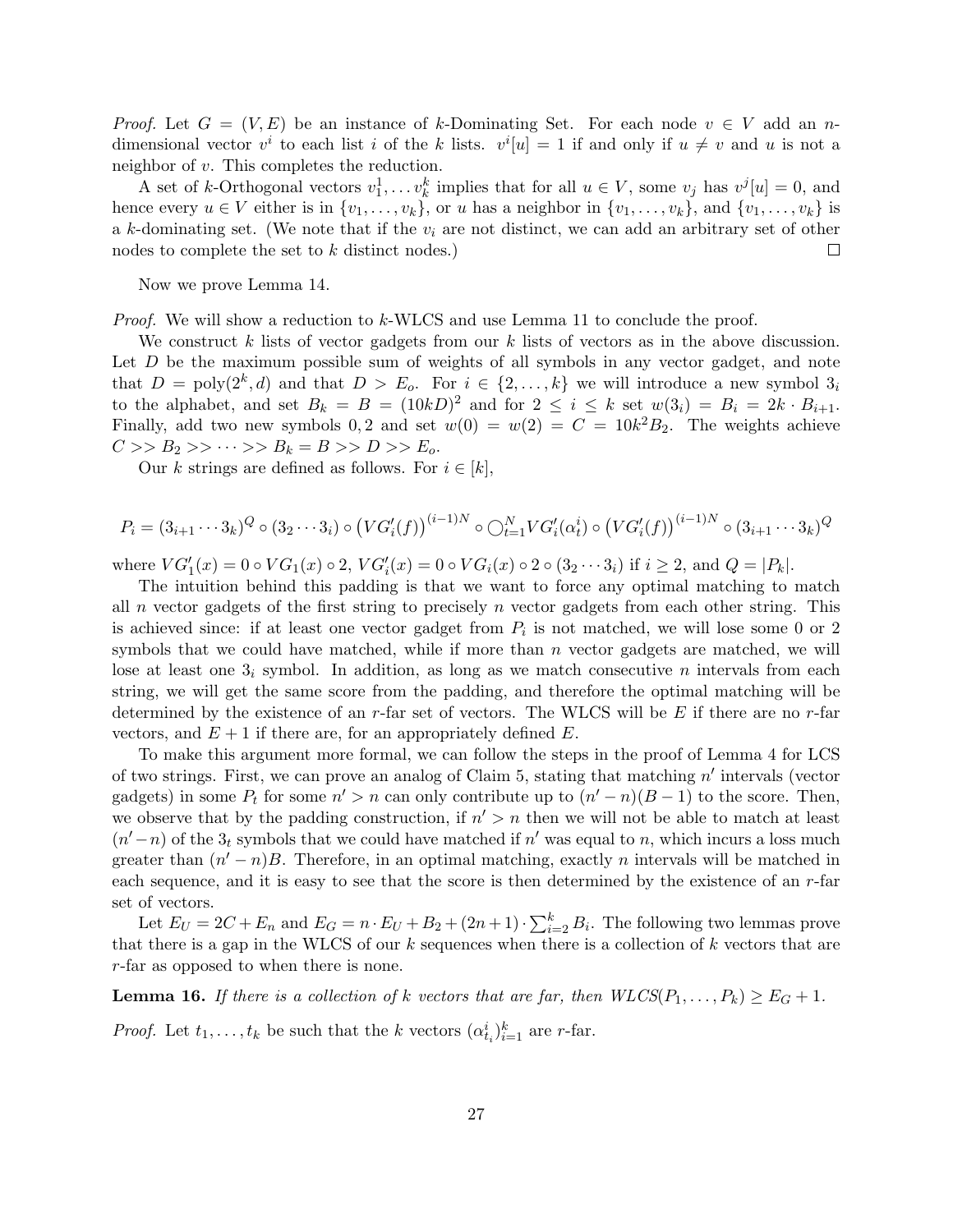First, match the corresponding gadgets,  $(VG_i(\alpha_{t_i}^i))_{i=1}^k$ , along with the 0 and 2 symbols surrounding each of these gadgets, to get a weight of at least  $2C + E_0 = 2C + E_n + 1 = E_U + 1$ , by Claim 10.

Then, Match the  $i_1-1$  vector gadgets (and the surrounding 0, 2 symbols) to the left of  $VG'_1(\alpha^1_{t_1})$ to the  $i_1 - 1$  vector gadgets immediately to the left of  $VG'_i(\alpha_{t_i}^i)$ , for every  $i \in \{2, ..., k\}$ , and similarly, match the  $n - i_1$  gadgets to the right. The total additional weight we get is at least  $(n-1) \cdot E_{U}$ .

Then, note that after the above matches, only  $(n-1)$  out of the  $(3n+1)$  3<sub>2</sub>-symbols in  $P_2$ are surrounded by matched symbols. The remaining  $(2n + 2)$  3<sub>2</sub>-symbols can be matched, giving an additional weight of  $(2n + 2) \cdot B_2$ , as follows: Consider the leftmost matched 0 in  $P_2$ , call it x, and assume there are  $m$  3<sub>2</sub>-symbols to the left of it in  $P_2$ . Match these 3<sub>2</sub>-symbols to the m such symbols in each other string  $P_i$  that appear immediately to the left of the symbol that is matched our x. By construction, and the fact that m can be at most n, we know that there are enough matchable  $3<sub>2</sub>$  symbols in the other strings.

Then, similarly, note that at this point, only 3n out of the  $(5n + 1)$  3<sub>3</sub>-symbols in  $P_3$  are surrounded by matched symbols. The remaining  $(2n + 1)$  3<sub>3</sub>-symbols can be matched, as above, for an additional weight of  $(2n + 1) \cdot B_3$ . And in general, we perform this process for i from 2 to k, and at  $i^{th}$  stage, only  $(2(i-2)n+n+1-1)$  out of the  $(2(i-1)n+n+1)$  3<sub>i</sub>-symbols in  $P_i$  are surrounded by matched symbols, and we can match the remaining ones to get an additional weight of  $(2n+1) \cdot B_i$ . Thus, the total contribution of the  $3_i$  symbols is  $B_2 + \sum_{i=2}^{k} (2n+1)B_i$ .

The total weight of our matching is at least  $E_U + 1 + (n - 1) \cdot E_U + B_2 + (2n + 1) \cdot \sum_{i=2}^{k} B_i =$  $E_G + 1.$ 

The hard part is upper bounding the score when there is no collection of  $r$ -far vectors, and we will spend the rest of the proof towards this end.

## **Lemma 17.** If there is no collection of k vectors that are far, then  $WLCS(P_1, \ldots, P_k) \leq E_G$ .

*Proof.* Consider any optimal matching of our k strings. The goal is to bound its score by  $E_G$ . Our plan will be to divide the contribution to the score into two: (a) the contribution of the vector gadgets, and (b) the contribution from the padding, i.e. the  $3<sub>i</sub>$  symbols. In any matching, there is a tradeoff between the scores from (a) and (b): the more vector gadgets we align, the fewer  $3_i$ 's we can match, and vice versa. We will prove upper bounds for both contributions and show that they imply an upper bound of  $E_G$  on the total score.

We start by formally defining (a) and upper bounding it.

For each string  $P_i$ , let  $s_i$  and  $t_i$  be the first 0 symbol and the last 2 symbol from  $P_i$  that are matched in our optimal matching, if they exist, respectively. A simple observation is that if some 0 symbol is matched in the optimal matching ( $s_i$  exists for all  $i \in [k]$ ), then there must exist some 2 symbol that is also matched: otherwise, match the 2 immediately following that 0 and note that any conflicting matches must come from inside the vector gadgets and therefore removing all of them will decrease the score by much less than  $w(2)$ . Thus, we can define  $N_i$  to be the number of vector gadgets that lie between  $s_i$  and  $t_i$ , and if such  $s_i, t_i$  do not exist, we set  $N_i = 0$ . By construction,  $N_i \leq 2(i-1)n + n$ , for all  $i \in [k]$ . Note that  $(s_1, \ldots, s_k)$  and  $(t_1, \ldots, t_k)$  must be in our matching.

We will assume that  $N_i \geq 1$  for all i, since the only other case is that  $\forall i \in [k]: N_i = 0$ , which can easily be seen to be sub-optimal: in this case, only  $3<sub>i</sub>$  symbols are matched, and there cannot be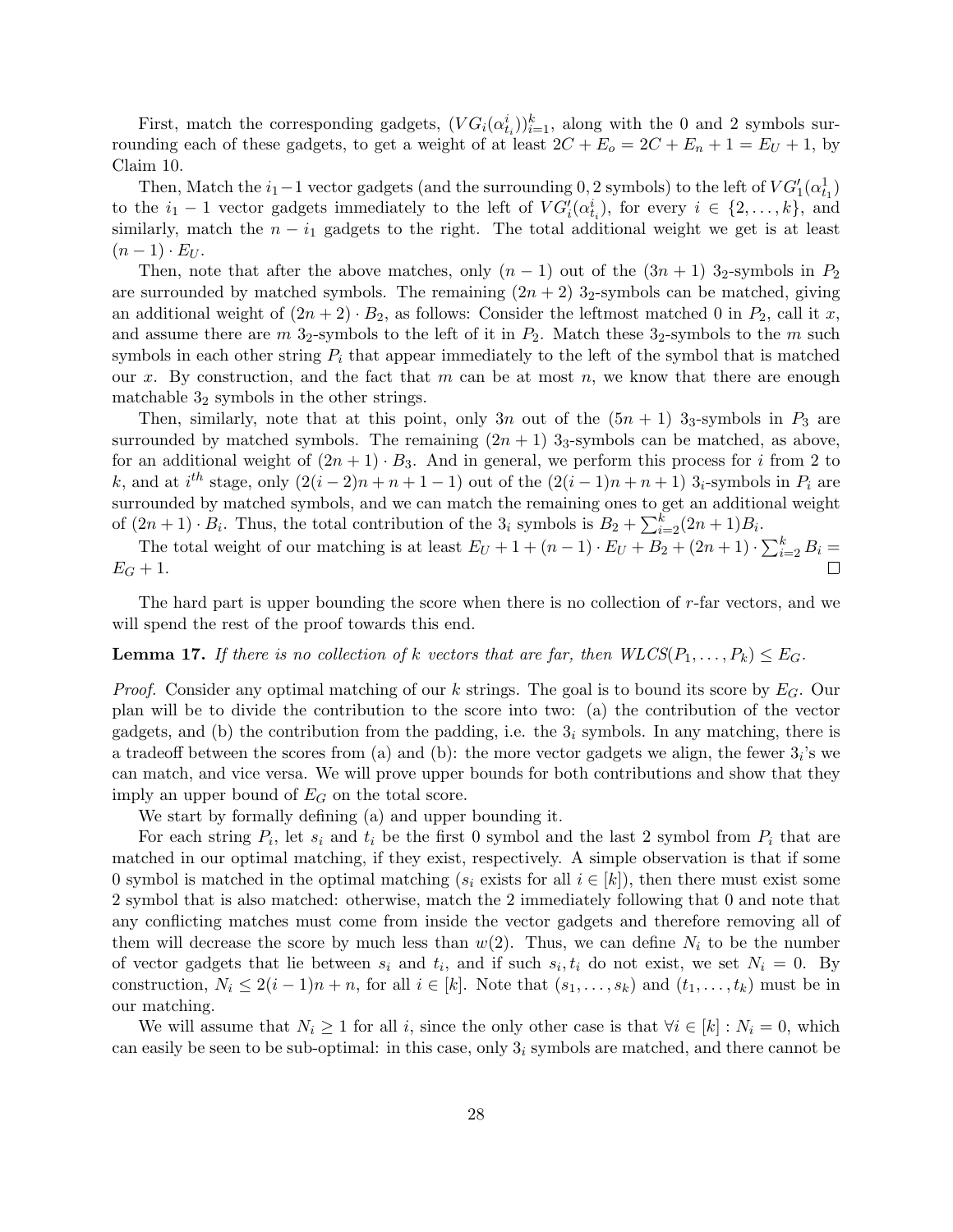more than  $(2(i-1)n+n+1)$  matched  $3<sub>i</sub>$  symbols for any  $i \in \{2,\ldots,k\}$  which implies the following upper bound on the score:  $\sum_{i=2}^{k} (2(i-1)n + n + 1)B_i \leq 3kn \sum_{i=2}^{k} B_i \leq 3knB_2 < n \cdot C < E_G$ .

By construction, there are no  $3<sub>i</sub>$  symbols between  $s<sub>1</sub>$  and  $t<sub>1</sub>$ , which implies that the matching in between  $(s_1, \ldots, s_k)$  and  $(t_1, \ldots, t_k)$  does not contain any  $3_i$  symbols. The total contribution of this part is what we call (a) above. On the other hand, the matching to the left of  $(s_1, \ldots, s_k)$  and to the right of  $(t_1, \ldots, t_k)$  cannot contain anything besides  $3_i$  symbols: If some symbol  $\sigma \notin \{0, 3_2, \ldots, 3_k\}$ appears in  $P_i$  before  $s_i$  and is matched, then the 0's that appear right before the matched  $\sigma$ 's could have been matched together without any conflicts, which contradicts the optimality of the matching. An analogous argument shows that  $t_i$  is to the right of any matched  $\sigma \notin \{2, 3_2, \ldots, 3_k\}.$ Thus, the contribution of part (b) only comes from  $3<sub>i</sub>$  symbols.

This motivates the following definitions. From now on, we will refer to the sequences composed of the vector gadgets that are surrounded by 0, 2 as "intervals", i.e. sequences of the form  $0 \circ V G_i(x) \circ 2$ . Consider the substrings between  $s_i$  and  $t_i$  in each string  $P_i$  and remove any  $3_i$  symbols in them - since they are not matched anyway - and note that we obtain a concatenation of  $N_i$  intervals. Moreover, by our assumption that there is no satisfying assignment, we know that for any choice of one interval from each string, the k-LCS is upper bounded by  $E_U = 2C + E_n$ , by Claim 10. The main quantity we will be interested in is  $W(L_1, \ldots, L_k)$  which is defined to be the maximum score of a matching of any k strings  $T_1, \ldots, T_k$  such that  $T_i$  is the concatenation of  $L_i$  intervals, and for any choice of one interval from each  $T_i$ , the optimal score is  $E_U$ . By the symmetry of k-LCS, we can assume WLOG that  $L_1 \leq \cdots \leq L_k$ , and otherwise we reorder. To get the desired upper bound on  $W(L_1, \ldots, L_k)$  it will be convenient to first upper bound  $W_0(L_1, \ldots, L_k)$ , which is defined in a similar way, except that we require the matching to match all 0 and 2 symbols from  $T_1$ , i.e. the string string with fewest intervals.

Define  $E_B = 2C + D$  which is an upper bound on the maximum possible total weight of all the symbols in an interval. A key inequality, which we will use multiple times in the proof, following from the fact that the 0/2 symbols are much more important than the rest, is the following.

**Fact 1.** Our parameters satisfy  $E_B < E_U + (B-1)/(k-1)$ .

*Proof.* Follows since  $(k-1)(E_B - E_U) < (k-1)D < B$ , by our choice of parameters.  $\Box$ 

**Claim 11.** For any integers  $1 \leq L_1 \leq \ldots \leq L_k$ , we can upper bound  $W_0(L_1, \ldots, L_k) \leq L_1 \cdot E_U +$  $(L_k - L_1) \cdot (B - 1).$ 

*Proof.* Let  $T_1, \ldots, T_k$  be any k sequences with  $L_1, \ldots, L_k$  intervals, respectively, that satisfy the assumption in the definition of  $W_0$ . Consider an optimal matching of the k sequences in which all the 0 and 2 symbols of  $T_1$  are matched and we will upper bound its weight  $E_F$  by  $L_1 \cdot E_U + (L_k L_1\cdot (B-1)$ , which will prove the claim. Note that in such a matching, for any  $i \in \{2, \ldots, k\}$ , each interval of  $T_1$  must be matched completely within one or more intervals of  $T_i$ , and each interval of  $T_i$  has matches to at most one interval from T (otherwise, it must be the case that some 0 or 2 symbol in  $T_1$  is not matched).

We upper bound the weight of the matching by considering two kinds of intervals in  $T_1$  and upper bounding their contributions. Let x be the number of intervals of  $T_1$  that contribute at most  $E_U$  to the weight of our optimal matching, and call the other  $(L_1 - x)$  intervals "full". Note that any full interval must be matched to a substring of  $T_i$ , for some  $i \in \{2, \ldots, k\}$ , that contains at least two intervals for the following reason. The 0 and 2 symbols of the interval of  $T_1$  must be matched, and, if the matching stays within a single interval of  $T_i$ , for all  $i \in \{2, \ldots, k\}$ , and has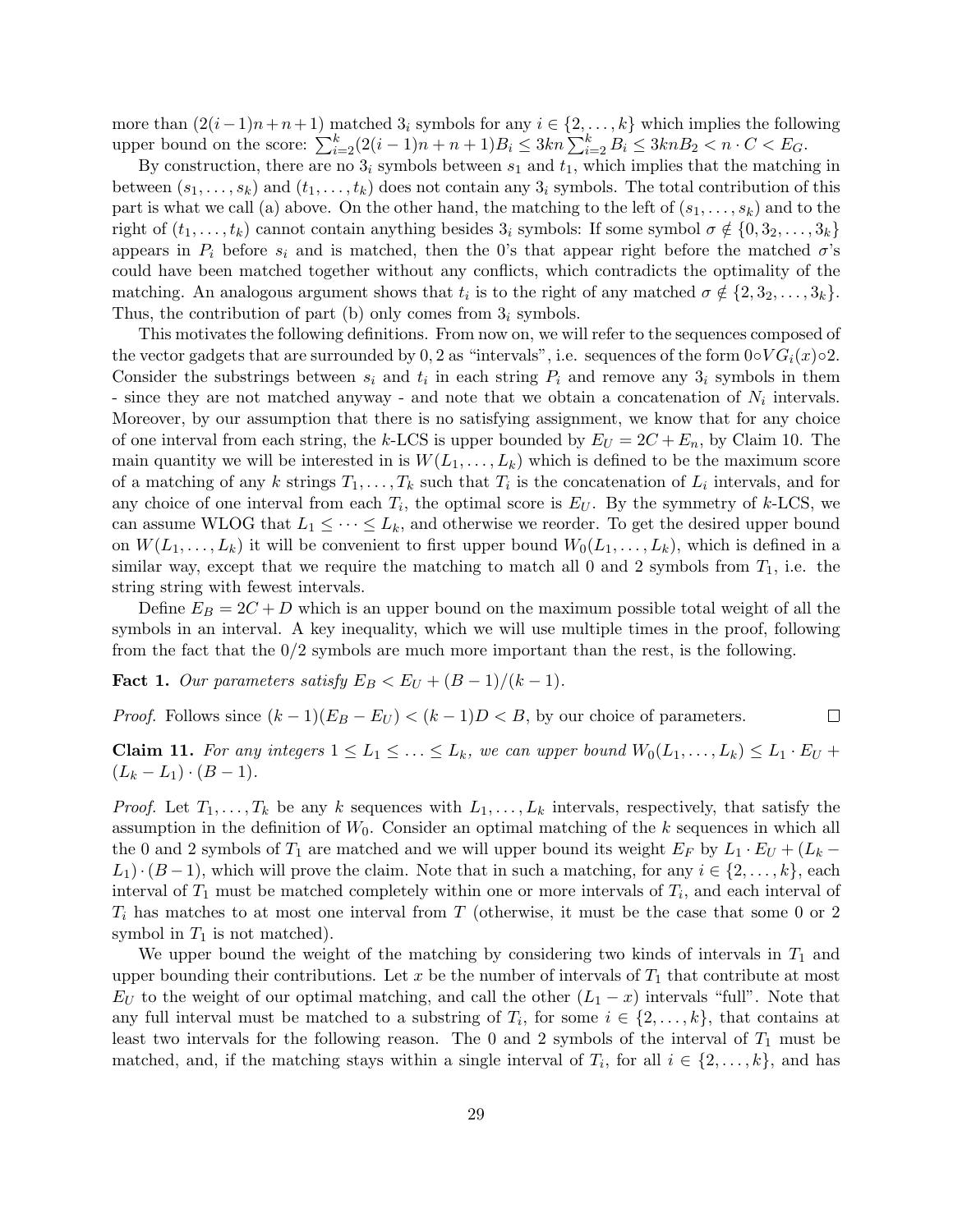more than  $E_U$  weight, then we have a contradiction to the assumption that no k intervals, one from each string, can have a k-LCS score greater than  $E_U$ . Thus, we have x intervals consuming at least 1 interval from every  $T_i$ , and we have  $(L_1 - x)$  full intervals consuming at least 1 interval from every  $T_i$  and at least 2 intervals from some  $T_i$ . Using the fact that the total number of intervals in  $T_2, \ldots, T_k$  is  $L_2 + \cdots + L_k \leq (k-1)L_k$ , we get the condition,

$$
(k-1) \cdot x + k \cdot (L_1 - x) \le (k-1)L_k.
$$

We can now give an upper bound on the weight of our matching, by summing the contributions of each interval of  $T_1$ : There are x intervals contributing  $\leq E_U$  weight, and there are  $(L_1-x)$  intervals with unbounded contribution, but we know that even if all the symbols of an interval are matched, it can contribute at most  $E_B$ . Therefore, the total weight of the matching can be upper bounded by

$$
E_F \le (L_1 - x) \cdot E_B + x \cdot E_U
$$

We claim that no matter what  $x$  is, as long as the above condition holds, this expression is less than  $L_1 \cdot E_U + (L_k - L_1) \cdot (B - 1)$ .

To maximize this expression, we choose the smallest possible  $x$  that satisfies the above condition. since  $E_B > E_U$ , which implies that  $x = \max\{0, kL_1 - (k-1)L_k\}.$ 

First, consider the case where  $L_k \ge L_1 \cdot \frac{k}{k-1}$ , and therefore  $x = 0$ , which means that all the intervals of  $T_1$  might be fully matched. Using Fact 1 and that  $L_k - L_1 \ge L_1/(k-1)$ , we get the desired upper bound:

$$
E_F \le L_1 \cdot E_B \le L_1 \cdot (E_U + (B-1)/(k-1)) \le L_1 \cdot E_U + (L_k - L_1) \cdot (B-1).
$$

Now, assume that  $L_k < L_1 \cdot \frac{k}{k-1}$ , and therefore  $x = kL_1 - (k-1)L_k$ . In this case, when setting  $x$  as small as possible, the upper bound becomes:

$$
E_F \le ((k-1)L_k - (k-1)L_1) \cdot E_B + (kL_1 - (k-1)L_k) \cdot E_U = L_1 \cdot E_U + (k-1)(L_k - L_1) \cdot (E_B - E_U),
$$

 $\Box$ 

which, by Fact 1, is less than  $L_1 \cdot E_U + (L_k - L_1) \cdot (B - 1)$ .

We are now ready to upper bound the more general  $W(L_1, \ldots, L_k)$ .

**Claim 12.** For any integers  $1 \leq L_1 \leq \ldots \leq L_k$ , we can upper bound  $W(L_1, \ldots, L_k) \leq L_1 \cdot E_U +$  $(L_k - L_1) \cdot (B - 1).$ 

*Proof.* We will prove by induction on  $\ell \geq k$  that: for all  $1 \leq L_1 \leq \ldots \leq L_k$  such that  $L_1+\cdots+L_k \leq$  $\ell, W(L_1, \ldots, L_k) \leq L_1 \cdot E_U + (L_k - L_1) \cdot (B - 1).$ 

The base case is when  $\ell = k$  and  $L_1 = \cdots = L_k = 1$ . Then  $W(1, \ldots, 1) = E_U$ , by the assumption on the strings in the definition of  $W$ , and we are done.

For the inductive step, assume that the statement is true for all  $\ell' \leq \ell - 1$  and we will prove it for  $\ell$ . Let  $L_1, \ldots, L_k$  be so that  $1 \leq L_1 \leq \cdots \leq L_k$  and  $L_1 + \cdots + L_k = \ell$  and let  $T_1, \ldots, T_k$  be sequences with a corresponding number of intervals. Consider the optimal (unrestricted) matching of  $T_1, \ldots, T_k$ , denote its weight by  $E_F$ . Our goal is to show that  $E_F \leq L_1 \cdot E_U + (L_k - L_1) \cdot (B - 1)$ .

If every  $0/2$  symbol in  $T_1$  is matched, then, by definition, the weight cannot be more than  $W_0(L_1, \ldots, L_k)$ , and by Claim 11 we are done. Otherwise, consider the first unmatched  $0/2$  symbol in  $T_1$ , call it x, and there are two cases.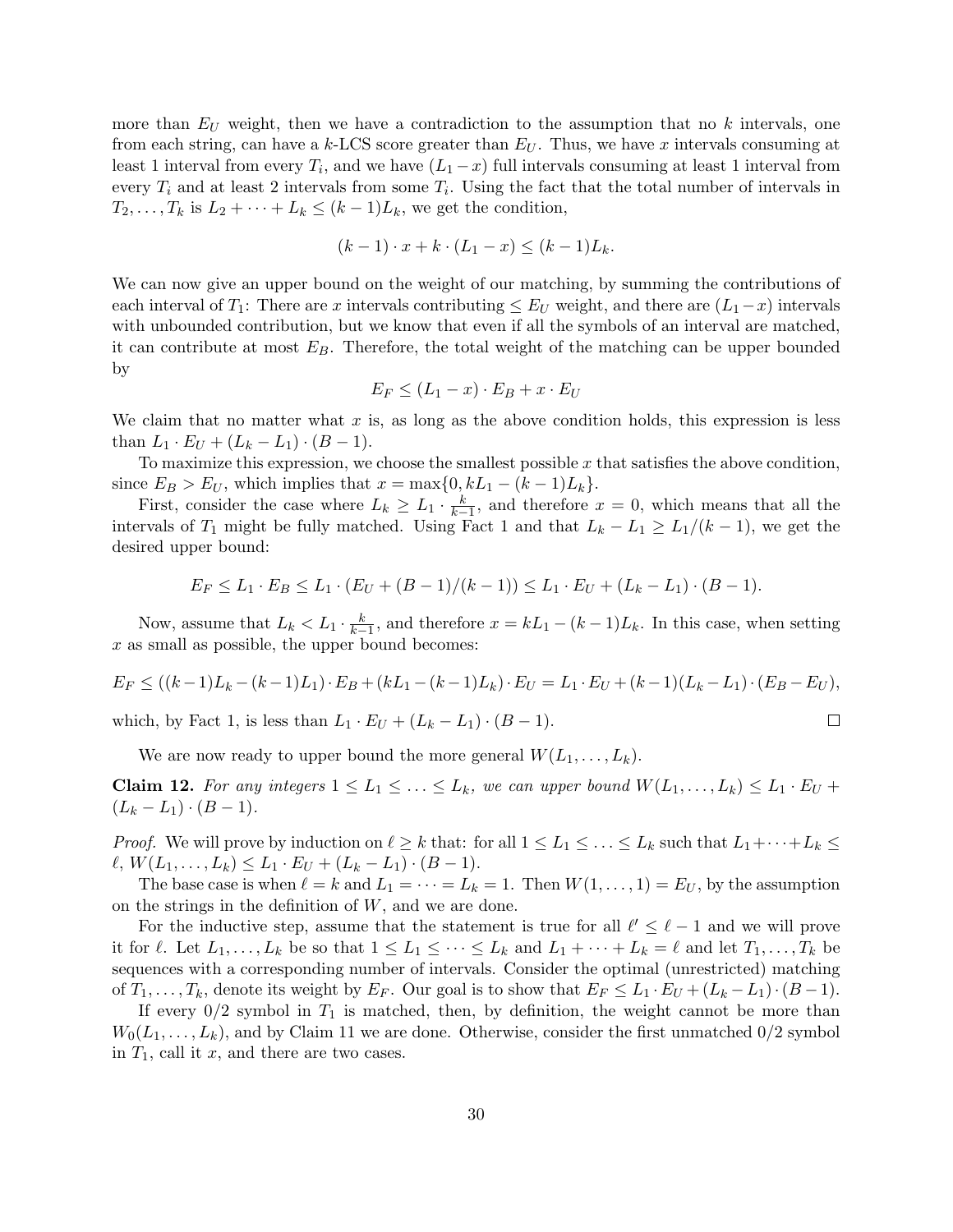**The**  $x = 0$  case: If x is the first 0 in  $T_1$ , then for some  $i \in \{2, ..., k\}$ , the first 0 in  $T_i$  must be matched to some 0 after x (otherwise we can a 0 to the matching without violating any other matches) which implies that none of the symbols in the interval starting at  $x$  can be matched, since such matches would be in conflict with the match that contains this first 0. Otherwise, consider the 2 that appears right before x, call it y, and note that it must be matched, to some 2-symbols  $y_i$  in  $T_i$  for every  $i \in \{2, \ldots, k\}$ , by our choice of x as the first unmatched  $0/2$  symbol in  $T_1$ . Now, there are two possibilities: either for some  $i \in \{2, \ldots, k\}$ , our  $y_i$  is the very last 2 in  $T_i$ , and there are no more intervals in  $T_i$  after this match, or for some  $i \in \{2, \ldots, k\}$ , the 0 right after  $y_i$  is already matched to some 0 in  $T_1$  that is after x (from a later interval in  $T_1$ ). Note that in either case, the interval starting at  $x$  (and ending at the 2 after it) is completely unmatched in our matching.

Let  $T_1'$  be the sequence with  $(L_1-1)$  intervals which is obtained from  $T_1$  by removing the interval starting at x. The weight of our matching will not change if we look at it as a matching between  $T_2, \ldots, T_k$  and  $T'_1$  instead of  $T_1$ , which implies that  $E_F \leq W(L-1_1, L_2, \ldots, L_k)$ . Using our inductive hypothesis we conclude that  $E_F \leq (L_1-1) \cdot E_U + (L_k-L_1+1) \cdot (B-1) \leq L_1 \cdot E_U + (L_k-L_1) \cdot (B-1),$ since  $E_U > B$ , and we are done.

**The**  $x = 2$  case: The 0 at the start of x's interval must have been matched to some 0-symbols  $x_i$  from each string  $T_i$ . For each  $i \in \{2, \ldots, k\}$ , let  $z_i$  be the 2 at the end of  $x_i$ 's interval. Note that for at least one  $i \in \{2, \ldots, k\}$ ,  $z_i$  must be matched to some  $w = 2$  in  $T_1$  after x, since otherwise, we can add  $(x, z_2, \ldots, z_k)$  to the matching, gaining a cost of C, and the only possible conflicts we would create will be with matches containing symbols inside the  $x_i \rightarrow z_i$  interval (that are not 0 or 2), for some  $i \in \{2, \ldots, k\}$ , or inside x's interval, and if we remove all such matches, we would lose weight of at most  $(E_B - 2C)$  which is much smaller than the gain of C from the new 2 we matched - implying that our matching could not have been optimal. Let  $j \in \{2, \ldots, k\}$  be the index of this string, so that in  $T_i$ , both  $x_i$  and  $z_i$  are matched. Therefore, there are  $c \geq 2$  intervals in  $T_1$  that are matched to a single interval in  $T_i$ : all the intervals starting at the 0 right before x and ending at w are matched to the  $x_j \to z_j$  interval. Let  $T'_1$  be the sequence obtained from  $T_1$  by removing all these c intervals and let  $T'_j$  be the sequence obtained from  $T_j$  by removing the  $x_j \to z_j$  interval. Similarly, define  $T_i'$  for every  $i \in [k] - \{1, j\}$  to be the sequence obtained from  $T_i$  by removing all the  $c_i \geq 1$ intervals starting at  $x_i$  and ending at the 2 that is matched with  $z_j$ . Our matching can be split into two parts: a matching of  $T'_1, \ldots, T'_k$ , and the matching of the  $x_j \to z_j$  interval to the removed intervals. The contribution of the latter part to the weight of the matching can be at most the weight of all the symbols in an interval, which is  $E_B$ . Consider the new sequences  $T'_1, \ldots, T'_k$  and note that: for each i,  $T_i$  contains no more than  $L_i - 1$  intervals while the sequence with fewest intervals has no more than  $L_1 - c$  which is the number of intervals in  $T_1'$ . Thus, by definition, we know that any matching of  $T'_1, \ldots, T'_k$  can have weight at most  $W(L_1 - c, \ldots, L_k - 1)$ , and by the inductive hypothesis, we can upper bound  $W(L_1-c,\ldots,L_k-1) \leq (L_1-c)\cdot E_U + (L_k-1-L_1+c)\cdot (B-1)$ . Summing up the two bounds on the contributions, we get that the total weight of the matching is at most:

$$
E_F \le E_B + (L_1 - c) \cdot E_U + (L_k - L_1 + c - 1) \cdot (B - 1) \le L_1 \cdot E_U + (L_k - L_1) \cdot (B - 1) + (c - 1) \cdot (B - 1) + E_B - c \cdot E_U
$$

However, note that  $E_B < 1.1E_U$  and that  $(c-1.1)E_U > 10(c-1.1)B > (c-1)B$ , which implies that  $E_F$  can be upper bounded by  $L_1 \cdot E_U + (L_k - L_1) \cdot (B - 1)$ , and we are done.  $\Box$ 

We now turn to bounding (b). Recall the definition of  $N_i$  above, as the number of intervals from  $P_i$  that are matched. Let us also define  $x_i$ − as the number of  $3_i$  symbols from  $P_i$  that appear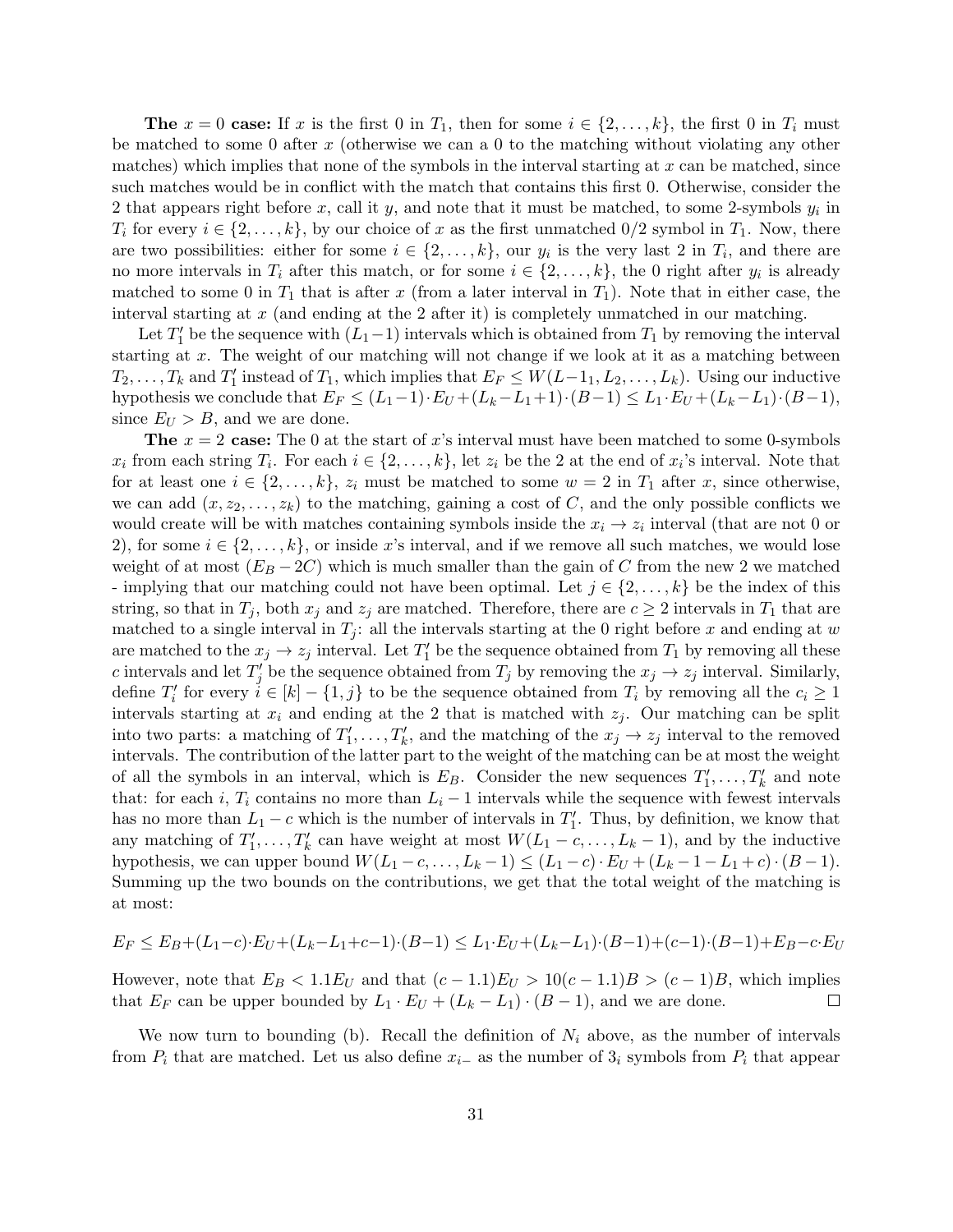before  $s_i$  and are matched in our optimal matching, and define  $x_{i+}$  to be the number of such  $3<sub>i</sub>$  symbols that appear after  $t<sub>i</sub>$ . Then, the contribution of (b) to the score can be bounded by  $\sum_{i=2}^{k} (x_{i-} + x_{i+})B_i$ . A simple but key observation is the following.

Claim 13. For every  $i \in \{2, \ldots, k\},\$ 

$$
x_{i-} + x_{i+} \le 2(i-1)n + n + 2 - \sum_{j=2}^{i-1} (x_{j-} + x_{j+} - 1) - N_i
$$

*Proof.* Focus on  $P_i$  and note that there are only  $(2(i - 1)n + n + 1)$  3<sub>i</sub>-symbols in it. To make the counting easier, let us define a set U that is initially empty, and we will add unmatchable  $3<sub>i</sub>$  symbols, from  $P_i$ , to U. In the end, we will argue that  $|U| + x_{i-} + x_{i+}$  must be at most  $(2(i-1)n + n + 1)$ .

First, we add the  $(N_i - 1)$  3<sub>i</sub> symbols that lie between  $s_i$  and  $t_i$  to U, since those are clearly unmatchable.

Second, we will focus on the prefix of  $P_i$  that ends at  $s_i$ , call it  $Q_i$ . For  $2 \leq j \leq i$ , note that there must be  $x_{j-}$  3<sub>j</sub>-symbols in  $Q_i$  that are matched and let  $q_j$  be the first such 3<sub>j</sub> symbol. Since  $q_i$  is matched to the first  $3_j$  symbol in  $P_i$  that is matched, and that in  $P_i$  there are no  $3_h$  symbols, for any  $h > j$  between that  $3_j$  symbol and  $s_j$ , we can conclude that: for any  $j < h < i$ , all the  $x_{h-1}$  $3<sub>h</sub>$ -symbols in  $Q<sub>i</sub>$  that are matched are in the subsequence of  $Q<sub>i</sub>$  starting at  $q<sub>h</sub>$  and ending at  $q<sub>j</sub>$ . In fact, this implies that all the  $x_{h-}$  3<sub>h</sub>-symbols in  $Q_i$  that are matched are in the subsequence of  $Q_i$  starting at  $q_h$  and ending right before  $q_{h-1}$ . Thus, for each  $2 \leq h \leq i$ , we can add  $x_{h-}$  new  $3_i$ symbols to our unmatchable  $U$  - the ones in the latter subsequence.

Finally, we focus on the suffix of  $P_i$  that starts at  $t_i$ , and using a similar reasoning we conclude that for each  $2 \leq h \leq i$ , we can add  $(x_{h+} - 1)$  new  $3_i$  symbols to our unmatchable U.

Thus, we conclude that  $(N_i - 1) + \sum_{j=2}^{i-1} (x_{j-} + x_{j+} - 1) + x_{i-} + x_{i+} \le (2(i-1)n + n+1)$ , which proves the claim.

 $\Box$ 

For any fixed values for  $N_1, \ldots, N_k$  satisfying  $1 \leq N_i \leq 2(i-1)n + n$ , we can compute the largest possible contribution of part (b). Since if  $i < j$  then  $B_i$  is much larger than  $B_j$ , the optimal score is achieved when setting  $(x_i + x_{i+})$  to be as large as possible, regardless of the  $3<sub>i</sub>$  symbols we make unmatchable for  $j > i$ . That is, we claim that the optimal score is achieved when each of the inequalities in Claim 13 are saturated, i.e.  $x_{i-} + x_{i+} = 2(i-1)n + n + 2 - \sum_{j=2}^{i-1} (x_{j-} + x_{j+} - 1) - N_i$ . This is true, since if any inequality is not saturated, say for  $i$ , then we can always add at least one  $3<sub>i</sub>$  symbol to the matching (gaining  $B<sub>i</sub>$  weight) and remove at most one  $3<sub>j</sub>$  symbol for each  $j \in \{i+1,\ldots,k\}$  (losing less than  $(k-1)B_{i+1} < B_i$  weight) and obtain a valid matching with larger cost, contradicting the optimality of our matching. Therefore, the number of matched  $3<sub>i</sub>$  symbols is precisely,

$$
x_{i-} + x_{i+} = 2(i-1)n + n + 2 - \sum_{j=2}^{i-1} (x_{j-} + x_{j+} - 1) - N_i.
$$

We can now formally analyze the tradeoff between (a) and (b), and prove that the optimal matching matches exactly  $n$  intervals from each sequence.

**Claim 14.** In the optimal matching,  $N_1 = \cdots = N_k = n$ .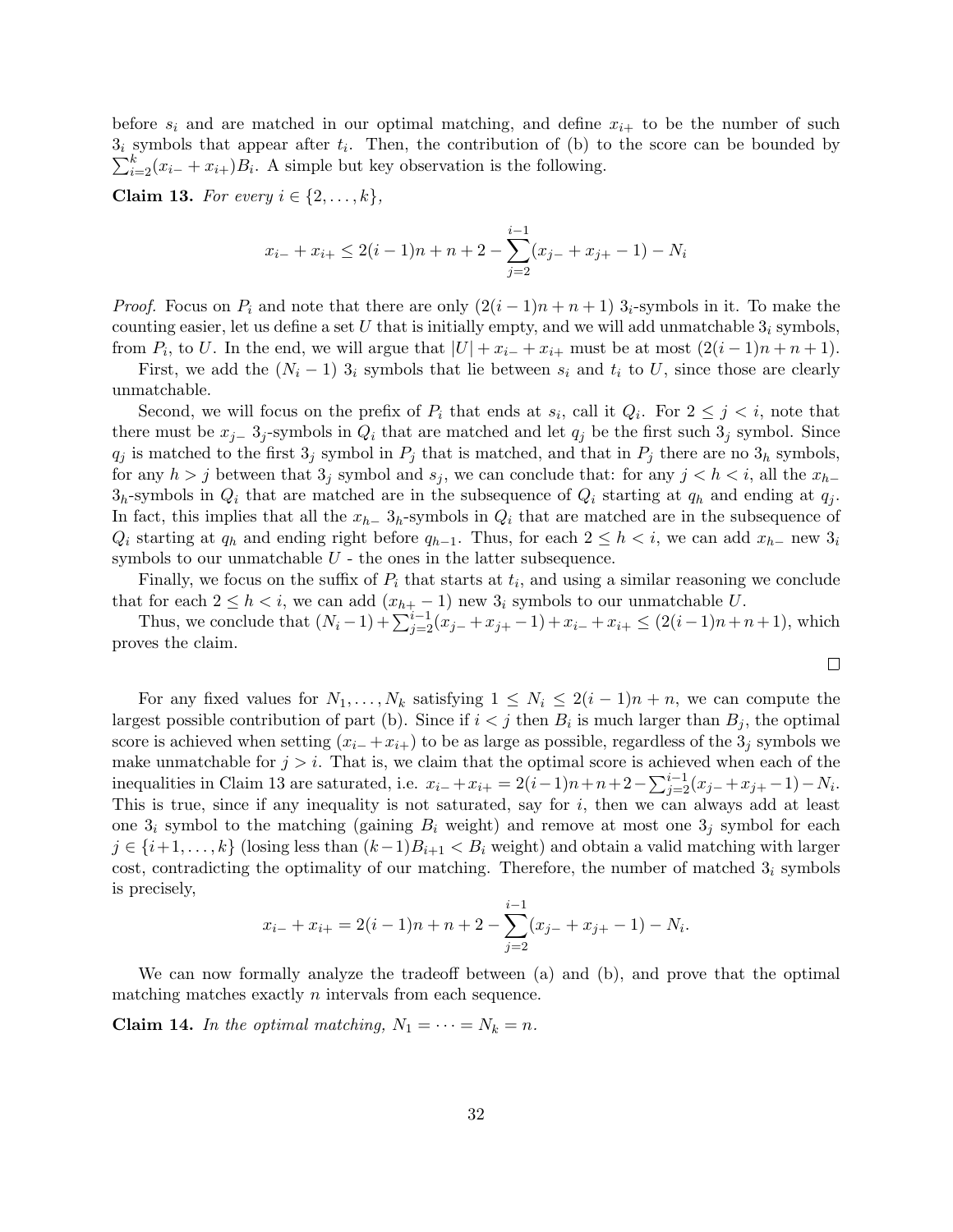Proof. Assume for contradiction that the claim does not hold, and we are in one of the two cases.

Case 1: For some  $i \in [k]$ ,  $N_i > n$ . In this case, we consider any matching in which  $N'_i = n$ intervals are matched in  $P_i$ , and in which the  $x_{i-}$ ,  $x_{i+}$  values are chosen optimally for all  $i \in$  $\{2,\ldots,k\}$ . Let  $N_m = \min_{j=1}^k N_j$ . Clearly, the number of  $3_m$  symbols in the new matching is at least  $(x_{m-}+x_{m+}+(N_m-n))$ , i.e. increased by  $(N_m-n)$ . Thus, in the contribution of part (b), we have gained a weight of at least  $(N_m - n)B_m$ . To bound the loss in part (a), let  $N_{min} = \min_{j=1}^k N_j$ and note that  $N_m \leq n$ . The new contribution of part (a) is at least  $n \cdot E_U$ , while in the original matching, the contribution was at most  $N_{min} \cdot E_U + (N_m - N_{min}) \cdot (B - 1)$ . Since  $E_U > B$ , the latter expression is maximized when  $N_{min}$  is as large as possible, i.e.  $N_{min} = n$ , and we can upper bound it by  $n \cdot E_U + (N_m - n) \cdot (B - 1)$ . In total, the loss in part (a) is no more than  $n \cdot E_U - n \cdot E_U + (N_m - n) \cdot (B - 1)$  which is much less than  $(N_m - n)B_m$ , which is a contradiction to the optimality of our matching.

Case 2: For all  $i \in [k], N_i \leq n$ , but for some  $i \in [k], N_i < n$ . In this case, we consider any matching in which  $N_i' = n$  intervals are matched in  $P_i$ , and in which the  $x_{i-}$ ,  $x_{i+}$  values are chosen optimally for all  $i \in \{2, \ldots, k\}$ . Clearly, for each  $i \in \{2, \ldots, k\}$  the number of  $3_i$  symbols in the new matching is at least  $(x_{i-} + x_{i+} - i(n - N_i))$ , i.e. decreased by no more than  $i(n - N_i)$ . Thus, in the contribution of part (b), we have lost a weight of at most  $\sum_{i=2}^{k} i(n - N_i)B_i < kB_2 \sum_{i=2}^{k}(n - N_i)$ , but we have gained a larger weight, in part (a), as we show below.

Let  $N_m = \min_{j=1}^k N_j$  and note that  $\max_{j=1}^k N_i \leq n$ . By Claim 12, the part (a) contribution for the original matching had weight at most  $N_m \cdot E_U + (n - N_m) \cdot (B-1)$ , where  $N_m \le N_i$ . On the other hand, in the new matching, at least  $n$  intervals are matched from each string, and therefore the contribution is at least  $n \cdot E_U$ . Thus, in part (a) we gain at least  $n \cdot E_U - N_m \cdot E_U - (n - N_m) \cdot (B - 1) =$  $(n - N_m)(E_U - B + 1)$ , which is larger than  $kB_2 \sum_{i=2}^{k} (n - N_i) \le kB_2(k-1)(n - N_m)$  since  $E_U > C > k^2 B_2$ .

Finally, after we proved that  $N_1 = \cdots = N_k = n$ , we know the exact contribution of both parts: For part (b), by Claim 13 and the optimality conditions on the  $x_{i-}$ ,  $x_{i+}$  values, we get that  $x_{2-} + x_{2+} = 2n + 2$  and for  $i \in \{2, ..., k\}$  we have  $x_{i-} + x_{i+} = 2n + 1$ , and the total contribution is exactly  $B_2 + (2n + 1) \cdot \sum_{i=2}^{k} B_i$ . For part (a), by Claim 12, the total contribution is  $n \cdot E_U$ . Combined, the total score of our optimal matching is exactly  $n \cdot E_U + B_2 + (2n+1) \cdot \sum_{i=2}^{k} B_i = E_G$ . П

Note that the length of the sequences is  $O(n \cdot d^{O(1)})$  while the largest weight used is  $O(k^{O(k)} d^{O(1)})$ and thus Lemma 11 implies the claimed bound.

 $\Box$ 

 $\Box$ 

# 7 Acknowledgments

We would like to thank Piotr Indyk for many useful discussions, Szymon Grabowski for introducing us to important prior work and Ryan Williams for his useful comments.

## References

[AC01] J. Aach and G. Church. Aligning gene expression time series with time warping algorithms. Bioinformatics, 17(6):495–508, 2001.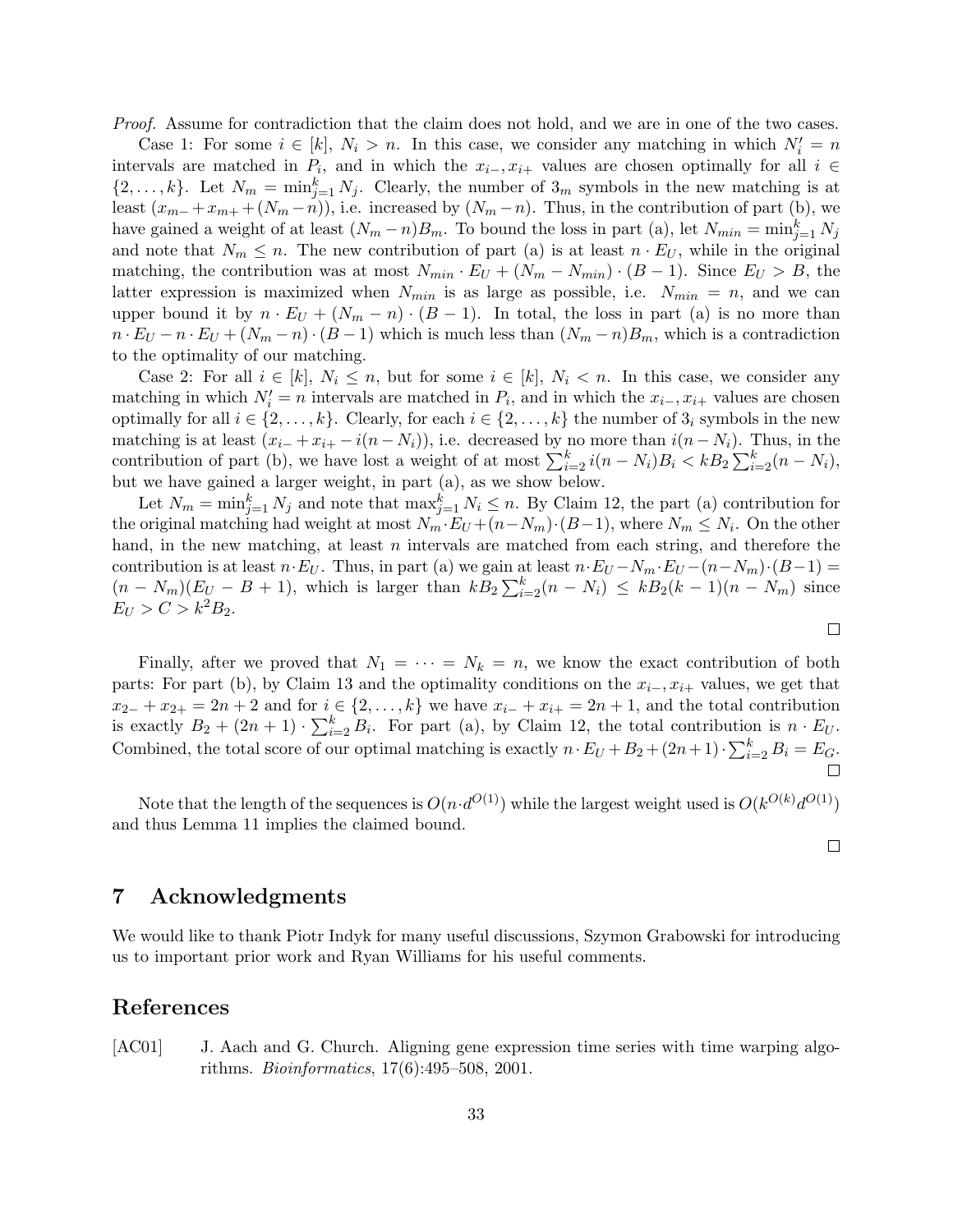- [ACLL14] A. Amir, T. M. Chan, M. Lewenstein, and N. Lewenstein. On hardness of jumbled indexing. In Proc. ICALP, volume 8572, pages 114–125, 2014.
- [AEP01] A.N. Arslan, Ö. Eğecioğlu, and P.A. Pevzner. A new approach to sequence comparison: Normalized sequence alignment. Bioinformatics, 17(4):327–337, 2001.
- [AGV15] Amir Abboud, Fabrizio Grandoni, and Virginia Vassilevska Williams. Subcubic equivalences between graph centrality problems, apsp and diameter. SODA, 2015.
- [AHP05] Boris Aronov and Sariel Har-Peled. On approximating the depth and related problems. In Proc. SODA, 2005.
- [AV14] Amir Abboud and Virginia Vassilevska Williams. Popular conjectures imply strong lower bounds for dynamic problems. FOCS, 2014.
- [AVW14] Amir Abboud, Virginia Vassilevska Williams, and Oren Weimann. Consequences of faster sequence alignment. ICALP, 2014.
- [AWY15] Amir Abboud, Ryan Williams, and Huacheng Yu. More applications of the polynomial method to algorithm design. In SODA, 2015.
- [BCD+14] David Bremner, Timothy M. Chan, Erik D. Demaine, Jeff Erickson, Ferran Hurtado, John Iacono, Stefan Langerman, Mihai Patrascu, and Perouz Taslakian. Necklaces, convolutions, and X+Y. Algorithmica,  $69(2):294-314$ ,  $2014$ .
- [BDFW94] Hans Bodlaender, RodneyG. Downey, MichaelR. Fellows, and HaroldT. Wareham. The parameterized complexity of sequence alignment and consensus. In Combinatorial Pattern Matching, pages 15–30, 1994.
- [BFC08] Philip Bille and Martin Farach-Colton. Fast and compact regular expression matching. Theoretical Computer Science, 409(3):486 – 496, 2008.
- [BHP99] Gill Barequet and Sariel Har-Peled. Some variants of polygonal containment and minimum hausdorff distance undertranslation are 3SUM-hard. In Proc. SODA, pages 862– 863, 1999.
- [BHR00] L. Bergroth, H. Hakonen, and T. Raita. A survey of longest common subsequence algorithms. SPIRE, 2000.
- [BI15] Arturs Backurs and Piotr Indyk. Edit Distance Cannot Be Computed in Strongly Subquadratic Time (unless SETH is false). In STOC'15, 2015.
- [Bri14] Karl Bringmann. Why walking the dog takes time: Frechet distance has no strongly subquadratic algorithms unless seth fails. FOCS, 2014.
- [CEHP04] Otfried Cheong, Alon Efrat, and Sariel Har-Peled. On finding a guard that sees most and a shop that sells most. In Proc. SODA, pages 1098–1107, 2004.
- [CIP02] Moses Charikar, Piotr Indyk, and Rina Panigrahy. New algorithms for subset query, partial match, orthogonal range searching, and related problems. In ICALP, pages 451–462, 2002.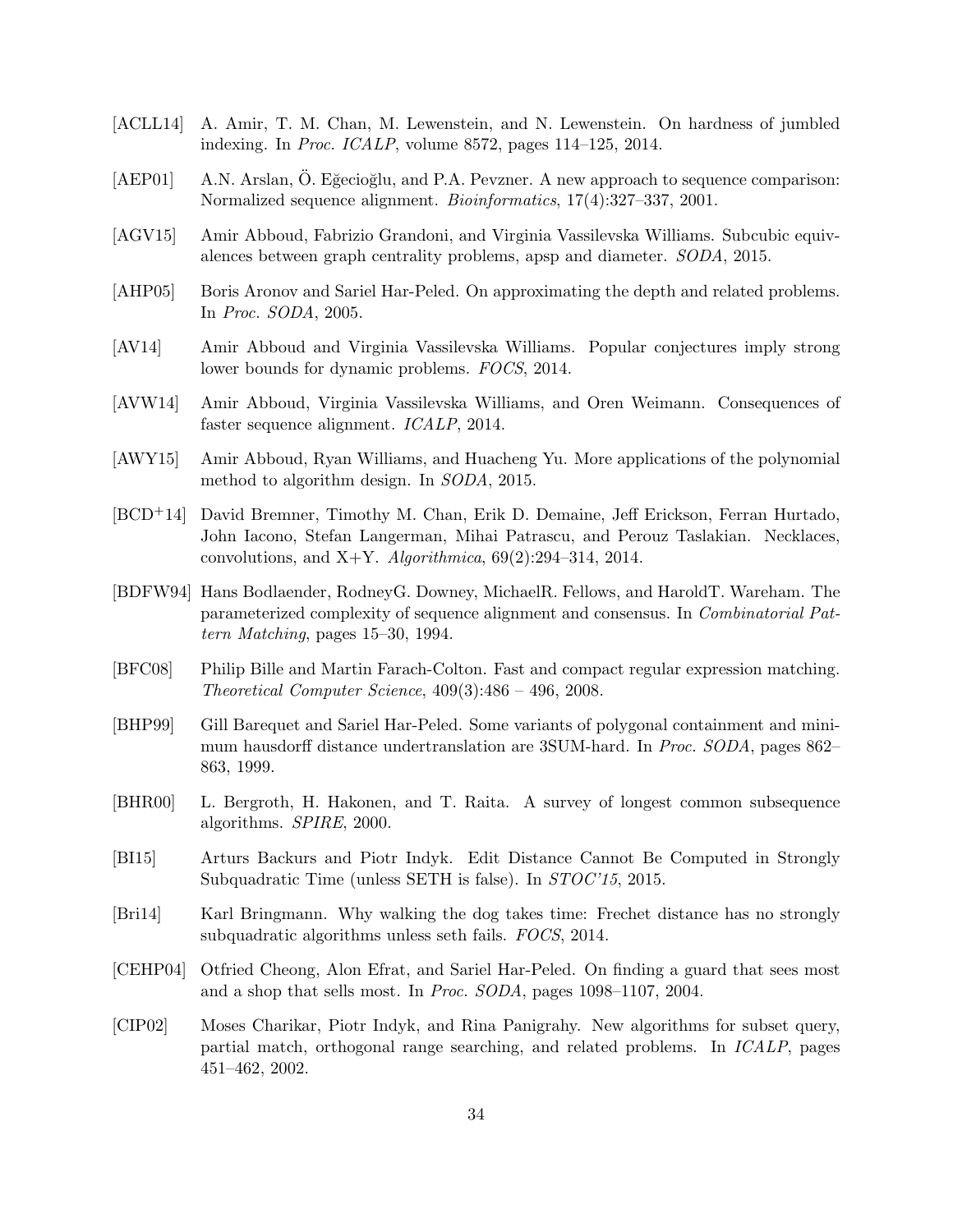- [CK04] Jianer Chen and Iyad A. Kanj. Improved exact algorithms for max-sat. Discrete Applied Mathematics, 142(1-3):17–27, 2004.
- [CKK] V. Chvatal, D. Klarner, and D. E. Knuth. Selected combinatorial research problems. Technical Report STAN-CS-72-292, Computer Science Department, Stanford University.
- [CL15] Timothy M. Chan and Moshe Lewenstein. Clustered Integer 3SUM via Additive Combinatorics. In STOC'15, 2015.
- [CLRS09] Thomas H. Cormen, Charles E. Leiserson, Ronald L. Rivest, and Clifford Stein. Introduction to Algorithms, Third Edition. The MIT Press, 3rd edition, 2009.
- [CPB+98] E.G. Caiani, A. Porta, G. Baselli, M. Turiel, S. Muzzupappa, F. Pieruzzi, C. Crema, A. Malliani, and S. Cerutti. Warped-average template technique to track on a cycleby-cycle basis the cardiac filling phases on left ventricular volume. In Computers in Cardiology 1998, pages 73–76, 1998.
- [DH09] Evgeny Dantsin and Edward A. Hirsch. Worst-case upper bounds. In Handbook of Satisfiability, pages 403–424. 2009.
- [DW] Evgeny Dantsin and Alexander Wolpert. MAX-SAT for formulas with constant clause density can be solved faster than in  $o(s^2)$  time. In Theory and Applications of Satisfiability Testing - SAT 2006, Proceedings, pages 266–276.
- [EL04] N. Efraty and G.M. Landau. Sparse normalized local alignment. In CPM, pages 333– 346, 2004.
- [Eri99] J. Erickson. New lower bounds for convex hull problems in odd dimensions. SIAM Journal on Computing, 28(4):1198–1214, 1999.
- [GO12] A. Gajentaan and M. H. Overmars. On a class of  $o(n^2)$  problems in computational geometry. Comput. Geom. Theory Appl., 45(4):140–152, 2012.
- [Gra14] Szymon Grabowski. New tabulation and sparse dynamic programming based techniques for sequence similarity problems. In Stringology, pages 202–211, 2014.
- [Gus97] Dan Gusfield. Algorithms on strings, trees and sequences: computer science and computational biology. Cambridge University Press, 1997.
- [Hir75] D. S. Hirschberg. A linear space algorithm for computing maximal common subsequences. Commun. ACM, 18(6):341–343, June 1975.
- [HS77] James W. Hunt and Thomas G. Szymanski. A fast algorithm for computing longest subsequences. Commun. ACM, 20(5):350–353, 1977.
- [ILPS14] Russell Impagliazzo, Shachar Lovett, Ramamohan Paturi, and Stefan Schneider. 0-1 integer linear programming with a linear number of constraints. CoRR, abs/1401.5512, 2014.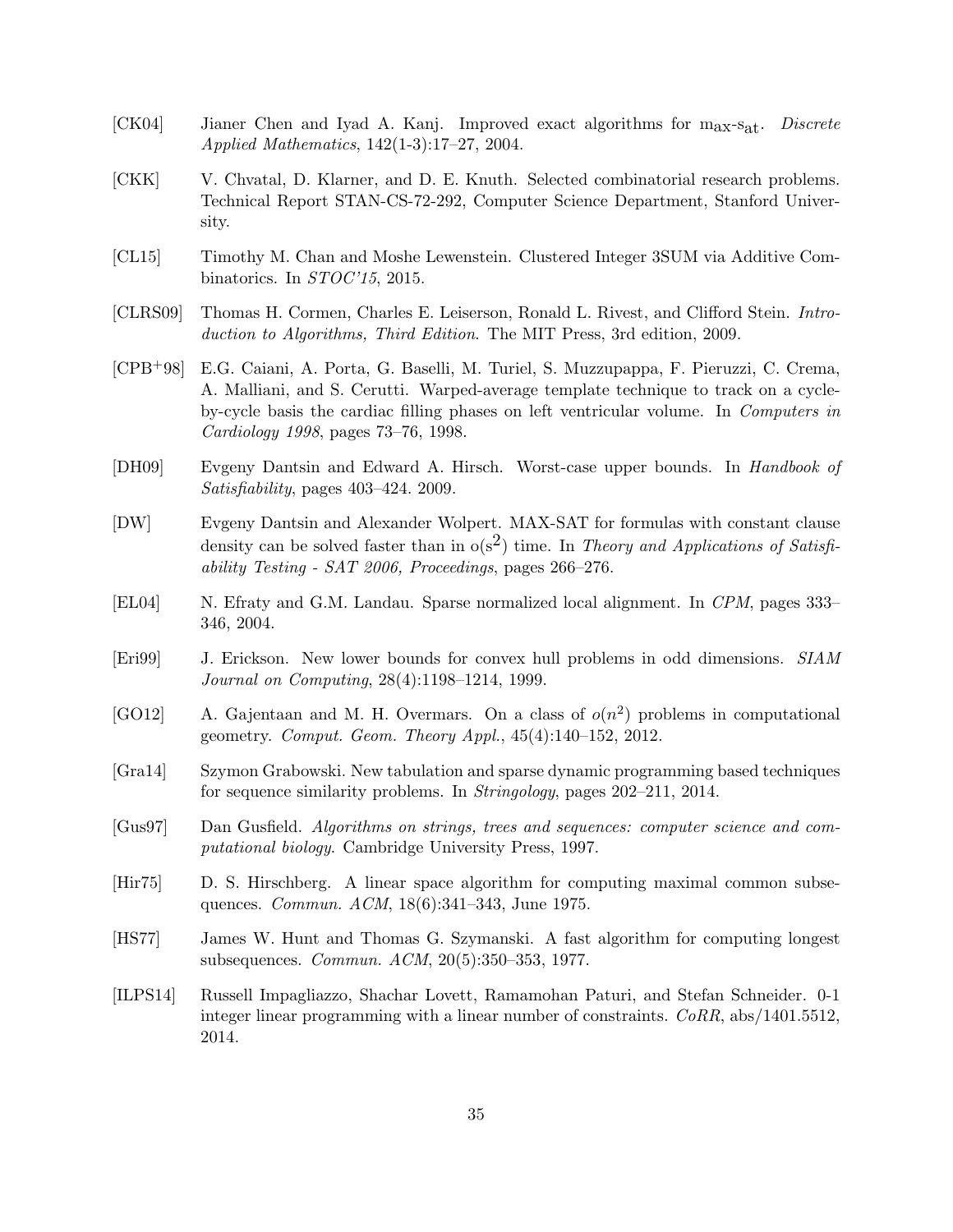| [IP01]                     | Russell Impagliazzo and Ramamohan Paturi. On the complexity of k-sat. Journal of<br>Computer and System Sciences, $62(2):367-375$ , $2001$ .                                                                              |
|----------------------------|---------------------------------------------------------------------------------------------------------------------------------------------------------------------------------------------------------------------------|
| [IPZ01]                    | Russell Impagliazzo, Ramamohan Paturi, and Francis Zane. Which problems have<br>strongly exponential complexity? Journal of Computer and System Sciences, 63:512-<br>530, 2001.                                           |
| [JP04]                     | N.D. Jones and P. Pevzner. An introduction to bioinformatics algorithms. Cambridge,<br>Mass: MIT Press., 2004.                                                                                                            |
| [KR05]                     | E. Keogh and C. A. Ratanamahatana. Exact indexing of dynamic time warping. Knowl.<br><i>Inf.</i> Syst., $7(3):358-386$ , 2005.                                                                                            |
| [Mai $78$ ]                | David Maier. The complexity of some problems on subsequences and supersequences.<br>J. ACM, 25(2):322-336, April 1978.                                                                                                    |
| [MP80]                     | William J Masek and Michael S Paterson. A faster algorithm computing string edit<br>distances. Journal of Computer and System sciences, 20(1):18-31, 1980.                                                                |
| [ $MSO02$ ]                | J. Erickson M. Soss and M. H. Overmars. Preprocessing chains for fast dihedral rota-<br>tions is hard or even impossible. Computational Geometry: Theory and Applications,<br>$26(3):235-246, 2002.$                      |
| $[M\ddot{u}l07]$           | M. Müller. <i>Information Retrieval for Music and Motion</i> . Springer Berlin Heidelberg,<br>2007.                                                                                                                       |
| [Pie03]                    | Krzysztof Pietrzak. On the parameterized complexity of the fixed alphabet shortest<br>common supersequence and longest common subsequence problems. Journal of Com-<br>puter and System Sciences, $67(4)$ :757-771, 2003. |
| [P10]                      | M. Pătrașcu. Towards polynomial lower bounds for dynamic problems. In STOC, pages<br>$603 - 610, 2010.$                                                                                                                   |
| [PW10]                     | Mihai Patrascu and Ryan Williams. On the possibility of faster sat algorithms. SODA,<br>2010.                                                                                                                             |
| [RJ93]                     | L. Rabiner and B. Juang. Fundamentals of Speech Recognition. Prentice-Hall, Inc.,<br>Upper Saddle River, NJ, USA, 1993.                                                                                                   |
| [RK05]                     | Chotirat (Ann) Ratanamahatana and Eamonn J. Keogh. Three myths about dynamic<br>time warping data mining. In Proceedings of the 2005 SIAM International Conference<br>on Data Mining, SDM 2005, pages 506–510, 2005.      |
| [RM03]                     | Toni M. Rath and R. Manmatha. Word image matching using dynamic time warping. In<br>2003 IEEE Computer Society Conference on Computer Vision and Pattern Recognition<br>CVPR 2003, pages 521-527, 2003.                   |
| $\left[\text{RV}13\right]$ | Liam Roditty and Virginia Vassilevska Williams. Fast approximation algorithms for<br>the diameter and radius of sparse graphs. STOC, 2013.                                                                                |
|                            |                                                                                                                                                                                                                           |